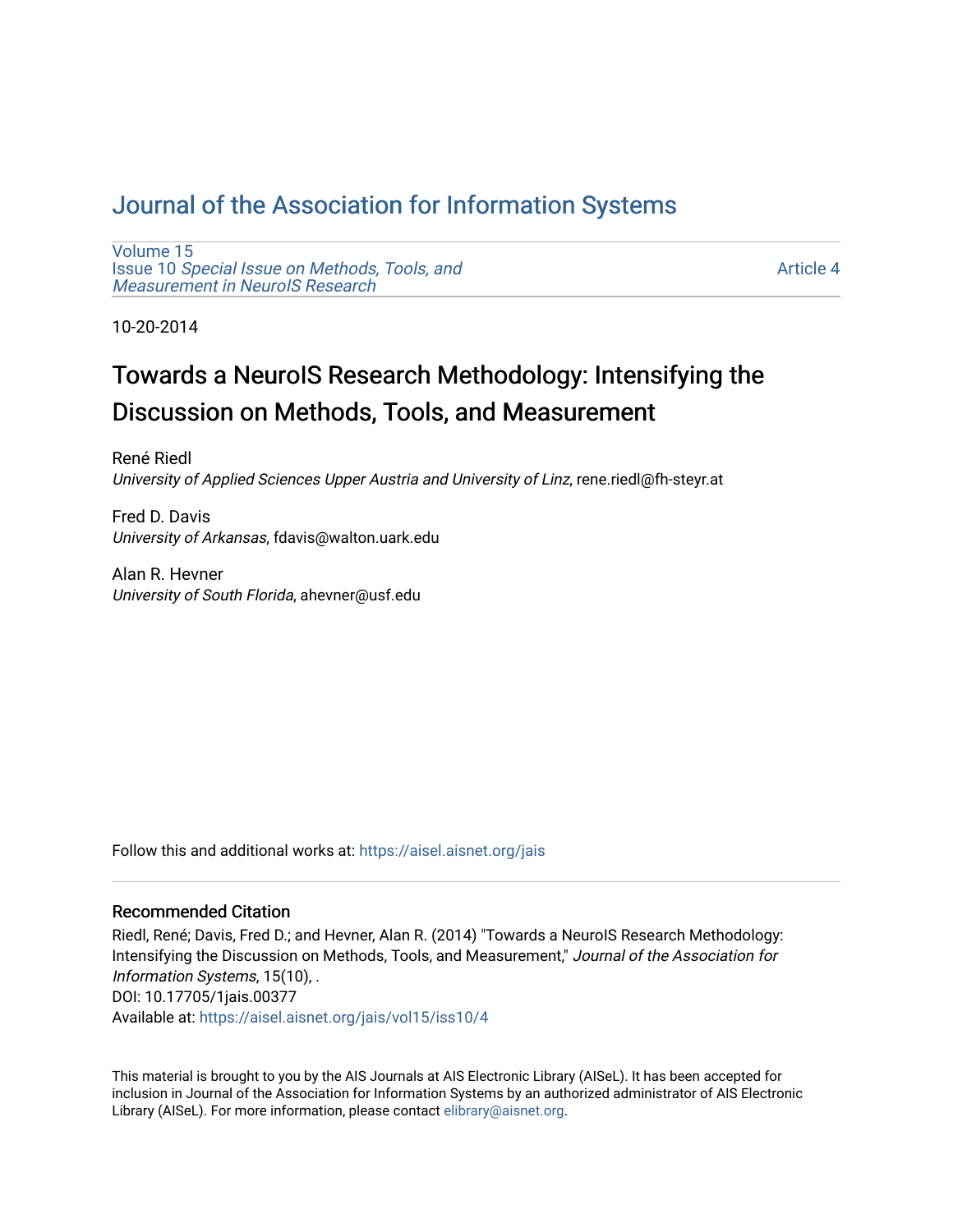# Journal of the Association<br>for Information Systems

**Special Issue Editorial**

# **Towards a NeuroIS Research Methodology: Intensifying the Discussion on Methods, Tools, and Measurement**

#### **René Riedl**

University of Applied Sciences Upper Austria and University of Linz rene.riedl@fh-steyr.at

**Fred D. Davis** University of Arkansas fdavis@walton.uark.edu

**Alan R. Hevner** University of South Florida ahevner@usf.edu

#### **Abstract**

*The genesis of the Neuro-Information Systems (NeuroIS) field took place in 2007. Since then, a considerable number of IS scholars and academics from related disciplines have started to use theories, methods, and tools from neuroscience and psychophysiology to better understand human cognition, emotion, and behavior in IS contexts, and to develop neuro-adaptive information systems (i.e., systems that recognize the physiological state of the user and that adapt, based on that information, in real-time). However, because the NeuroIS field is still in a nascent stage, IS scholars need to become familiar with the methods, tools, and measurements that are used in neuroscience and psychophysiology. Against the background of the increased importance of methodological discussions in the NeuroIS field, the Journal of*  the Association for Information Systems published a special issue call for papers entitled "Methods, tools, and *measurement in NeuroIS research" in 2012. We, the special issue's guest editors, accepted three papers after a stringent review process, which appear in this special issue. In addition to these three papers, we hope to intensify the discussion on NeuroIS research methodology, and to this end we present the current paper. Importantly, our observations during the review process (particularly with respect to methodology) and our own reading of the literature and the scientific*  discourse during conferences served as input for this paper. Specifically, we argue that six factors, among others that will *become evident in future discussions, are critical for a rigorous NeuroIS research methodology; namely, reliability, validity, sensitivity, diagnosticity, objectivity, and intrusiveness of a measurement instrument. NeuroIS researchers—independent from whether their role is editor, reviewer, or author—should carefully give thought to these factors. We hope that the discussion in this paper instigates future contributions to a growing understanding towards a NeuroIS research methodology.*

*Keywords: Brain, Diagnosticity, Intrusiveness, Methodology, Methods, NeuroIS, Neuroscience, Nervous System, Objectivity, Psychophysiology, Reliability, Sensitivity, Validity.*

Volume 15, Special Issue, pp. i-xxxv, October 2014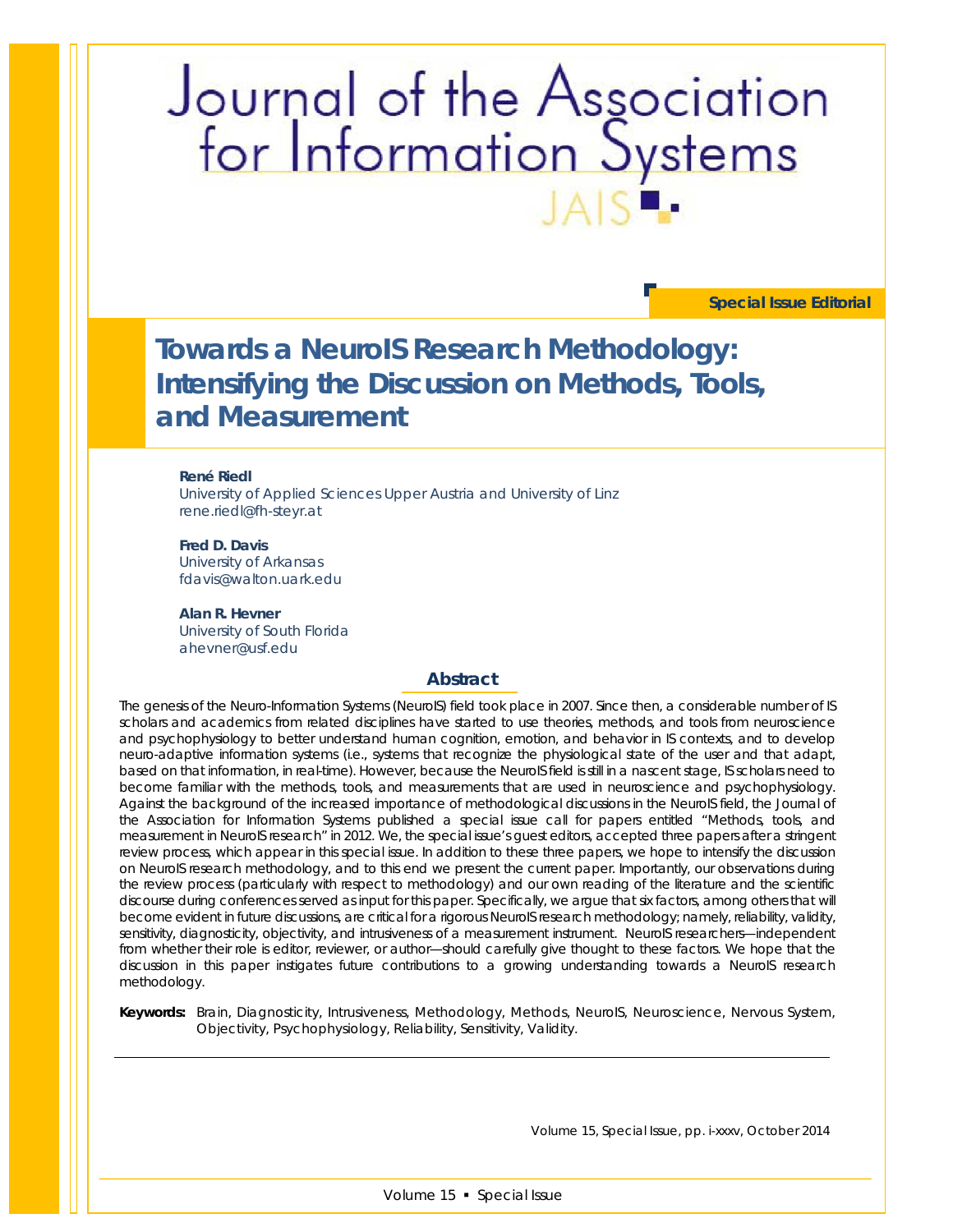# **Towards a NeuroIS Research Methodology: Intensifying the Discussion on Methods, Tools, and Measurement**

## **1. Introduction**

During the past decade, increasingly more scholars from the social and economic sciences and from computer science have started to use methods and tools from Neuroscience. This development is expected to result in a better theoretical understanding of human behavior such as decision making. Moreover, using Neuroscience methods and tools may contribute to the design and development of innovative information systems as demonstrated, for example, by neuro-adaptive information systems (e.g., Astor, Adam, Jerčić, Schaaff, & Weinhardt, 2014) and affective computing applications (see, e.g., the papers published in *IEEE Transactions on Affective Computing,* a journal launched in 2010). Against the background of the increased use of Neuroscience methods and tools in scientific fields that are closely related to the Information Systems (IS) field, scholars have introduced the concept of NeuroIS into the IS literature (Dimoka, Pavlou, & Davis, 2007; Riedl, 2009). In essence, NeuroIS is a subfield in the IS field that uses neuroscience and neurophysiological methods, tools, and theories to better understand the design, development, and use of information and communication technologies (ICT) in organizations and society. Specifically, NeuroIS is expected to contribute to the development of new theories that make possible accurate predictions of ICT-related behavior, and to the design of ICT artifacts that positively impact economic and non-economic variables such as productivity, satisfaction, adoption, and well-being (Riedl et al., 2010a, p. 245).

Because the NeuroIS field is still in a nascent stage (even though several empirical contributions such as Dimoka (2010), Léger, Riedl, and vom Brocke (2014), Ortiz de Guinea, Titah, and Léger (2014), Riedl, Hubert, and Kenning (2010b), and Riedl, Mohr, Kenning, Davis, and Heekeren (2014) already exist), IS scholars need to become familiar with the methods, tools, and measurements that are used in Cognitive Neuroscience and in related disciplines (e.g., Psychophysiology). Based on a higher degree of familiarity, IS academics (editors, reviewers, and authors) can develop sound methodological knowledge that is necessary to evaluate whether or not a specific method, tool, or measurement is suitable to study a specific IS research question and whether a method or tool is correctly applied. Without such a knowledge base, IS scholars cannot leverage the full potential of Neuroscience for IS research because the production of scientific knowledge depends to a great extent on the techniques for collecting, analyzing, and interpreting data and the ways in which the techniques are applied (Simon, 1980).

To date, scholars have identified several methods, tools, and measurements as useful for investigating IS research questions. Dimoka et al. (2012) and Riedl et al. (2010a), for example, comprehensively overview current NeuroIS methods, tools, and measurements that range from physiological methods (e.g., pupillometry, electrocardiogram (EKG), facial electromyography (fEMG), or electrodermal activity (EDA) measurement) to tools that measure brain activity or related physiological activity (e.g., functional magnetic resonance imaging (fMRI), electroencephalography (EEG), or near infrared spectroscopy (NIRS)). These papers also describe techniques that are based on brain morphology (e.g., lesion studies, voxel-based morphometry (VBM), or diffusion tensor imaging (DTI)). Moreover, recent experiments illustrate the potential of measuring hormones and related substances such as enzymes for IS research (Riedl, Kindermann, Auinger, & Javor, 2012; Riedl, 2013; Tams, Hill, Ortiz de Guinea, Thatcher, & Grover, 2014). In addition to method overviews, fMRI guidelines (Dimoka, 2012) and more general guidelines for Neuroscience studies in IS research (vom Brocke & Liang, 2014) have been recently published in mainstream IS journals. Accordingly, methodological contributions and discussions have already started to emerge in the NeuroIS literature, which has contributed to an increased understanding of, and interest into, a NeuroIS methodology. However, despite these first papers, more research contributing to the systematic development of a NeuroIS research methodology is needed.

In the past, IS researchers have often relied on survey and interview data. While these techniques have contributed to theoretical advancements, Neuroscience methods, tools, and measurements are expected to be less biased because self-reported data are susceptible to, among others, common method, social desirability, and subjectivity biases (e.g., Dimoka et al., 2011, p. 688; vom Brocke et al., 2013). Moreover, computer users' feelings often do not reach the level of awareness, and therefore it is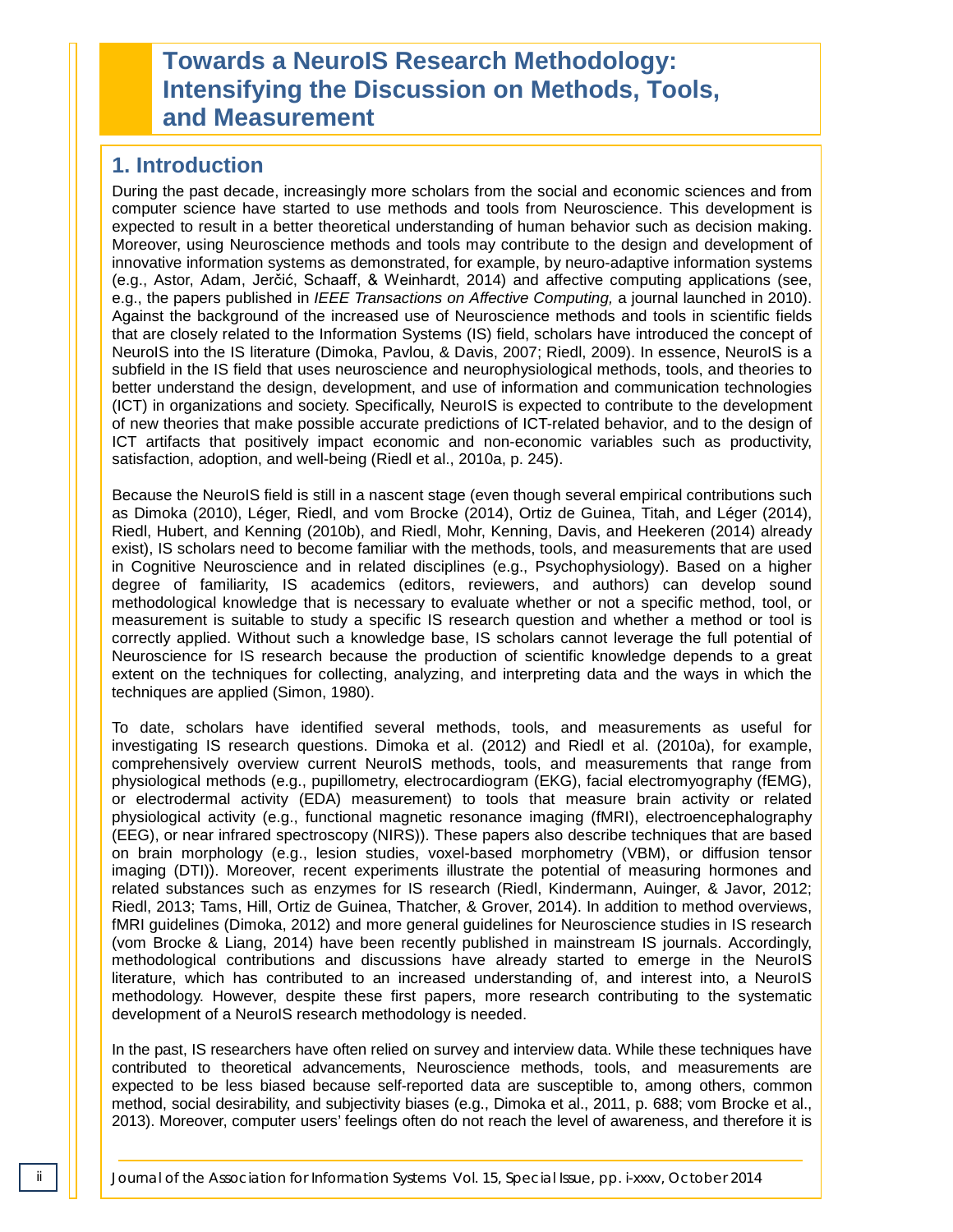not possible to report on them in survey or interview studies. Consequently, Neuroscience offers great potential to investigate feelings and similar user states during human-machine interaction and in other IS contexts (see, for example, Dimoka et al., 2012), which can complement traditional approaches.

Reflecting the potential that Neuroscience methods, tools, and measurements offer IS research, the *Journal of the Association for Information Systems* published a special issue call for papers entitled "Methods, tools, and measurement in NeuroIS research" in 2012 in order to foster methodological contributions to the NeuroIS literature such as philosophical considerations and measurement issues to more specific aspects of data collection and analysis. Considering the importance of both theoretical research and design science research in the IS field, along with a research culture that does not dismiss a paper simply due to a specific methodological focus, the call for papers explicitly indicated that contributions related to all relevant methods, tools, and measurements and to research that is located at the nexus of Neuroscience and both behavioral research and design science research would be welcome.

Altogether, we received twenty papers of which we accepted three. Table 1 summarizes the accepted papers. A special issue advisory and editorial board consisting of both IS scholars (Henri Barki, Samir Chatterjee, Alan Dennis, David Gefen, Pierre-Majorique Léger, Adriane Randolph, Eric Walden) and researchers from other fields (Peter Kenning: Consumer Neuroscience and Marketing, Gernot Müller-Putz: Brain-Computer Interfacing and Computer Science, Martin Reuter: Biological Psychology and Behavioral Genetics) helped to evaluate the manuscripts' quality. Specifically, members of this board served as associate editors for the manuscripts in their respective field of expertise and provided support to find high-quality reviewers. To create a rich picture of the potentially diverse perceptions on the quality of manuscripts, we attached importance to "interdisciplinary review teams", and submissions were typically reviewed by one or two IS scholars and one or two non-IS scholars whose scientific background included, among others, Cognitive Neuroscience, Biology, and Statistics.

Against the background of our observations during the review process (in particular regarding the methodological issues that the reviewers and associate editors raised), our own reading of the literature relevant to methodology, and the statements and comments provided during a panel discussion on "Key criteria for NeuroIS research"<sup>1</sup>, we decided to share some of our current thoughts on a NeuroIS research methodology. We hope that the discussion in this paper will direct readers' attention to important methodological aspects in NeuroIS research and thereby 1) sensitize journal editors, reviewers, and authors to themes that have significant influence on methodological quality and 2) affect the overall quality of research findings and the conclusions drawn from NeuroIS research.

j

<sup>1</sup> The panel discussion took place on June 7 during the Gmunden Retreat on NeuroIS 2014 (www.neurois.org).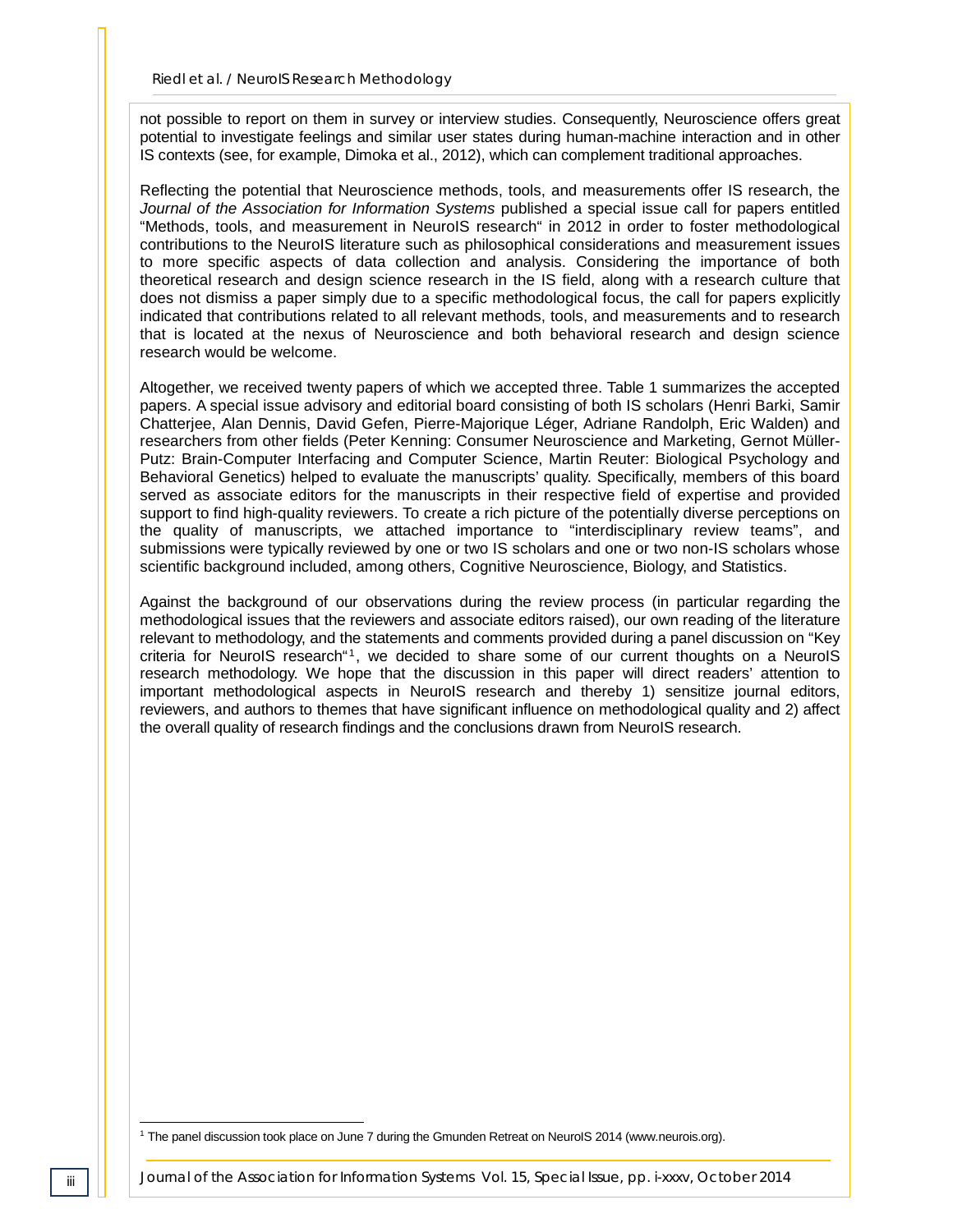| Table 1. Summary of Papers in this Special Issue                                                                                                                                                                                                                              |                                                                                                                                                                                                                                                                                                                                                                                                                                                                                                                                                                                                                                                       |  |  |
|-------------------------------------------------------------------------------------------------------------------------------------------------------------------------------------------------------------------------------------------------------------------------------|-------------------------------------------------------------------------------------------------------------------------------------------------------------------------------------------------------------------------------------------------------------------------------------------------------------------------------------------------------------------------------------------------------------------------------------------------------------------------------------------------------------------------------------------------------------------------------------------------------------------------------------------------------|--|--|
| Paper                                                                                                                                                                                                                                                                         | <b>Major contribution</b>                                                                                                                                                                                                                                                                                                                                                                                                                                                                                                                                                                                                                             |  |  |
| Léger, P.-M., Sénecal, S.,<br>Courtemanche, F., Ortiz de<br>Guinea, A., Titah, R., Fredette,<br>M., Labonte-Lemoine, È. (2014).<br>Precision is in the eye of the<br>beholder: Application of eye<br>fixation-related potentials to<br>information systems research.          | This paper introduces the eye-fixation related potential (EFRP)<br>method to IS research. This method allows researchers to<br>synchronize eye tracking with EEG recording to precisely capture<br>users' neural activity at the time at which they start to cognitively<br>process a stimulus (e.g., event on the screen in a human-computer<br>interaction task). This complements and overcomes shortcomings of<br>the traditional event related potential (ERP) method, which can only<br>stamp the time at which a stimulus is presented to a user. The<br>authors illustrate the EFRP method with an experiment in a natural<br>IS use context. |  |  |
| Vance, A., Anderson, B., Kirwan,<br>C. B., & Eargle, D. W. (2014).<br>Using measures of risk<br>perception to predict information<br>security behavior: Insights from<br>electroencephalography (EEG).                                                                        | Previous research on perceptions of information security risk has<br>primarily relied on self-reports. However, because risk perceptions<br>are often associated with feelings (e.g., fear or doubt) that are<br>difficult to measure accurately using survey instruments, this paper<br>contributes by demonstrating that risk-taking behavior is effectively<br>predicted using EEG via event-related potentials (ERPs). The paper<br>compares the predictive validity of EEG measures to that of self-<br>reported measures of information security risk perceptions.                                                                              |  |  |
| Tams, S., Hill, K., Ortiz de<br>Guinea, A., Thatcher, J., &<br>Grover, V. (2014). NeurolS-<br>alternative or complement to<br>existing methods? Illustrating the<br>holistic effects of Neuroscience<br>and self-reported data in the<br>context of technostress<br>research. | While some previous studies indicate that NeurolS constitutes an<br>alternative to self-reports, which implies that the two methods<br>assess the same dimension of an underlying IS construct, other<br>studies indicate that NeurolS constitutes a complement to self-<br>reports, which implies that the two methods assess different<br>dimensions of an IS construct. To clarify this issue, this paper<br>examines whether NeurolS and psychometrics constitute<br>alternatives or complements. The authors conduct their examination<br>in the context of technostress.                                                                        |  |  |

This paper is structured as follows. In Section 2, we provide fundamentals on human neurobiology because at least a basic understanding about the human nervous system is necessary to comprehend methods, tools, and measurement in NeuroIS research. In Section 3, we define the concept of methodology and, in Section 4, we present a framework that researchers can use to structure a methodology discussion in NeuroIS research. Subsequently, in Section 5, we discuss selected aspects of a NeuroIS research methodology that we consider of particular importance in the current stage of the field. Specifically, we discuss six factors: reliability, validity, sensitivity, diagnosticity, objectivity, and intrusiveness. Finally, in Section 6, we conclude the paper.

# **2. Fundamentals of Human Neurobiology**

In this section, we briefly introduce human neurobiology. Specifically, we summarize fundamentals on human physiology at a high level of abstraction. This introduction provides a basis to better understand the sections to follow.

Without a nervous system, it would neither be possible for humans to perceive the external environment, nor could feelings, thoughts, and behaviors emerge. The human nervous system consists of different parts. At a high abstraction level, we can distinguish the central nervous system (CNS) and the peripheral nervous system (PNS); the former is sub-divided into the brain and spinal cord, and the latter comprises all neural tissue except for the CNS. The PNS can be further subdivided into the somatic nervous system (SNS) and the autonomic nervous system (ANS). The ANS, in turn, consists of the sympathetic division (activates the body) and parasympathetic division (relaxes the body). Importantly, even though different parts of the nervous system can be separated anatomically (as Figure 1 illustrates), their functions are highly interrelated. Thus, for humans to be healthy and perform well, successful interaction among the different parts of the nervous system is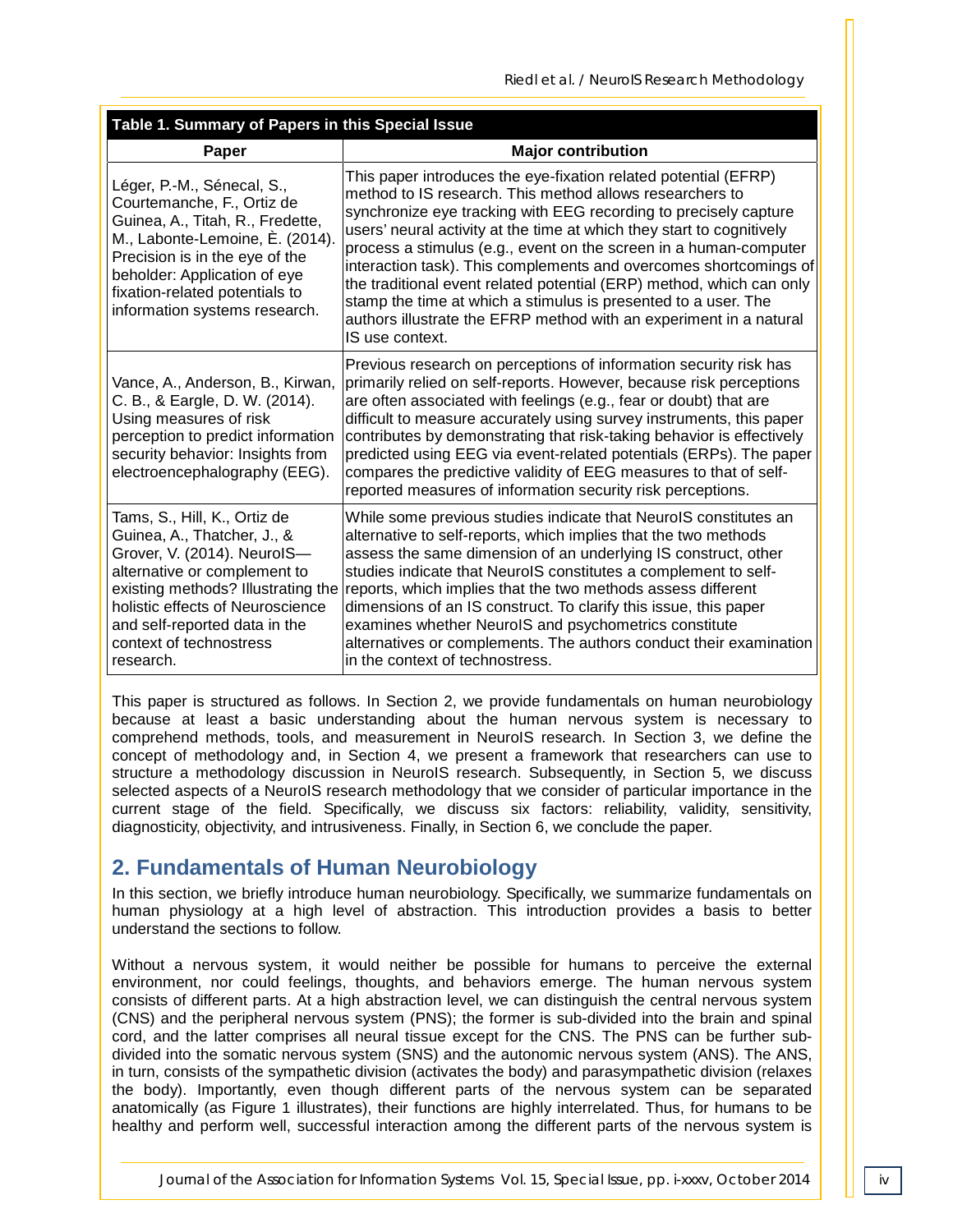critical (along with their proper interaction with other tissue in the human body (e.g., organs)). It has been argued that the brain (i.e., the information processing unit) and the ANS (i.e., the unit that keeps the body in balance; this balance is referred to as homeostasis) are the major units of analysis in NeuroIS research, while the spinal cord and the SNS are less important (see, for example, a paper on technostress by Riedl (2013) for details regarding these differences in relative importance).



The parts of the human nervous system serve different functions. The CNS's major functions include integrating, processing, and coordinating sensory information, and coordinating motor commands. Different types of receptors exist in the human body, and their purposes are to collect information and transduce this information to bioelectric signals, which are subsequently transmitted to the brain. Transmissions may either occur via the spinal cord (e.g., receptors in the skin provide information on pressure or temperature) or directly in the head (e.g., specialized receptors for the provision of visual information based on light perception). Depending on the type of information and other factors (e.g., context), different brain regions perform integration and subsequent information processing. What follows is that the brain sends commands to peripheral systems (e.g., extremities or organs) either via the PNS (specifically the motor part) or via hormones and precursor substances of hormones (i.e., chemicals released by glands or cells that act as messengers in the body). Depending on the type of effectors, the ANS and/or the SNS become active; the former primarily regulates heart rate, smooth muscles (e.g., to control eye movements), and glands (e.g., to release behaviorally relevant hormones); the latter controls skeletal muscles. Generally, components of the nervous system travelling from peripheral systems to the brain are referred to as afferents, and components travelling from the brain to peripheral systems are referred to as efferents.

The core element of the nervous system is the neuron, which is an electrically excitable nerve cell that receives, processes, and sends information. Operation of a neuron is based on electrical impulses, and communications with other neurons occur through chemical signals. A typical neuron consists of a cell body (referred to as soma), dendrites, and an axon. Information processing takes place in the soma, receipt of information occurs via dendrites, and an axon sends information. Typically, a cell body has multiple dendrites, but only one axon.

When stimulation of a nerve cell reaches a threshold, an electrical impulse is transmitted to another neuron. Specifically, the electrical signal passes along the axon, which causes the release of neurotransmitters from terminal buttons into a synapse. This phenomenon is referred to as action potential or neural firing. A fundamental principle underlying neural firing is that it works on an all-or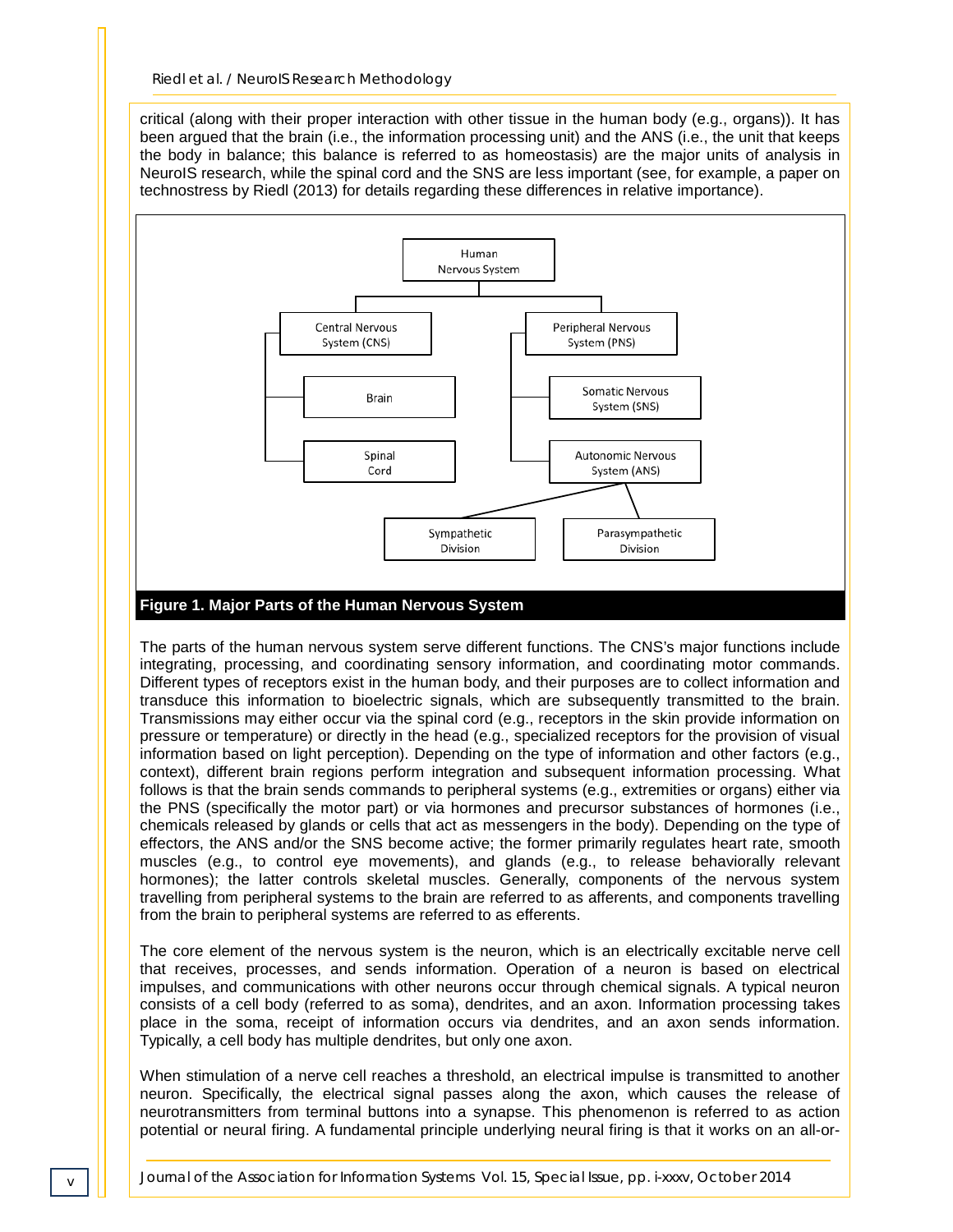none-basis, which means that a neuron cannot partially fire. What follows is that a neuron either fires or does not fire, and the firing of a neuron cannot be strong or weak. How often a neuron fires is a function of stimulation strength, which means that it is dependent on the number and frequency of excitatory and inhibitory signals<sup>2</sup>. The source underlying operation of an afferent neuron may be another neuron or a receptor, and the target of an efferent neuron may be another neuron, a skeletal muscle, or an internal organ.

## **3. What Does Methodology Mean?**

In this paper, we provide our thoughts on a NeuroIS research methodology. But what is the exact meaning of the term "methodology"? The "Merriam-Webster Encyclopedia" indicates two different, yet related, meanings. First, "a body of methods, rules, and postulates employed by a discipline: a particular procedure or set of procedures". Second, "the analysis of the principles or procedures of inquiry in a particular field". Thus, methodology deals with the methods, tools, and measurement in a scientific field, and also with systematic examination of the employed methodological practices (i.e., meta-research). Importantly, a methodology's utility in a field cannot be assessed without considering the field's subject matter (in the IS field: socio-technical systems in organizations and society) and the goals of scientific inquiry (i.e., primarily explanation and design). Thus, a methodology that is appropriate in one field might not be in another one.

Consistent with the above stated meanings, in this paper, we adopt a definition by Mingers (2001) who accurately conceptualizes methodology as "a structured set of guidelines or activities to assist in generating valid and reliable research results" (p. 242). The major purpose for a scientific field to have a methodology is to establish common understanding among editors, reviewers, and authors on "what" constitutes good and poor, or acceptable and unacceptable, methodological quality, and "why". Moreover, guidelines are needed for documenting key criteria and normative standards for NeuroIS research in general and for specific measurement instruments<sup>3</sup>.

In this context, it is important to reference a seminal paper on normative standards for IS research (Straub, Ang, & Evaristo, 1994). What is most interesting from a methodological perspective is that a factor analysis revealed that, out of fifteen "key criteria for high-quality research", four criteria (replication, statistical/mathematical analysis, research design, and scientific ethics) loaded on one factor, referred to as "conduct of research". It was exactly this factor that explained the highest proportion (26.1%) of manuscript quality perceptions among a sample of 144 IS professionals (i.e., authors and editorial board members). The sample rated other factors (presentation of research: 20.4%, conceptual significance: 16.9%, practical significance: 14.9%, and reputation of the author and his or her institution: 12.3%) less importantly. Straub et al. (1994) define "conduct of research" as follows (p. 34):

*Methods, subjects, and techniques are well suited to the exploration of the research questions. The work demonstrates appropriate operationalizations of theoretical constructs and an acceptable degree of internal and/or external validity. The choice of statistical and/or mathematical analysis is appropriate, as is the interpretation of results. Study results are objective and in such a form that other researchers could replicate the work. The work adheres to generally accepted standards for scientific ethics.*

We draw six conclusions from the Straub et al. (1994) paper that are directly relevant for the present paper. First, methodological quality in general is the most important factor for assessing manuscript quality (a fact that has most likely not changed during the past two decades, at least not for top journals). Second, there must be a good fit between the research question and methods. Third, a clear and unquestionable link between theory and measurement of the real-world phenomenon (i.e.,

<sup>&</sup>lt;sup>2</sup> Signals that arrive at dendrites can be either excitatory or inhibitory; while excitatory signals depolarize the cell membrane and inhibitory signals hyperpolarize the cell membrane (Gazzaniga, Russell, & Senior, 2010). Depolarization increases a neuron's firing probability, while hyperpolarization decreases firing probability. -

<sup>&</sup>lt;sup>3</sup> Different guidelines for conducting and evaluating different types of research have been published in the IS literature. Venkatesh, Brown, and Bala (2013), in their guideline paper on mixed methods research, list several other IS guideline papers (see p. 22). Moreover, as already mentioned, guideline papers also are emerging in the NeuroIS field; see Dimoka (2012) and vom Brocke & Liang (2014).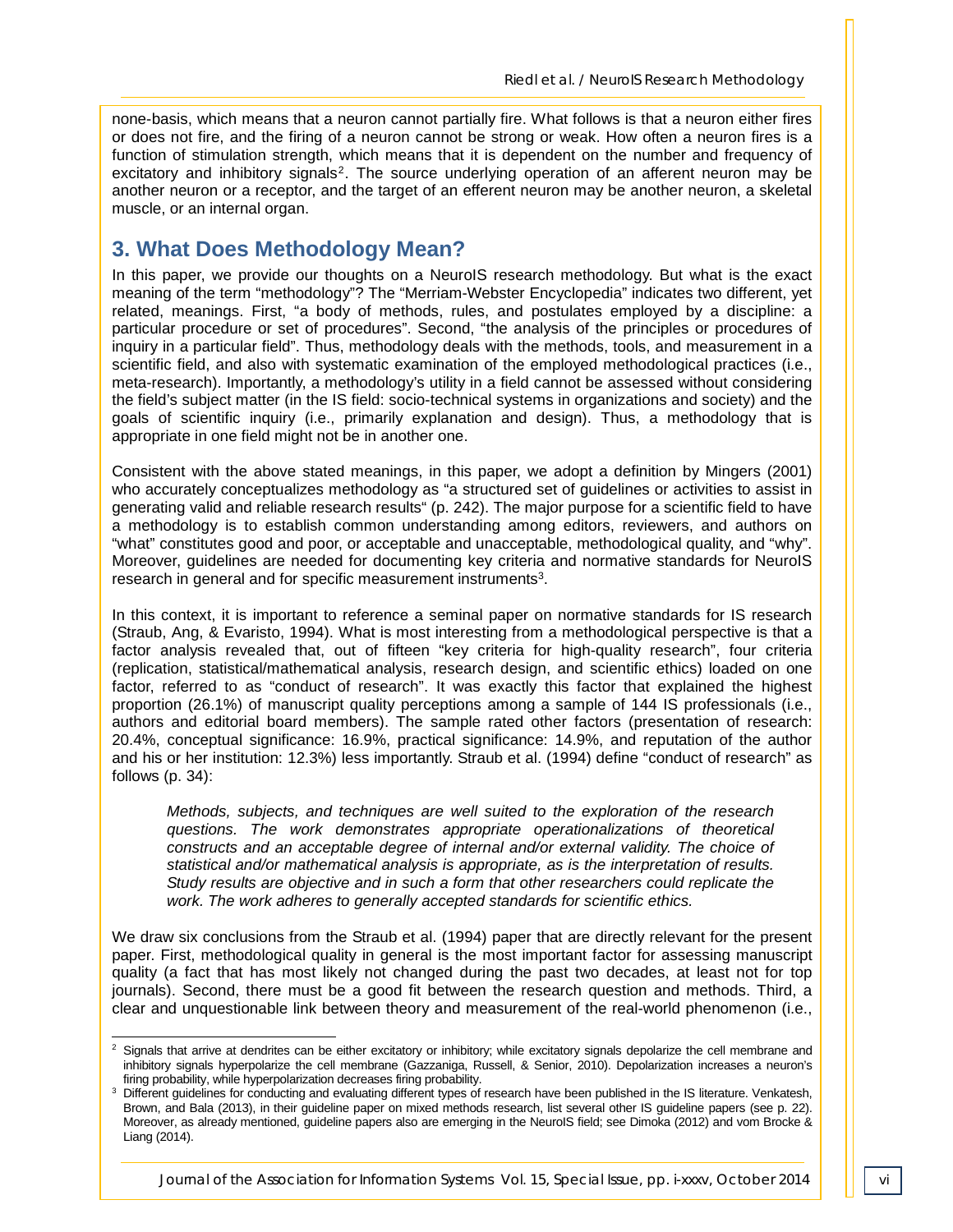operationalization) is essential. Fourth, type of data affects data analysis, a fact particularly important in NeuroIS research. Fifth, replication should be possible, a fact that is primarily relevant in quantitative research and hence also in the NeuroIS field. Sixth, adherence to scientific ethics is indispensable, a fact which is also highly relevant in NeuroIS research. These conclusions substantiate the need for a clear and comprehensive NeuroIS research methodology.

## **4. Guiding Framework for the Present Paper**

Based on our conceptualization of methodology and our brief reflection on the results and implications of Straub et al.'s (1994) study on normative standards in IS research, in this section, we present a framework that we use to structure our discussion of methodology in NeuroIS research. This framework is based on the notion that NeuroIS research holds significant potential for theoretical research that aims to understand and explain phenomena in reality; note that this does not rule out that NeuroIS also holds potential for design and engineering initiatives (see, e.g., Loos et al., 2010; vom Brocke, Riedl, & Léger, 2013; Hevner, Davis, Collins, & Gill, 2014). Figure 2 illustrates the framework. We explicitly note that the framework rests on the assumption that the research includes an empirical part.

In essence, the framework summarizes basic research activities. Theoretical research as defined here refers to some phenomenon of interest, which defines the research question. For example, a researcher could be interested in the nature of technostress and its antecedents and consequences. Once the research question has been fixed, a literature review and theorizing process follows. Next, the research reaches a level where methodology comes into primary focus (see the part with the gray background color in Figure 2). Specifically, the theoretical model and the constructs have to be transformed into a research design and measurable variables, and this also includes the exact planning of the methods to be employed. What follows are data collection and analysis. An interpretation of the research findings comes next, ultimately resulting, at least in most research projects, in the publication of the study. The contribution is typically a new or revised theory (i.e., changed knowledge about reality), and this affects the phenomena to be studied in future research.



#### **Figure 2. Framework to Structure the Discussion on Methodology in NeuroIS Research**

As Figure 2 shows, theoretical research follows a process of activities. In practice, however, the activities may not necessarily follow a strictly sequential process, but may also include iterative loops. The framework also shows the focus of a discussion on methodology; namely, methods and research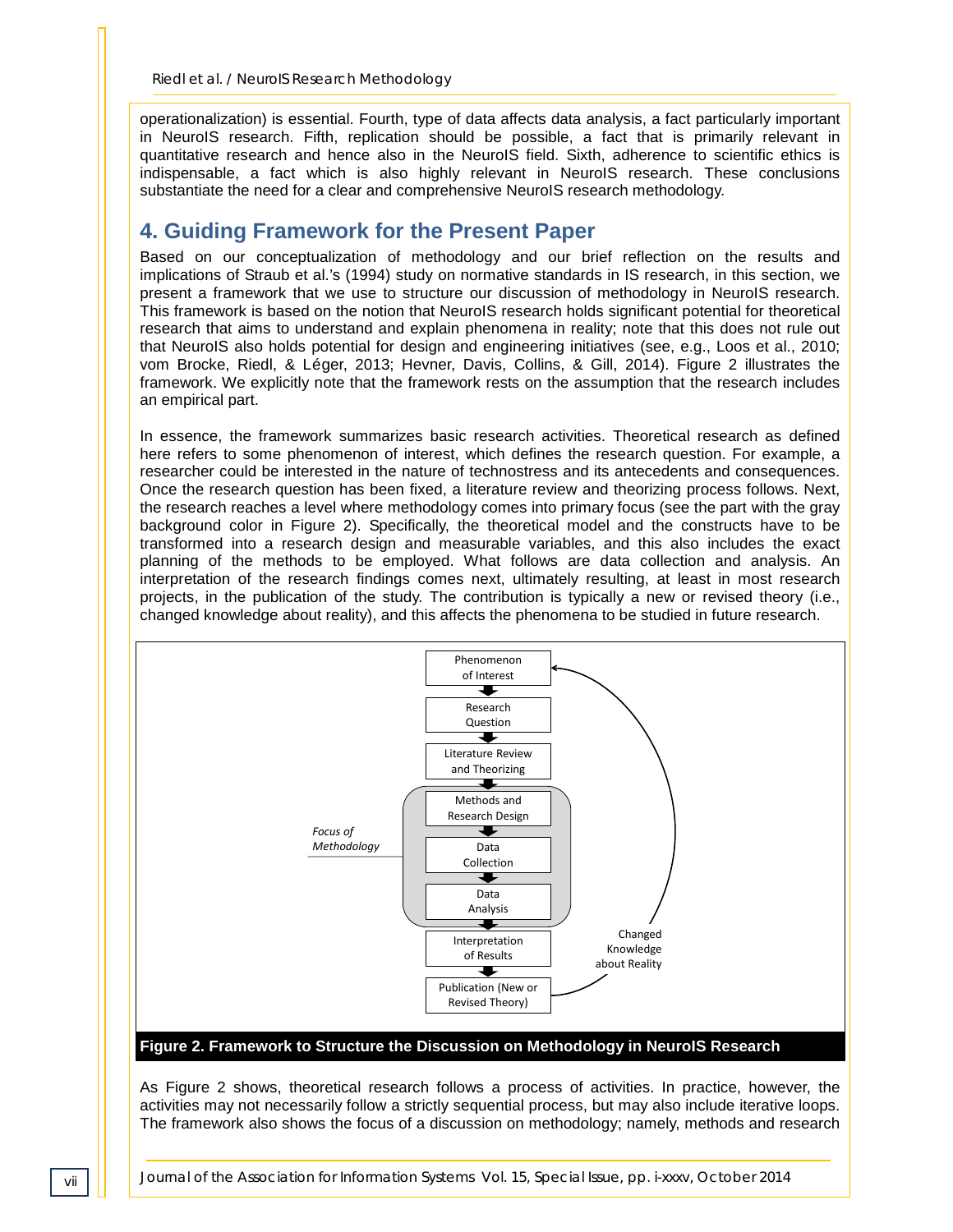design, data collection, and data analysis, and that methodology is closely related to theorizing (input) and interpretation of results (output).

## **5. Selected Aspects of a NeuroIS Research Methodology**

In this section, we discuss selected key aspects of a methodology of NeuroIS research. Despite the fact that we consider the following methodological aspects to be important, we note that future papers on a NeuroIS methodology will identify further aspects and thus broaden the scope of the present discussion. Moreover, we hope that future papers will delve into methodological details related to the aspects that we discuss here and thus deepen our insights. Consequently, we consider the present paper as a starting point towards an emerging understanding of a rigorous NeuroIS research methodology. Importantly, as can be inferred from the discussions to follow in this paper, the complexity of all presented methodological aspects is high, which implies that comprehensive and complete examination of these aspects would fill entire textbooks and journals. Thus, this paper creates awareness for important methodological topics and questions to intensify the recently started discourse.

Information Systems is an applied scientific field. Consequently, IS researchers are primarily interested in real-world phenomena. Reality can have three different forms; see, for example, an essay by Mingers (2001), based on Habermas (1990). First, the "material world" exists independently of humans' subjective experience, and is therefore objective. It existed before the emergence of humans and most likely will exist after the human race's extinction. The material world is the research object in natural sciences (e.g., Physics, Chemistry, Biology). Second, the "personal world" comprises beliefs, attitudes, thoughts, and experiences, among other phenomena. This world is subjective and cannot exist without the individual who experiences it. Third, a "social world" also exists. Humans are typically in interaction with other humans, and they participate in social life. The social world is intersubjective because it is a subjective mental construction on the one hand, but one that goes beyond the individual on the other hand. The personal world and the social world are the research objects in social sciences (e.g., sociology).

Information Systems research is concerned with socio-technical systems, and hence the field is primarily a social science. However, this fact does not rule out the possibility of influences from theoretical sciences such as computer science, mathematics, or logic (Vogel & Wetherbe, 1984), among other influences. Moreover, the IS field is, as demonstrated by the recent genesis and development of the NeuroIS field, increasingly influenced by theories, methods, tools, and measurement from sciences with a focus on the material world such as Neuroscience (e.g., Dimoka, Pavlou, & Davis, 2011; Dimoka et al., 2012; Riedl et al., 2010a), Genetics, Neurobiology, and Endocrinology (e.g., Riedl et al., 2012; Riedl, 2013). Thus, operationalization of constructs in IS research may happen on different levels, ranging from physiology (i.e., the material world) to beliefs, attitudes, behavioral intentions, and actual behavior (i.e., the personal and social worlds).

Figure 3 summarizes major methodological aspects that have to be considered in NeuroIS research. Generally, the real-world phenomena related to IS research are conceptualized as more or less abstract mental representations, referred to as constructs in theoretical models. Because theoretical research seeks to establish causalities among constructs, theoretical models usually also indicate causal directions of relationships among constructs. Constructs, "a conceptual term used to describe a phenomenon of theoretical interest" (Edwards & Bagozzi, 2000, p. 155), typically cannot be observed directly. Thus, scientific investigation of a construct implies operationalization, and measurement may refer to different analytical levels (e.g., physiology, belief, attitude, behavioral intention, or behavior). For the purpose of measurement, instrumentation is needed. Specifically, depending on the measure, instrumentation may range from tools to capture physiological activity in the brain (e.g., fMRI) and survey instruments (to capture beliefs, attitudes, or behavioral intentions), to tools that allow for collection of data on actual behavior (e.g., video camera, or software to capture clickstreams and mouse navigation patterns). Thus, through application of instrumentation, a researcher can capture measures, defined as "observed score[s of variables] gathered through selfreport, interview, observation, or some other means" (Edwards & Bagozzi, 2000, p. 156)<sup>4</sup>. Finally,

<sup>4</sup> Note that a variable is defined as "an observable entitiy which is capable of assuming two or more values" (Bacharach, 1989, p. 500). -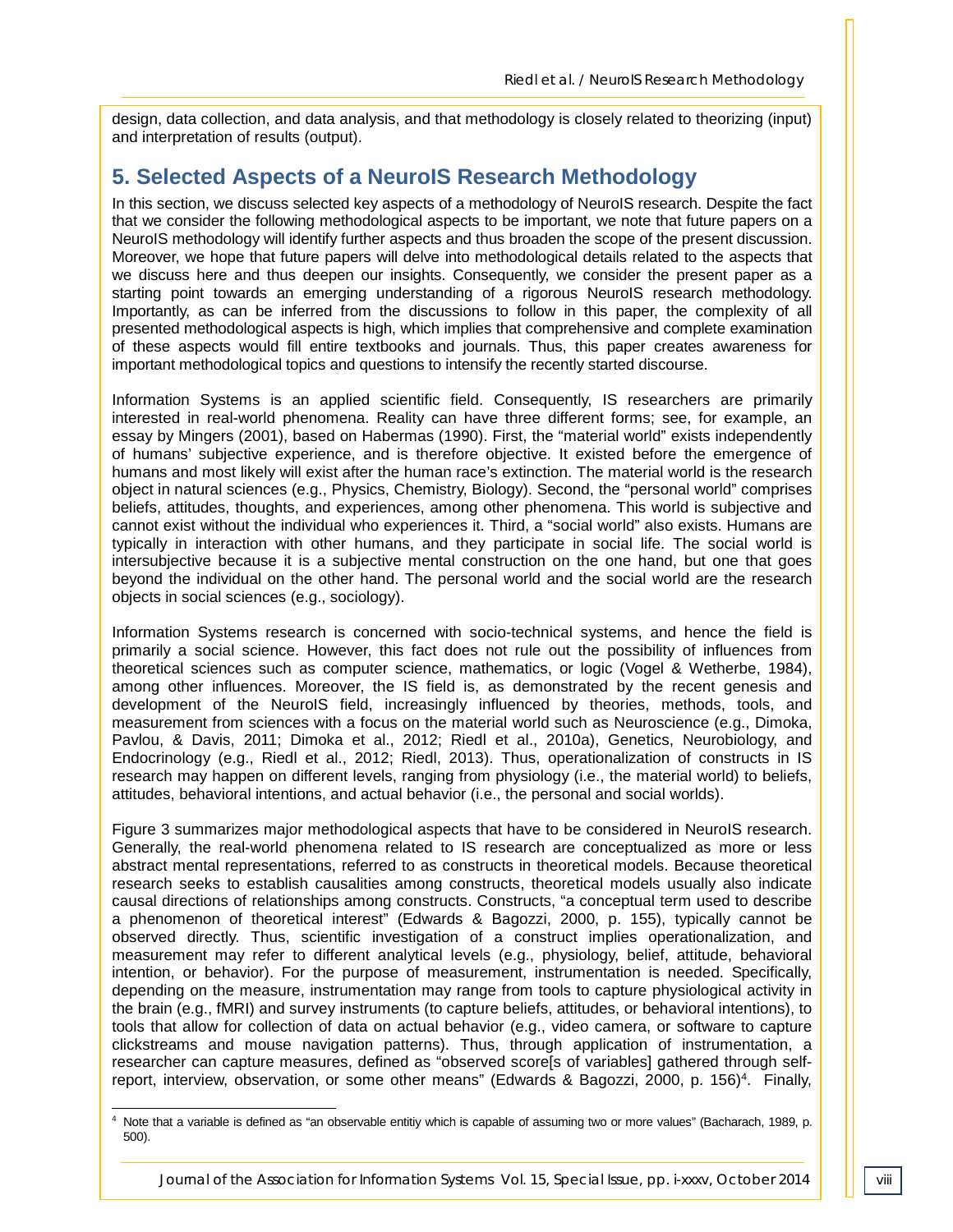Figure 3 indicates that the relationship between construct and measure can be either reflective or formative. If variation in a construct results in variation in its measures, then measures are called reflective; in contrast, if measures are viewed as causes of constructs, then measures are called formative (for detailed discussions, see, for example, Edwards and Bagozzi (2000) or Bagozzi (2011)).



Considering the basic functioning of theoretical research (as illustrated in Figure 2), several methodological themes emerge, six of which (reliability, validity, sensitivity, diagnosticity, objectivity, and intrusiveness) we discuss in the following sections, based on illustrative IS research examples. Before we do so, we provide some notes on the conceptualization of a phenomenon, a major task in empirical research, and hence also in NeuroIS studies, when a real-world phenomenon has to be represented mentally in the researcher's mind; that is, when it has to be transferred from the real to the theoretical world.

To conceptualize means "to form an idea, picture, etc. of something in [the] mind" ("Merriam-Webster Encyclopedia"). A major challenge of empirical research is the development of adequate conceptualizations of real-world phenomena. Clark and Watson (1995, p. 310) write:

*A critical first step is to develop a precise and detailed conception of the target construct and its theoretical context. We have found that writing out a brief, formal description of the construct is very useful in crystallizing one's conceptual model.*

An adequate definition of the conceptual domain of a construct is essential for at least three reasons (MacKenzie, Podsakoff, & Podsakoff, 2011, p. 295). First, a good construct definition helps to clarify what the construct does and does not refer to, and this is a precondition to make similarities and differences between the focal construct and other constructs explicit. Second, an adequate definition is important because it reduces the probability that a construct's indicators are inadequate or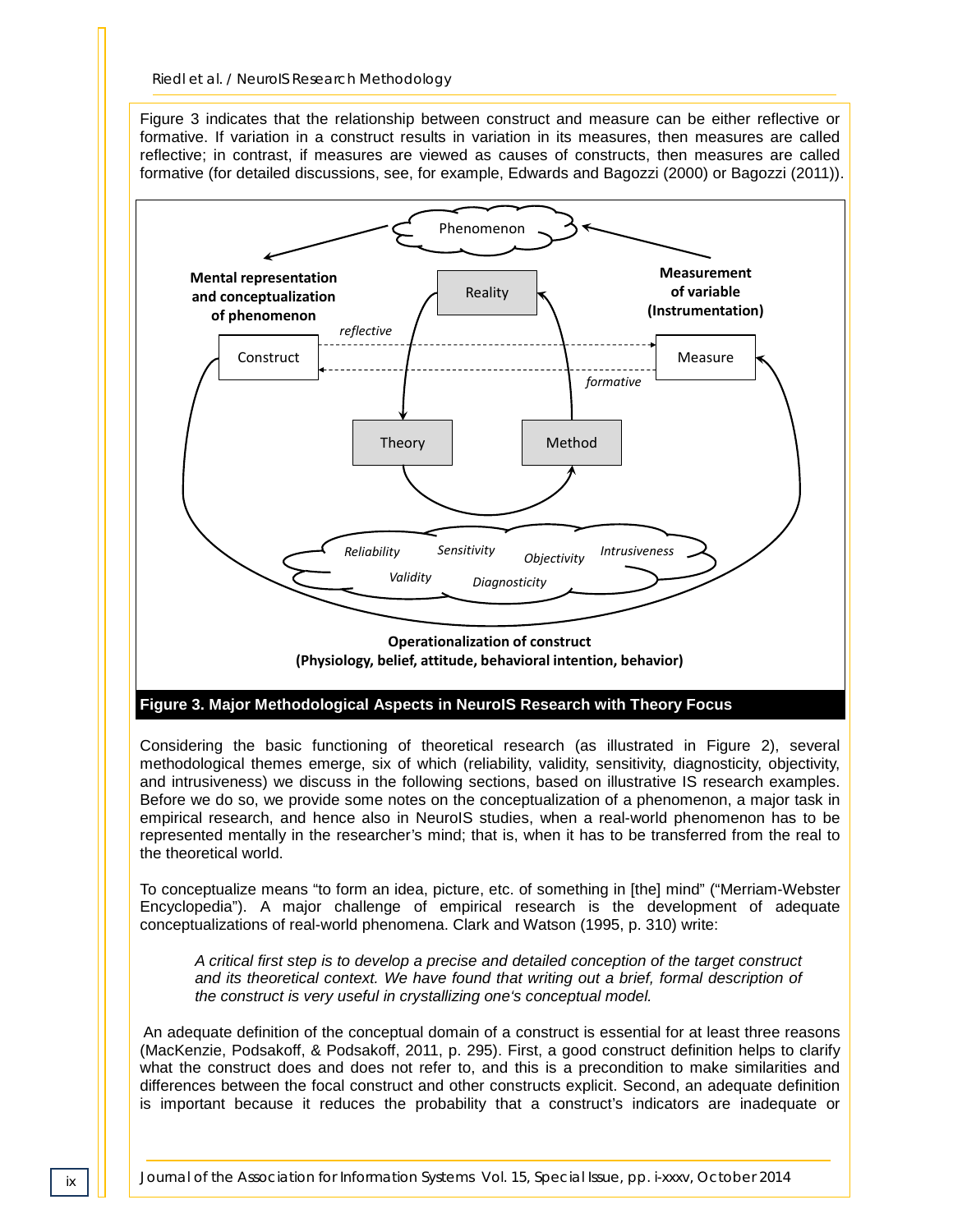contaminated because the construct overlaps with other constructs. Third, a good definition reduces the probability of invalid conclusions about relationships among constructs.

Many constructs in IS research should be conceptualized, and consequently operationalized, not as purely cognitive, behavioral, or biological phenomena, but rather as a blend. Consider the example of technostress (for a review, see Riedl, 2013). This construct has been defined in seminal publications as "a modern disease of adaptation caused by an inability to cope with the new computer technologies in a healthy manner" (Brod, 1984, p. 16), or as "any negative impact on attitudes, thoughts, behaviors, or body physiology that is caused either directly or indirectly by technology" (Weil & Rosen, 1997, p. 5). Clearly, an IS researcher interested in investigating technostress should consider these existing definitions and decide whether they adequately represent the phenomenon and construct of interest. Moreover, existing definitions from the literature could be complemented by further specifications that result from interviews with practitioners and experts.

From the perspective of a NeuroIS methodology, the critical aspect here is that many IS phenomena (e.g., technostress) are so broad that their conceptualization necessarily has to consider multiple analytical levels in order to fully capture the phenomenon. While such a call for multilevel conceptualization and operationalization of IS constructs is definitely reasonable from a NeuroIS viewpoint, the concrete realization in IS research practice might not be so easy. One major reason for this conclusion is that the existing research culture in the IS field is one that has not extensively focused on multilevel conceptualizations. In a paper on construct measurement, MacKenzie et al. (2011) write:

[T]*he definition should specify whether the construct refers to a thought (e.g., cognition …), a feeling (e.g., … emotion …), a perception (e.g., perceived ease of use of technology …), an action (e.g., behavior …), an outcome (e.g., degree of use …), or an intrinsic characteristic (e.g., cognitive ability …)* (p. 298).

We absolutely agree with MacKenzie et al. (2011) that careful construct specification is critical, and add that future IS research should consider complementary physiological conceptualization of constructs whenever reasonable.

In the following sections, we discuss, based on illustrative IS research examples, the critical concepts of reliability, validity, sensitivity, diagnosticity, objectivity, and intrusiveness from a NeuroIS perspective.

#### **5.1. Reliability**

Reliability refers to the proportion of a measurement's total variance that is due to random error, rather than true variance of the underlying construct. Unreliability attenuates observed correlations, path coefficients, and tests of differences. Reliability indicates the extent to which a measurement instrument is free of measurement error, and therefore yields the same results on repeated measurement of the same construct. In fact, test-retest correlations are commonly used to assess reliability (as are other methods such as internal consistency of multiple measures of a construct). In IS research, many scholars have made reliability an important subject of discussion, primarily because measurement error, if too high, discredits research findings. Since a large proportion of construct measurement is based on survey instruments in the IS field, scholars have discussed reliability issues mostly in the context of survey research. If respondents are inconsistent in their (repeated) answers to the items reflecting a theoretical construct, measurement error is high and precision is low, and consequently measurement is unreliable. Generally, in survey research, the investigator attempts to find "proximal measures of the true scores" that describe the phenomenon (Straub, Gefen, & Boudreau, 2004) because it is unlikely, or impossible, that the true score can be found. Several publications in the IS field (e.g., Straub, 1989; Straub et al., 2004) have described techniques to assess a survey instrument's reliability (e.g., test-retest, internal consistency), and application of these techniques is standard in mainstream IS research today.

In the context of NeuroIS research, the fundamental question of measurement reliability also has to be raised: are neurobiological measures stable across repeated measurements? To the best of our knowledge, this important question on the reliability of neurobiological measurement has not been explicitly addressed in IS research so far. It is possible that IS researchers assume that neurobiological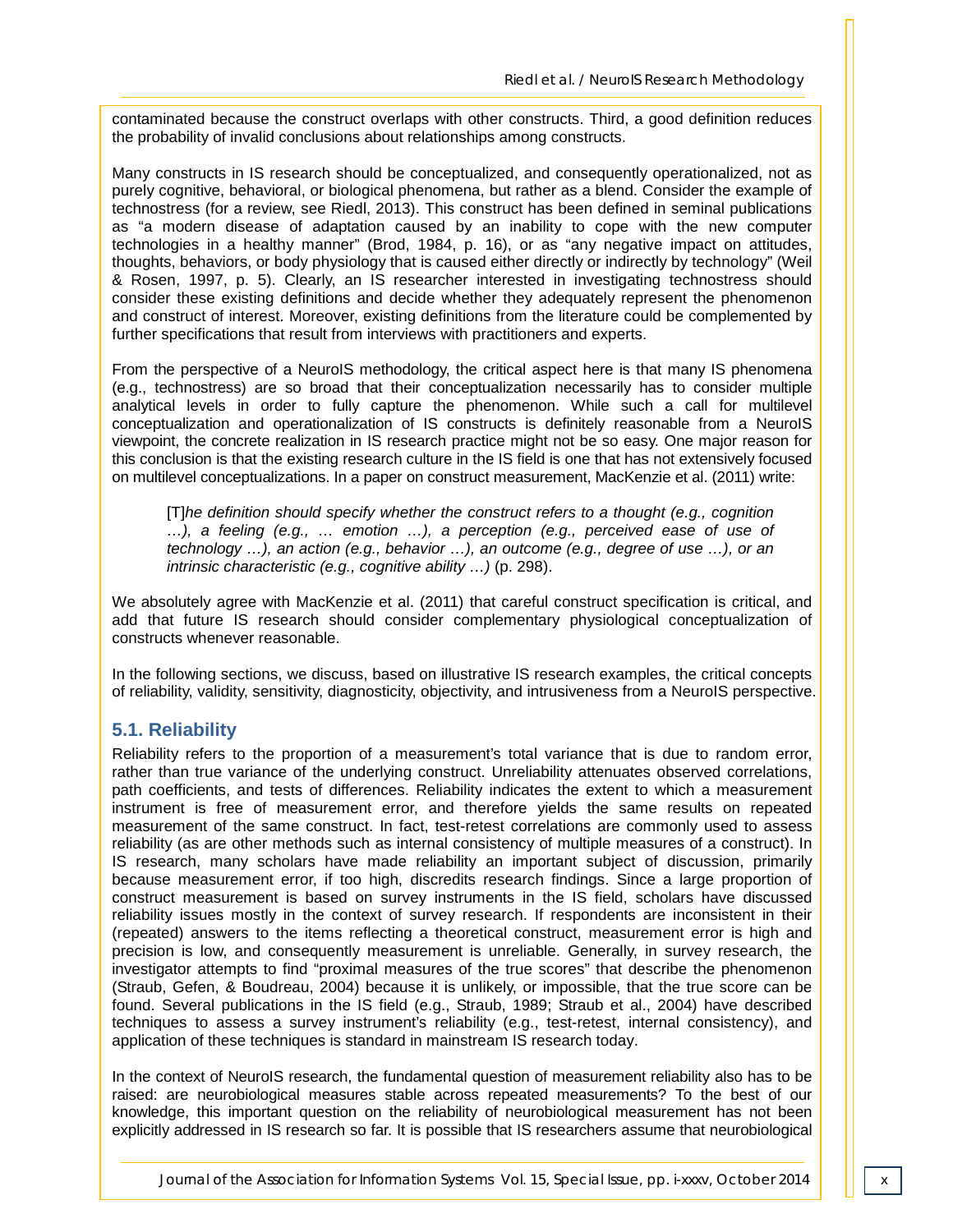measurement is reliable per se, or at least generally more reliable than survey data. Coming back to the question whether neurobiological measures are (necessarily) stable across repeated measurement and hence (perfectly) reliable, the answer is that they are not. According to our observations, this fact is neither well known in the IS field, nor in several other fields that use the prefix "neuro".

In Section 2, we indicate that messages in the human body are often transmitted via hormones. Moreover, it has been shown that specific hormones, such as those related to stress (e.g., cortisol), might be important measures in IS research (Riedl, 2013). It is tempting to assume that physiological measurement is reliable per se, or generally more reliable than other measures. For example, one might conclude that hormone assessments are perfectly or highly reliable. However, they are not. In endocrinological research, the concept of precision is closely related to measurement reliability. Precision is "the closeness of agreement between test results repeatedly and independently obtained under stable conditions" (Schultheiss & Stanton, 2009, p. 27). Table 2, based on Schultheiss and Stanton, summarizes standard procedures used in endocrinological research to calculate precision of hormone measurements and provides an example. Generally, NeuroIS scholars using endocrinological measurement should consider precision in their research. We also note that outsourcing hormone analysis to a specialized laboratory may affect the possibility to establish precision and accuracy (discussed in Section 5.2.). Further details are available in Schultheiss and Stanton (2009) and in the references they cite.

| Table 2. Precision in Hormone Research |                                                                                                                                                           |  |  |
|----------------------------------------|-----------------------------------------------------------------------------------------------------------------------------------------------------------|--|--|
| Definition                             | The closeness of agreement between test results repeatedly and independently<br>obtained under stable conditions.                                         |  |  |
| Procedure                              | Variation across multiple measurements, calculated based on the mean (M) of<br>multiple measurements and the standard deviation (SD) of the measurements. |  |  |
| <b>Metric</b>                          | Precision = M/SDx100. Intra- and inter-assays coefficients of variation of less than<br>10% are considered good.                                          |  |  |
| Example                                | Cortisol: Intra-assay coefficient: 3.42%, Inter-assay coefficient: 6.90%, Source:<br>Riedl et al. (2012, p. 66).                                          |  |  |

For measuring hormones, several further issues are critical, whose detailed discussion is beyond the scope of the present paper. However, the following examples are indicative of the methodological knowledge needed to plan and execute endocrinological studies in a reliable way.

Can a specific hormone be measured reliably in saliva, or is it necessary to draw blood samples? Obviously, taking blood samples might significantly influence participants' physiological, emotional, and cognitive states (e.g., by increasing stress) and thereby potentially bias the measurement of a variable. With respect to measuring the stress hormone cortisol, it is a well-established fact that cortisol levels measured in saliva are similar to free cortisol levels measured in blood and cortisol levels in the brain (e.g., r > 0.90 between saliva and blood, Foley & Kirschbaum, 2010). Thus, taking saliva samples of cortisol can be considered reliable. However, there is an ongoing debate whether several other behaviorally relevant hormones (which are related to important IS constructs) can be measured reliably in saliva. As an example, oxytocin, a neuroactive substance related to trust (for a review, see Riedl & Javor, 2012), cannot be measured reliably in saliva (e.g., Carter et al., 2007; Horvat-Gordon, Granger, Schwartz, Nelson, & Kivlighan, 2005; McCullough, Churchland, & Mendez, 2013).

The issue of reliability also concerns other physiological measures, including those related to both the CNS (e.g., fMRI, EEG, TCD) and ANS (e.g., heart rate, blood pressure, skin conductance). Suppose you are a NeuroIS scholar and you wish to study users' activation and stress that result from perception of computer hassles (e.g., system breakdown or long response time). One major physiological indicator would be blood pressure (BP). This indicator measures the pressure exerted by circulating blood on the walls of blood vessels. During each heartbeat, BP varies between a minimum (diastolic) and maximum (systolic). A person's BP is usually expressed in terms of the systolic over diastolic pressure, and is measured in millimeters of mercury (mmHg). A value of 120/80,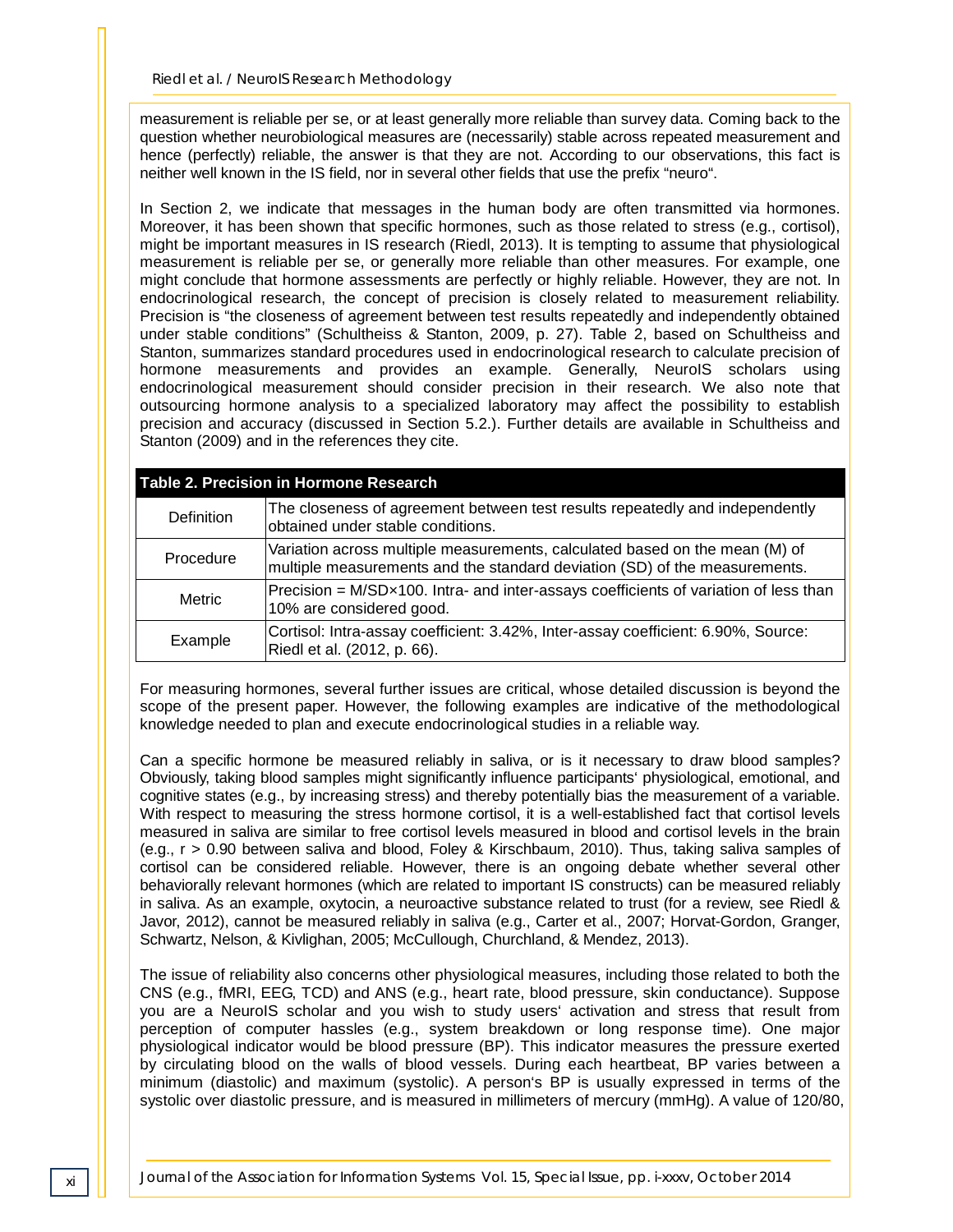

A researcher using BP as an indicator of activation and stress that results from human-computer interaction could be interested in the reliability of both diastolic and systolic BP. The ability to detect changes in BP relies on knowing a subject's true BP, but that true value might be obscured by several other factors (Strube & Newman, 2007). Figure 4 conceptually illustrates major influencing factors, including those related to (i) measurement instrumentation, (ii) the experimenter (e.g., whether they are trained to use the instrumentation, or whether their perception functions properly, a fact that is relevant in the example because acoustic and optic stimuli must be processed), (iii) situational factors (e.g., a subject having too much coffee before the experiment), and (iv) subject-related factors (e.g., health status, age, or sex). Because a researcher typically wants to study variability in BP as a function of stimulus perception (here computer hassles), factors creating variability in BP unrelated to the stimulus are potential sources of measurement error that will possibly reduce reliability.

Test-retest reliability is a well-known technique to assess the reliability of measurement instrumentation. This technique is not only used to validate survey instruments, but also holds significant value in determining the reliability of physiological measures (some example studies are discussed below). This technique calculates the correlation between the same measure on at least two different occasions, and hence it is based on the logic of repeated measurement at different times (to through  $t_n$ , Figure 4). Generally, it is assumed that measurements taken from the same subject under the same conditions at two different times (e.g., BP at  $t_1$  and at  $t_2$ ) differ only in their random components so that the correlation between the scores at  $t_1$  and at  $t_2$  reveals the relative amounts of true score variance that the measures contain (Straub et al., 2004; Strube & Newman, 2007). Importantly, this logic rests on the assumption that the true BP score remains stable between  $t_1$  and  $t_2$ . If this assumption is not realistic in the context of a specific study, then the test-retest reliability estimate should not be used as an indicator of measurement error.

Altogether, Figure 4 shows, based on the example of BP recording, that measurement of physiological variables might be unreliable due to different sources of measurement error, including factors related to the measurement instrument, experimenter, situational factors, and the subject. Moreover, the timeline at the bottom signifies that test-retest measurement is a standard procedure in physiology to establish reliability. Of course, depending on the instrumentation used to determine a subject's physiological state, sources of measurement error may vary. For example, unlike studies using BP measurement based on the auscultatory method, in investigations based on other BP measurement methods (e.g., digital, oscillometric monitors), or in studies measuring other physiological signals such as the blood-oxygen-level dependent (BOLD) signal (underlying fMRI), it is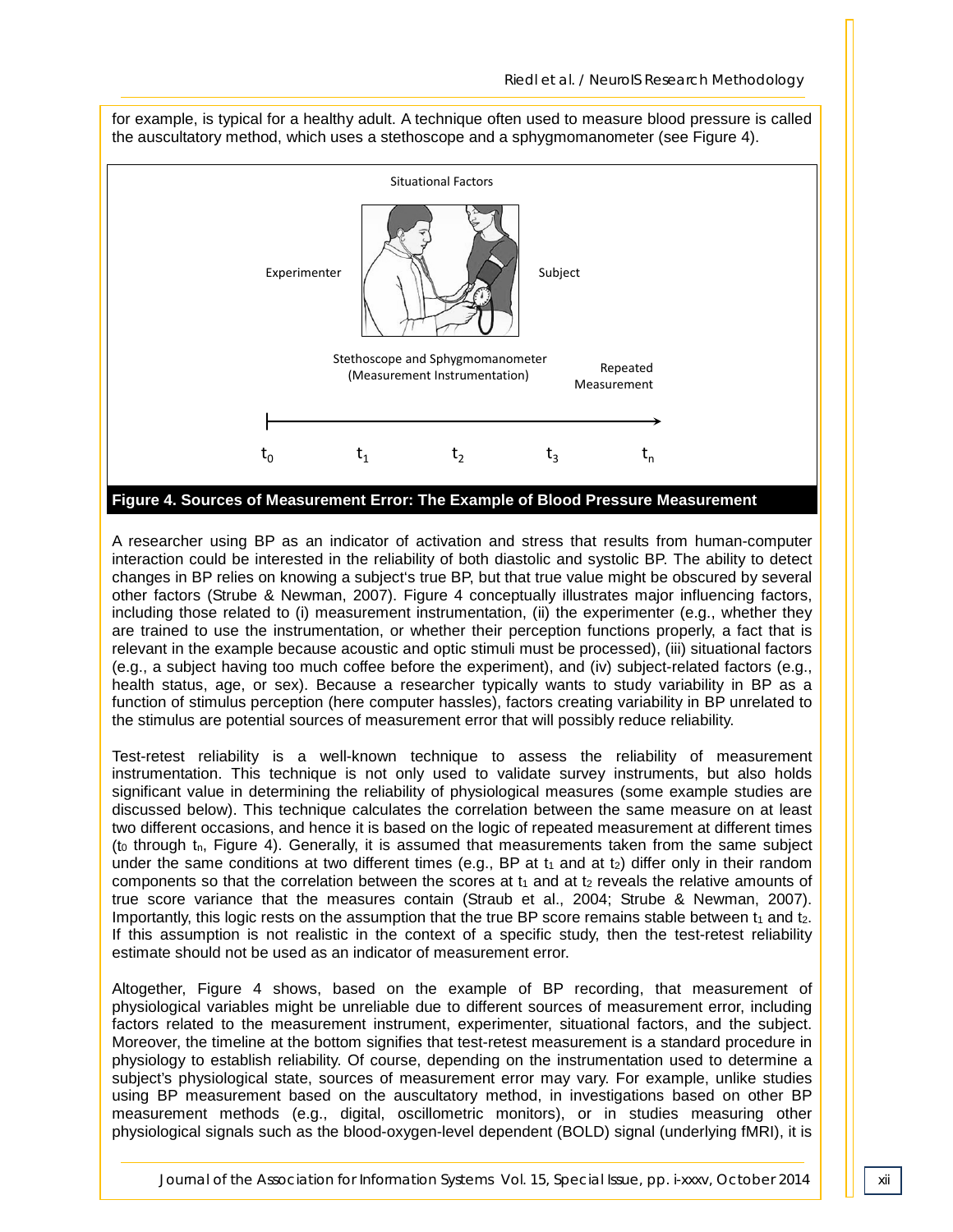less possible that the experimenter directly constitutes a source of measurement error because signal recording is purely machine-based and hence independent from perception and/or interpretation of the experimenter5. Thus, a NeuroIS researcher should carefully consider and manage the potential sources of measurement error in the context of a specific study to increase measurement reliability.

With respect to reliability of the BOLD signal, several studies have been carried out in Neuroscience, Biology, and Medicine. Regarding the reliability of task-dependent brain signals, evidence shows that test-retest reliability of evoked BOLD signals is basically good (Plichta et al., 2012). Specifically, Plichta et al. examined within-subject and group-level reliability of different tasks (emotional, motivational, and cognitive). A total of 25 healthy subjects were scanned twice on a 3T MRI scanner with a mean test-retest interval of 14.6 days. The results indicate that robust activation of all three tasks was found in expected target regions (emotional task: amygdala, motivational task: striatum, and cognitive task: prefrontal cortex). Moreover, it is reported that "[r]eliability of group level activation was excellent for all three tasks with ICCs [intraclass correlation coefficients<sup>6</sup>] of 0.89-0.98 at the whole brain level and 0.66-0.97 within target ROIs [regions of interest]" (p. 1746). Within-subject reliability of ROI-mean amplitudes across sessions was fair-to-good for the motivational (monetary reward anticipation) and cognitive (n-back working memory) tasks, but lower for the emotional task (face matching). Reflecting on their results, the authors conclude that "fMRI reliability characteristics can be strongly dependent on the nature of the fMRI task", and that their study "provides task-specific fMRI reliability performance measures that will inform the optimal use, powering and design of fMRI studies using comparable tasks" (p. 1746).

Regarding reward processing, Fliessbach et al. (2010) conducted an fMRI experiment to examine test-retest reliabilities of BOLD responses to reward prediction, reward receipt, and reward prediction errors (with a focus on the ventral striatum and the orbitofrontal cortex). They investigated a total of 25 subjects based on different reward-related tasks with a test-retest interval of 7-13 days. The results indicate that, on a group level, the task resulted in significant activations of the respective brain areas in the two sessions. However, test-retest reliabilities were poor to fair (Fliessbach et al. report ICCs of -0.15 to 0.44). Moreover, they reported that ICCs for motor activations were considerably higher; the range of ICCs was 0.32 to 0.73. They conclude that "results reveal the methodological difficulties behind across-subject correlations in fMRI research on reward processing. These results demonstrate the need for studies that address methods to optimize the retest reliability of fMRI" (p. 1168).

Another important issue in fMRI research is the reliability of multisite BOLD data (i.e., data captured in different machines). In this context, Brown et al. (2011) argue that researchers perform multi-site functional MRI examinations to enhance statistical power and generalizability; however, they also indicate that "undesired site variation in imaging methods could off-set these potential advantages" (p. 2163). To investigate this issue, Brown et al. recruited 18 participants who traveled to four sites to complete multiple runs of a working memory task. The results of their study indicate that, generally, between-site reliability of BOLD data can be good to excellent. However, they also indicate that "acquiring highly reliable data requires robust activation paradigms, ongoing quality assurance, and careful experimental control" (p. 2163).

Altogether, the sample studies discussed here indicate that BOLD data is generally fairly stable in test-retest paradigms. Yet, depending on multiple factors (e.g., experimental task and design, the investigated theoretical construct and its neural correlates, or the MRI scanner) reliability of BOLD data might not be ideal<sup>7</sup>. In addition to fMRI investigations, EEG studies have also turned out to play a significant role in NeuroIS research; see the papers by Léger et al. (2014) and Vance et al. (2014) in this special issue, or several papers in a *Journal of Management Information Systems* special issue on NeuroIS (Vol. 30. No. 4). Consequently, reliability of EEG data is also an important issue in NeuroIS research.

<sup>&</sup>lt;sup>5</sup> Note that the instrumenter instructs the subject to correctly position in the MRI scanner and how to behave properly during the measuement session (e.g., avoid head movements). Moreover, the researcher makes judgmental choices about parameter settings and processing algorithms (see, e.g., Huettel, Song, & McCarthy, 2009). It follows that the instrumenter or researcher may indirectly affect measurement reliability. We refer to this issue in Section 5.5. -

<sup>&</sup>lt;sup>6</sup> For details on intraclass correlation coefficients, see, for example, Koch (1982) and Müller and Büttner (1994).

 $7$  In this context, we refer the reader to another interesting study on test-retest reliability of functional transcranial Doppler ultasonography by Stroobant and Vingerhoets (2001); this study basically confirms the results found in the fMRI domain.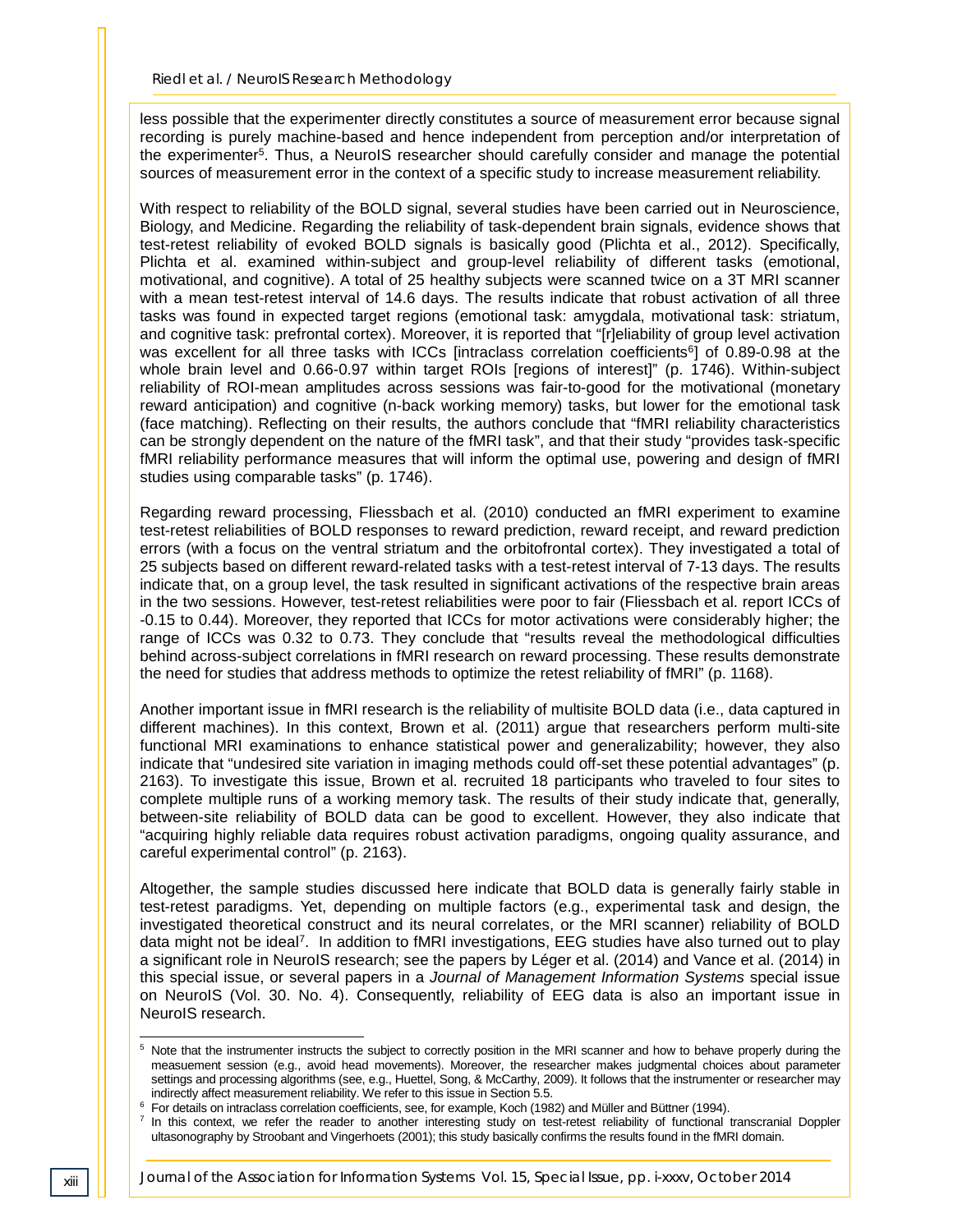What is known about the reliability of EEG data has also mostly been derived from test-retest paradigms, and such studies have been carried out for decades. For example, Salinsky Oken, and Morehedb (1991) studied test-retest reliability in EEG frequency-analysis and found correlation coefficients between 0.84 to 0.92, with lower values when the time between the measurements was 12-16 weeks rather than in minutes. Later, based on different EEG paradigms, several other scholars reported test-retest correlation coefficients in the range 0.7 to 0.9, and sometimes even higher (e.g., McEvoy, Smith, & Gevins, 2000; Tervaniemi et al., 1999; Näpflin, Wildi, & Sarnthein, 2007, 2008). Altogether, these results suggest that EEG recordings are generally reliable (both if captured during rest and during task execution). Yet, as already discussed for fMRI, several factors (e.g., experimental paradigm or measurement equipment) might affect reliability. Moreover, it has to be considered that reliability might vary as a function of the specific aspects or components studied in EEG research. For example, one study (Thesen & Murphy, 2002) found that reliabilities were higher for latency than for amplitude. Another study (Fabiani, Gratton, Karis, & Donchin, 1987) reports a test-retest reliability of approximately 0.8 for the P300 amplitude.

Regarding physiological measures related to ANS activity, we found that research indicates that testretest reliability of heart rate variability (HRV) is considered good (e.g., Guijt, Sluiter, & Frings-Dresen, 2007; Mukherjee, Yadav, Yung, Zajdel, & Oken, 2011). Moreover, test-retest reliability of several electrodermal activity measures (e.g., NS.SCR or SCL) has also been studied; correlations are as follows (Dawson, Schell, & Filion, 2007; Schell, Dawson, Nuechterlein, & Subotnik, 2002): in the range of (i) .40 to .75 for NS.SCR frequencies, (ii) .40 to .85 for SCL, and (iii) .30 to .80 for the number of SCRs elicited by repeated stimuli. Importantly, stability of temporal aspects of these measures (e.g., latency or rise time) can be lower (Dawson et al., 2007; Schell et al., 2002).

In general, we recommend, if appropriate in the context of a specific study, that NeuroIS researchers capture multiple scores of the same construct to aggregate the findings by calculating an average. Random sources of error, potentially masking the true score, may cancel out by this simple procedure. Strube and Newman (2007) confirm this view: they write that, "if we average more and more observations, each with its own random error source but measuring the same true score, then the odds of the error canceling out keep improving … provid[ing] a more reliable measure" (p. 792).

#### **5.2. Validity**

Validity indicates the extent to which a measurement instrument measures the construct that it purports to measure. Importantly, there is no one true validity. Rather, several different types of validity exist (see, for example, an introduction in Kerlinger and Lee (2000), Chapter 28). In this section, we focus on validity related to data collection, referred to as "instrumentation validity" (e.g., Cook & Campbell, 1979; Straub et al., 2004)<sup>8</sup>. Specifically, we discuss content validity and construct validity in the context of NeuroIS research and physiological measurement.

Content validity concerns the issue of drawing a representative measure, or a representative set of measures, out of all possible measures for a given construct. For example, an IS researcher investigating "user emotion" could use one of several different measures to capture this construct, or a combination of measures. Relevant measures include, but are not limited to, survey- or behaviorbased measurement, multiple physiological measures such as activity in specific brain areas (e.g., limbic structures), ANS activation (e.g., heart rate, blood pressure, skin conductance, pupil dilation), and muscle tension changes in specific face areas (e.g., Corrugator supercilii: related to smiling, Zygomaticus major: related to frowning). A study on IS use patterns (Ortiz de Guinea & Webster, 2013), for example, operationalized user emotions based on two dimensions; namely, affective valence (survey measurement) and physiological arousal (ANS measurement).

But how do researchers know whether they have appropriately chosen the measure, or set of measures, so that the essence of the construct is captured well? It is common practice in survey research that content validity is established through literature reviews and expert or panel judgments

<sup>&</sup>lt;sup>8</sup> Examples of other important types of validity are: internal validity (i.e., ruling out rival hypotheses), statistical conclusion validity (i.e., statistical inference), and external validity (i.e., generalizability) (e.g., Straub et al., 2004). -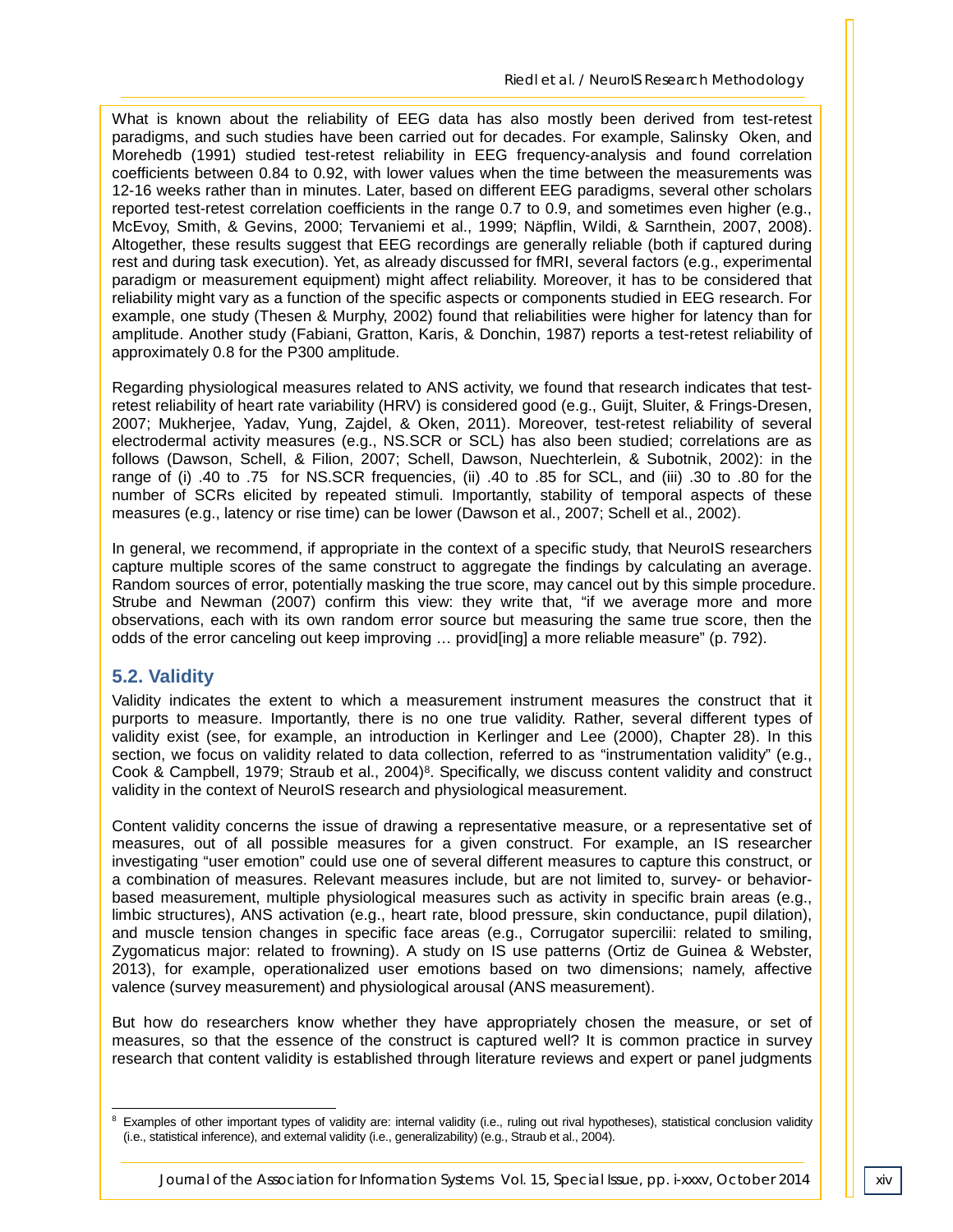(Straub et al., 2004)9. However, to the best of our knowledge, NeuroIS studies often do not discuss content validity. Thus, the degree of certainty is low with which the researchers know whether they have representatively drawn from the available set of measurement possibilities. Therefore, we recommend that future NeuroIS research projects review the literature more extensively to identify a larger number of potential measures for the construct(s) at hand. With respect to physiological measurement of IS constructs, it is not unlikely that measures pertaining to different analytical levels (e.g., hormonal, CNS, or ANS) may represent the construct as has been shown in context of stress and technostress (for details, see Riedl, 2013). However, we emphasize that measures on different analytical levels (not only on different physiological levels, but also on different conceptual levels, such as cognitive, behavioral, or physiological) may tap into different aspects (dimensions) of a construct. Thus, IS researchers should not generally expect that different measures in a construct domain are substitutes; rather, in many cases, they may be complements; see, for example, the study by Tams et al. (2014) in this special issue for further details.

Construct validity concerns the issue of whether the measures chosen by the researcher (i) go well together (convergent validity) so that they capture the essence of the construct and (ii) diverge from measures capturing distinct constructs (discriminant validity)10. Methods such as the multi-trait multimethod (MTMM) matrix and structural equation modeling can be used to assess convergent and discriminant validity of multiple methods. However, a researcher using a single physiological indicator to measure a construct would not be able to assess convergent and discriminant validity (e.g., a scholar who exclusively uses SCL to measure user arousal in a human-computer interaction task). However, as we indicate in the introductory part of Section 5, many IS constructs may be better represented by a combination of measures because IS research is primarily concerned with complex constructs, several of which comprise both cognitive and emotional dimensions (e.g., trust, see, e.g., a review by Riedl & Javor, 2012). Thus, like survey studies, research using physiological measures should also be concerned with construct validity issues.

In this context, the following fundamental question has to be raised: are the data the outcome of true scores or artifacts of the chosen instrumentation? If constructs are valid in the sense of construct validity, relatively high correlations between measures of the same construct based on different measurement tools can be expected (Cambell & Fiske, 1959; Cronbach, 1971). However, research indicates that the demonstration of construct validity is often hampered by two phenomena (e.g., Strube & Newman, 2007, p. 805): (i) a measure, or set of measures, may only capture part of the construct (referred to as "incomplete representation of a construct"), or (ii) a measure, or set of measures, may represent two or more constructs (referred to as "representation of multiple constructs").

In case (i), the consequence is that important aspects of the constructs are missed and hence not included in an experimental manipulation. Thus, failure to find a relation between measures is—often wrongly—interpreted as a missing relationship between constructs. As an example, workload (i.e., that portion of a person's limited capacity actually required to perform a particular task) is not fully captured based on self-reports alone (O'Donnell & Eggemeier, 1986). Thus, measuring workload based on self-reports alone, without considering performance-based and/or physiological measures, is problematic. In case (ii), the consequence is that a researcher cannot be certain that their theoretical explanation is correct. Rather, alternative explanations might also be plausible. As an example, SCL does not necessarily reflect attention; rather, it might also reflect motivation, among other constructs (Strube & Newman, 2007). Thus, a researcher who finds an increase of SCL as a consequence of an experimental manipulation should not blindly conclude that this manipulation has caused altered levels of attention. Rather, it is also possible that the manipulation affected other constructs, such as motivation.

Based on Strube and Newman (2007, p. 805), we conceptually summarize the phenomena of both "incomplete representation of a construct" (left) and "representation of multiple constructs" (right) in Figure 5. Note that for readability reasons, we kept Figure 5 as simple as possible. Specifically, we depict the threats to construct validity based on (i) only two measures rather than more than two measures (left) and (ii) only two constructs rather than more than two constructs (right). In reality,

 $^9\,$  Statistical procedures have also been suggested to formally test content validity (e.g., Lawshe, 1975).

<sup>&</sup>lt;sup>10</sup> Straub (1989) has tellingly labeled construct validity as the "meaningfulness of constructs as measured" (p. 151).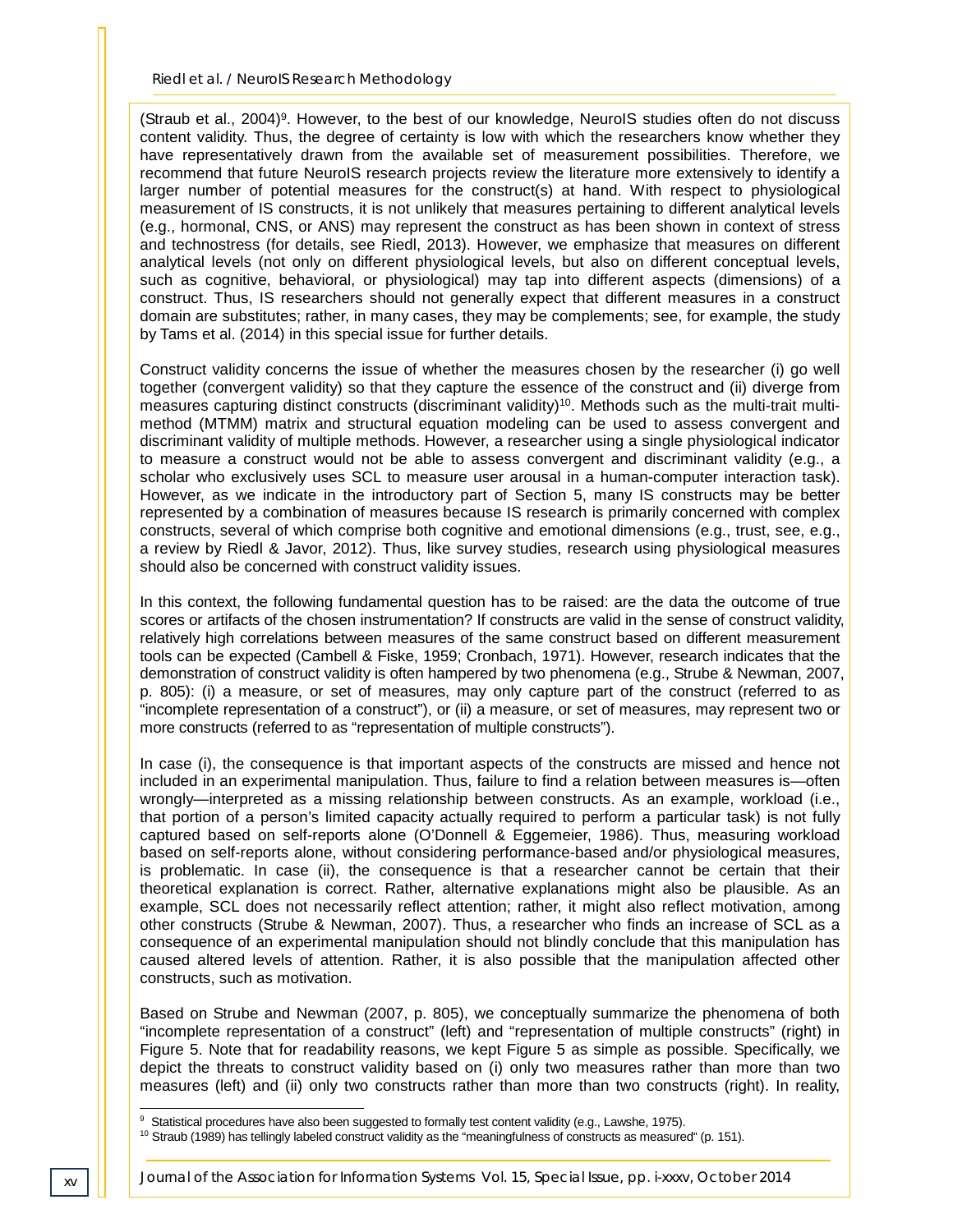most IS constructs, at least those implying a high level of complexity, need to be operationalized based on more than two measures, and many physiological measures may represent dimensions of different IS constructs.



#### **Representation of Multiple Constructs (right)**

Ortiz de Guinea, Titah, and Léger (2013) evaluate IS construct validity based on the MTMM matrix in the context of NeuroIS research. Specifically, they used self-report and physiological instrumentation to measure three IS constructs (engagement, arousal, and cognitive load) in two different experimental settings (instrumental and hedonic tasks). They measured the self-reports with Likerttype instruments and manikins<sup>11</sup>. Physiological measurement was based on EEG and EKG. Without going into the details of the study results, the findings suggest that more primitive perceptual IS constructs (here arousal) are less affected by mono-method bias (i.e., a bias occurring when the measurement technique introduces systematic variance into the measures) if compared to more complex perceptual constructs (here engagement and cognitive load). One major implication of this result is that, whenever an IS researcher studies a complex construct (an attribute that holds true for many IS constructs), the use of one measure only likely puts validity at risk.

In their paper, Ortiz de Guinea et al. (2013) also argue that "neurophysiological measurement appears to have less measurement error due to their direct nature"; however, they also indicate that "it may also have less construct and content validity" (p. 841). The major argument they provide for why neurophysiological measurement in IS research might have lower validity is that physiological measures are often more narrowly focused, and hence it is difficult to tap into the entire construct space (note that an implicit assumption here is that IS constructs are complex). As a rule of thumb: content validation is less difficult when the "distance" from the construct to the measure is "short" (e.g., construct: arousal, measure: SCL). However, when the construct is more complex, identifying an appropriate measure, or set of measures, is more difficult (e.g., construct: workload, measures: subjective, performance-based, and physiological; O'Donnell & Eggemeier, 1986).

In endocrinological research, the concept of accuracy is closely related to validity. Accuracy is "the ability of the assay to measure the true concentrations of the analyte in the samples being tested" (Schultheiss & Stanton, 2009, p. 27). Table 3, based on Schultheiss and Stanton, summarizes standard procedures used in endocrinological research to calculate accuracy of hormone measurements, and provides an example. NeuroIS scholars using endocrinological measurement should consider accuracy in their research.

<sup>11</sup> Manikins are images that represent how participants felt. Scale: five manikins displaying five states from completely calm to completely excited (Ortiz de Guinea et al., 2013, p. 842).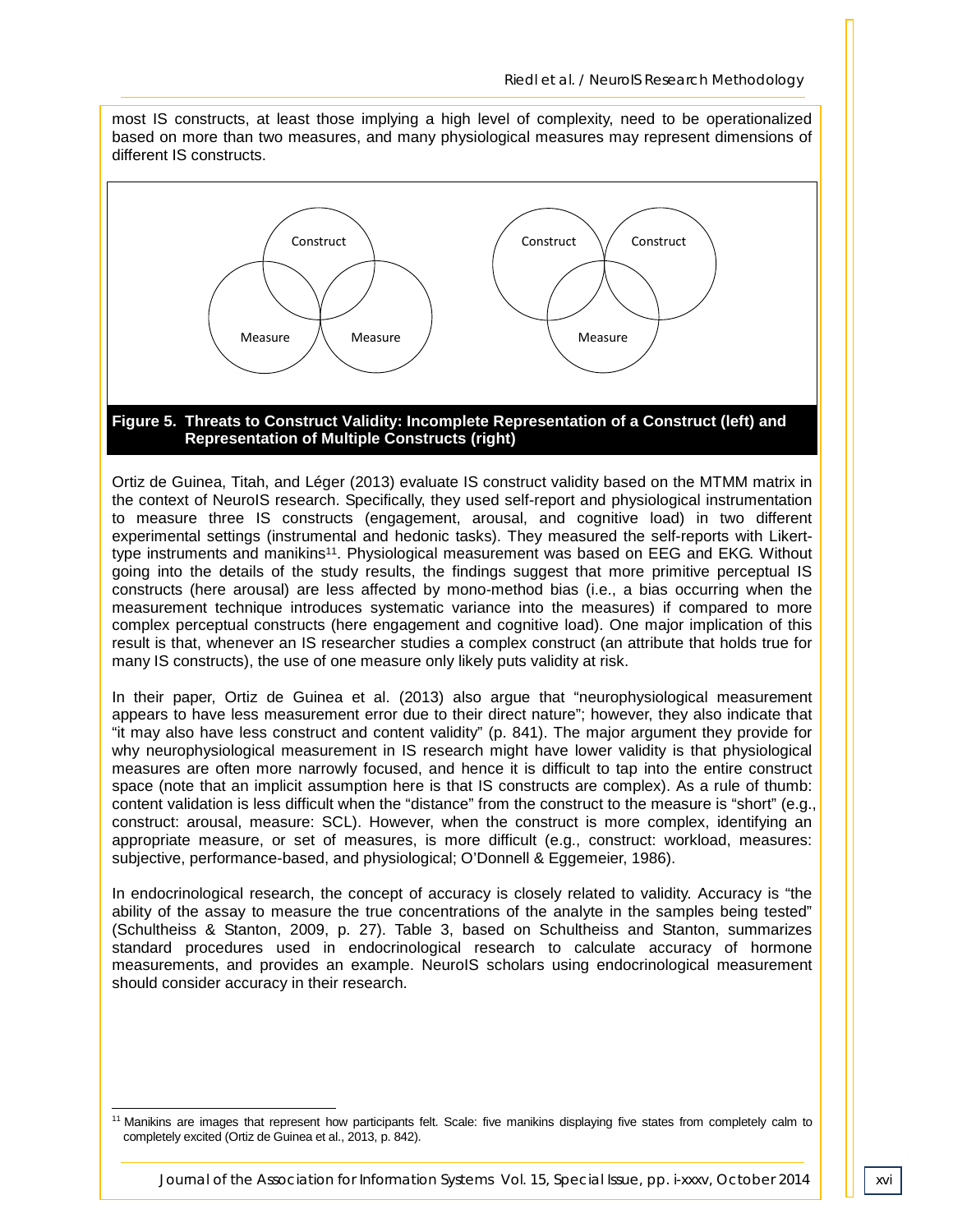| <b>Table 3. Accuracy in Hormone Research</b> |                                                                                                                                                                      |  |
|----------------------------------------------|----------------------------------------------------------------------------------------------------------------------------------------------------------------------|--|
| Definition                                   | The ability of the assay to measure the true concentrations of the analyte in the<br>samples being tested.                                                           |  |
| Procedure                                    | Control samples (CS) with known amounts of the analyte are included into the assay,<br>which are then compared to the amount of analyte estimated (AE) by the assay. |  |
| Metric                                       | $ $ Accuracy = AE/CS $\times$ 100. Coefficients between 90% and 110% indicate good<br>accuracy.                                                                      |  |
| Example                                      | Testosterone: $CS = 100$ pg/ml, $AE = 95$ pg/ml, Accuracy = $95/100 \times 100 = 95\%$ ,<br>Source: Schultheiss and Stanton (2009, p. 27).                           |  |

Generally, in order to measure hormone concentrations in a valid way, several potential confounders must be considered in the development of both task instructions and experimental design. For example, Riedl et al. (2012, p. 65) indicate in the methods section of their paper on cortisol measurement in the context of technostress:

*All participants were given instructions not to drink anything containing alcohol or caffeine, nor to do physical exercises from 7.00 p.m. on the day before their participation. Moreover, they were instructed not to eat and drink anything except water within two hours prior to their participation. Because cortisol levels in humans naturally decrease in the morning but are relatively stable in the afternoon … experimental sessions were conducted between 2.00 p.m. and 6.00 p.m.*

We conclude that extensive knowledge on the determinants of the concentration of a specific hormone is necessary, which includes those related to individual differences (e.g., sex or age), in order to be able to plan and execute a research study with reliable and valid measurement.

#### **5.3. Sensitivity**

Sensitivity is a property of a measure that describes how well it differentiates values along the continuum inherent in a construct. Because a measure, by definition, must be capable of assuming at least two values, minimal sensitivity is given when two states of a construct can be discriminated. For example, it is a well-established fact that skin conductance level (measure) is an indicator for arousal (construct). Because skin conductance is capable of both distinguishing high from low levels of arousal (two classes), and also different levels of arousal (on a continuous scale rather than in discrete classes), skin conductance level can be said to be fairly sensitive for the measurement of arousal.

Note that sensitivity of a measure should be harmonized with a research study's requirements. Thus, always choosing the instrument with the highest possible sensitivity to discriminate possible values of a measure is nonessential. Riedl, Kindermann, Auinger, and Javor (2013), for example, investigated whether male users exhibit higher levels of stress than female users in cases of system breakdown during the execution of a human-computer interaction task under time pressure. In this experiment, measurement of stress was based on skin conductance level and considered as sufficiently sensitive to investigate the research question. Citing related work, they write in their paper that skin conductance:

was used as a stress indicator because it reliably reflects activity of the sympathetic *division of the autonomic nervous system … the part of the human nervous system that is active during perception of arousal and stress …* [t]*his measure is a well-established stress indicator in the human-computer interaction domain* (p. 3).

For the purpose of their experiment, it would have also been possible to use several alternative measures to quantify arousal and stress, including other ANS measures (e.g., EKG: heart rate variability) or endocrinological measures (e.g., hormone assessment based on saliva samples: cortisol) (for details, see Boucsein & Backs, 2000). However, because selection of a particular instrument and measure is affected by multiple criteria (and not only by sensitivity), Riedl et al. (2013) chose skin conductance level primarily because it is less intrusive than the other measures (intrusiveness is explained below in more detail), and because their study was focused on sex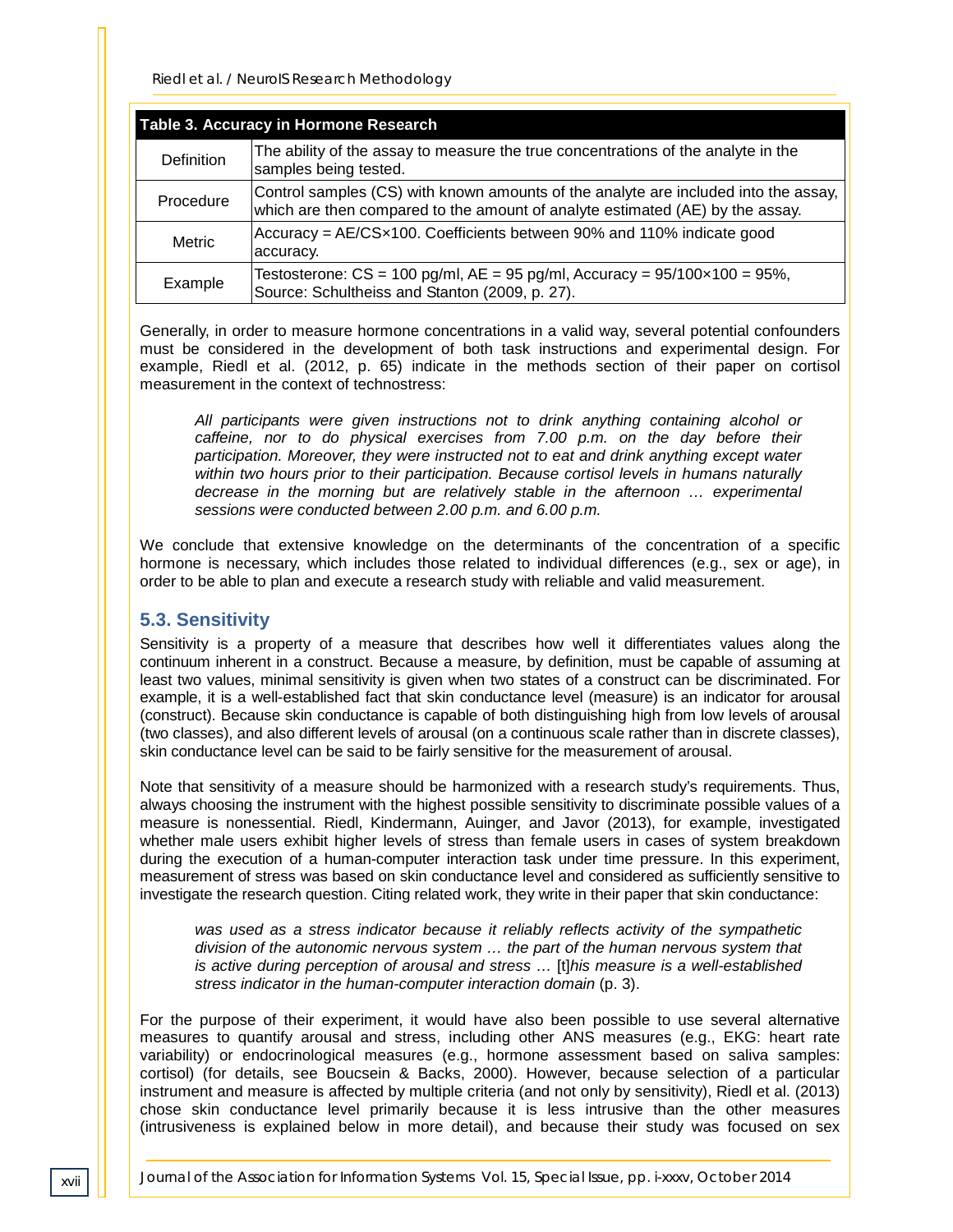differences, implying that interpreting results based on hormone measurement would have been highly complex due to the female menstrual cycle.

Generally, a major methodological question for NeuroIS researchers is whether specific physiological measures (e.g., skin conductance level), including its specific features (e.g., skin conductance response amplitude, or nonspecific skin conductance response frequency), can distinguish at least two states (high, low) of an IS construct, and, if so, whether it can even make a distinction on a higher level of granularity. Thus, an important element of a NeuroIS research methodology is a taxonomy mapping IS constructs and corresponding physiological measures and features in consideration of sensitivity. The taxonomies that Boucsein and Backs (2000) provide may serve as examples (see pages 9-21).

#### **5.4. Diagnosticity**

Diagnosticity is a property of a measure, and describes how precisely it captures a target construct as opposed to other constructs. Thus, if a physiological measure represents only one construct, but not other constructs, its diagnosticity is maximal. However, a perfect one-to-one relationship between physiological measures and psychological constructs does not exist (Cacioppo & Tassinary, 1990). Rather, one physiological measure is often related to multiple constructs (Figure 6, left)<sup>12</sup>. Thus, 100% diagnosticity is theoretically possible, but it is very unlikely that it can ever be established in reality in psychophysiological research. With that said, researchers should strive for a high degree of diagnosticity (Figure 6, right). Note that whether or not a specific degree of diagnosticity is sufficient depends on the research context.



#### **Figure 6. The Concept of Diagnosticity: Low Degree of Diagnosticity (Left) and High Degree of Diagnosticity (Right)**

Diagnosticity may also refer to the capability of an instrument to discriminate different subcomponents of a construct, and is hence related to validity. For example, O'Donnell and Eggemeier (1986) investigated workload, the "portion of the operator's limited capacity actually required to perform a particular task" (p. 42-2). Based on the fact that the human processing system can be described as a series of independent resources that are not interchangeable, O'Donnell and Eggemeier decompose workload into different subcomponents. For example, the execution of a human-computer interaction task requires perceptual and central processing and motor commands. These different subcomponents of workload draw from separate resources. The question is now whether a measure indexes workload across the entire processing system including all types of resources, or whether a measure can diagnose the involvement of a specific subcomponent or resource. O'Donnell and Eggemeier (186) write:

 $12$  Note that the left part of Figure 6 is a more complex representation of the right part of Figure 5. However, the illustrated issue is similar. -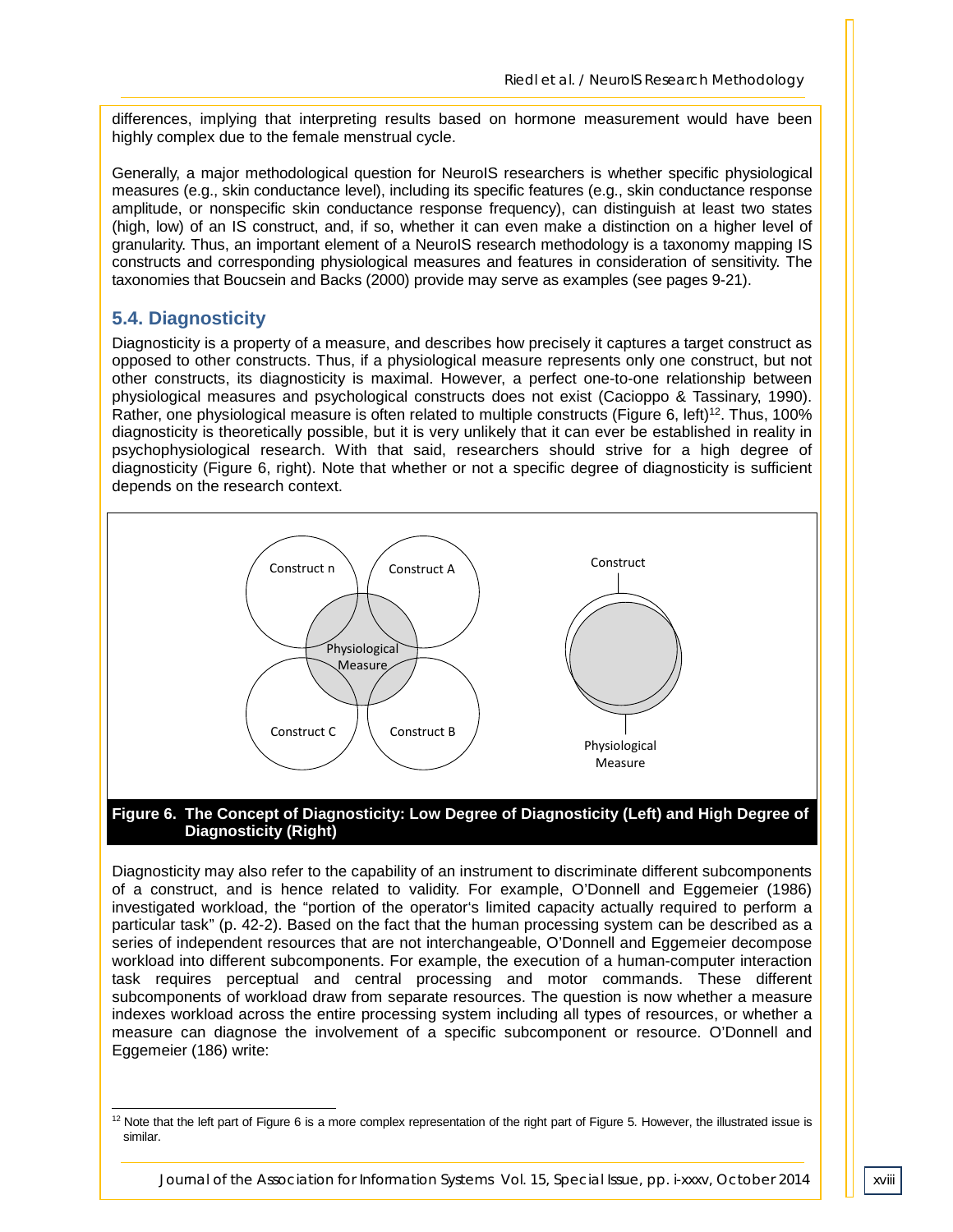[P]*upil diameter…and some subjective rating scales…appear to index workload across the entire processing system. With such measures, it would not be possible to diagnose which type of resource or capacity (e.g., perceptual versus motor output) had been affected, although an overall assessment of workload would still be possible. On the other hand, the event-related brain potential* [a specific EEG measure]*…and some secondary tasks* [tasks which have to be performed by a subject in addition to the primary experimental task] *… show a greater degree of diagnosticity in that they appear to be maximally sensitive to particular types of resource/capacity expenditure. Use of such measures would permit more precise localization of the source of an overload, although they could be insensitive to loading in unmeasured resources* (p. 42-4).

Thus, one important task in future NeuroIS research is the decomposition of a construct into subcomponents in order to distinguish measures that index a construct across its entire space from measures that are diagnostic of a specific subcomponent of the construct.

#### **5.5. Objectivity**

Kerlinger and Lee (2000) write in their seminal textbook on research methodology in the behavioral sciences: "[T]he checks used in scientific research are anchored as much as possible in reality lying outside the scientist's personal beliefs, perceptions, biases, values, attitudes, and emotions. Perhaps the best single word to express this is *objectivity*" (p. 7, italics in original). However, they also write in the same book that "[o]bjectivity, a central and essential characteristic of scientific methodology, is easy to define but evidently hard to understand" (p. 708). In this section, we shed light on the meaning of objectivity in the context of NeuroIS research. Here, we define objectivity as the extent to which research results are independent from the investigator and reported in a way so that replication is possible.

In a NeuroIS research agenda, a group of fourteen scholars motivated their paper in the abstract with the following words: "There is heated interest now in the social sciences in capturing *presumably objective* data directly from the human body, and this interest in neurophysiological tools has also been gaining momentum in IS research" (Dimoka et al., 2012, p. 679, italics added)<sup>13</sup>. The adverb "presumably" is important because research related to the material world (here Neurobiology, which is, in turn, largely based on physical and chemical principles) is usually considered as "100% objective". However, while "neurobiological signals" might be considered as more objective than perceptual data (reported in surveys) and human behavior (because they are more independent of individual thought and often perceptible by all observers in an identical way, typically based on sensors such as electrodes), we claim that "neurobiological research" is not necessarily objective.

Our framework in Figure 2 shows that data collection and data analysis are important aspects of a methodology in NeuroIS research. While a comprehensive discussion of the collection and analysis of physiological data is beyond the scope of this paper (please see, for example, volumes such as Kantz, Kurths, & Mayer-Kress, 1998), we discuss selected aspects related to these two basic research activities, and do so from the perspective of research objectivity. Moreover, we emphasize that objectivity is a concept closely related to replication. Straub et al. (1994) write: "Study results are objective and in such a form that other researchers could replicate the work" (p. 34). Thus, to understand objectivity it is important to understand that (i) data collection, (ii) data analysis, and (iii) application of physiological methods and corresponding results should be reported in ways that allow for replication. We reflect on important aspects in these three domains in the following paragraphs, and emphasize that further contributions in these domains are urgently needed in NeuroIS research.

Data collection is the process of measuring the values of variables, and the objective of this process is to gather evidence which is then used as input for data analysis, and hence is the basis of credible answers to the research question at hand. In research using physiological measures, several individual steps have to be planned and executed. The quality of planning and execution, among other factors, significantly affects a study's objectivity. Assuming that the study design and tasks have been prepared and subjects have been recruited, data collection comprises the following major steps:

<sup>&</sup>lt;sup>13</sup> Note that objectivity of neurobiological measures is referring to independence from the subjectiveness of the subject, rather than the investigator.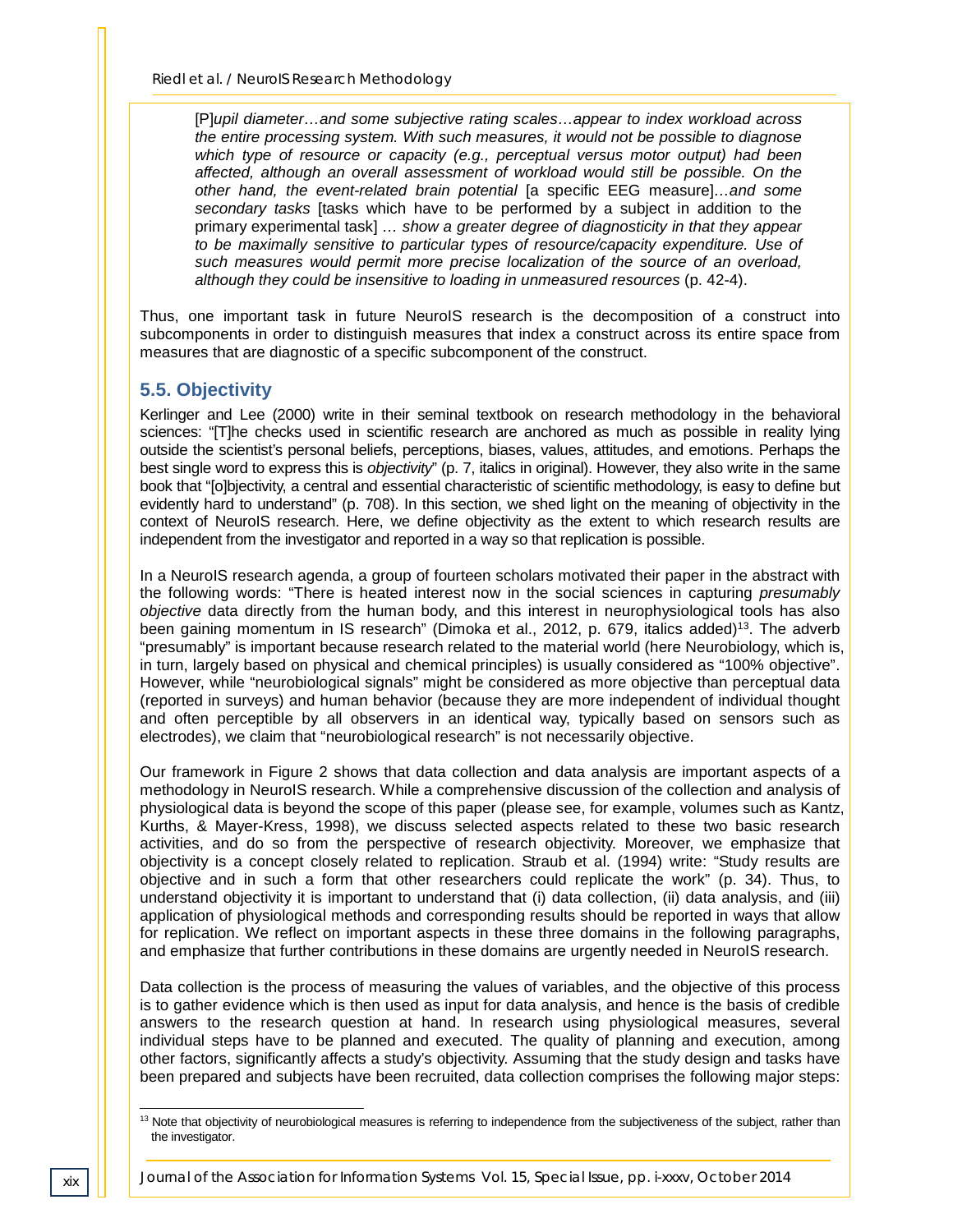physically setting up the measurement instruments and computer systems, greeting the participants, attaching sensors to participants, testing and calibrating measurement instruments, announcing the task instructions to participants, executing experimental sessions, removing the sensors, and debriefing the participants (note that complementary collection of survey data can take place before, during, and/or after collection of physiological data)14.

Physiological reactions of humans in IS contexts (e.g., human interaction with computers) are usually measured by sensors placed on the body surface, even though the bodily reaction actually occurs "in" the body. This external recording of physiological signals causes distortions, often referred to as noise in the scientific literature. Generally, in physiological research, noise is "any other phenomena observed in the data apart from the signal(s) of interest for the investigator" (Gratton, 2007, p. 848). A measure reflecting the ability to distinguish signals from noise is the "signal-to-noise ratio"; the lower this measure, the more difficult it is to identify the signal. In other words, higher signal-to-noise ratios are desirable. This explains why the increase of the signal-to-noise ratio is an important task in the processing of physiological signals, primarily realized by amplifying the signal, reducing the noise, or both. Techniques, procedures, and devices that reduce the amount of noise present in the data are called "filters". When the signal-to-noise ratio is large (e.g., >3:1, Gratton, 2007, p. 849), a feature of interest (e.g., the amplitude of a signal) can be relatively easily distinguished from noise, often by simple visual inspection of the data. However, when the level of noise is high, filtering and/or pattern recognition algorithms are required to attribute changes in the physiological signals to experimental manipulations.

Generally, noise obscures the true values of a physiological signal. For example, measuring heart rate is often based on sensors attached to the chest area. Thus, at least two "layers of noise" exist in this simple example. First, the signal coming from the heart muscle must reach the skin (layer 1). Second, there exists the contact area between the skin and the sensor (layer 2). Thus, individual differences in body tissue (layer 1) and sensor (electrode) material and electrolytes (layer 2) directly affect the noise level. Moreover, cables, connectors, and electromagnetic emissions may affect signal quality. To minimize such distortions, measurement instruments often have a first amplification device close to, or directly in, the sensor (Luczak & Göbel, 2000). Also, note that atlases exist for the placement of sensors. Depending on the specific instrument at hand (e.g., fEMG, EKG, EEG), researchers should strictly follow the placement instructions provided in method guidelines. It is obvious that placement of electrodes on the body surface affects noise. Thus, differences in placement of electrodes may affect research findings and thus place test-retest reliability and successful replication of results at risk. Moreover, exact descriptions of filtering techniques and the applied pattern recognition algorithms are indispensable, otherwise a study does not deserve the attribute "objective".

Another important aspect in the processing of physiological signals is "data sampling"; that is, the reduction of a continuous signal to a discrete signal. The unit of signal frequency used is Hertz  $(Hz)^{15}$ . The Hz is equivalent to cycles per second. Importantly, the temporal resolution of a sensor signal directly determines parameter accuracy, which the following example demonstrates (Figure 7). Figure 7 shows an example of aliasing due to insufficient sampling rate, based on Pizzagalli (2007, p. 64). The vertical axis shows the amplitude of an EEG signal in microsolts  $(\mu V)$ , and the horizontal axis shows the time in milliseconds (ms). A 10 Hz sine waveform (illustrated on the top) is digitized at two different sampling rates. As the left side illustrates, the sampling rate (50 Hz) is greater than twice the waveform frequency (A), which results in an appropriate digital representation of the analog signal (B). In contrast, as illustrated on the right side, the sampling rate (16 Hz) is less than twice the waveform frequency (C), leading to a false (aliased) representation of the analog signal (D). Considering this example, it is clear that under sampling leads to an irreparable lower frequency component in the digital signal, and hence data sampling may significantly affect data accuracy, an important precondition for objectivity.

<sup>&</sup>lt;sup>14</sup> Note that these steps are different in case of fMRI and similar tools (e.g., PET). Here, measurement instrumentation is already set up in specific rooms (i.e., equipment is not mobile) and no sensors have to be attached. Rather, subjects have to be placed in the fMRI machine in a supine position.

<sup>&</sup>lt;sup>15</sup> Hz is named by Heinrich R. Hertz (1857-1894), a German physicist who first conclusively proved the existence of electromagnetic waves.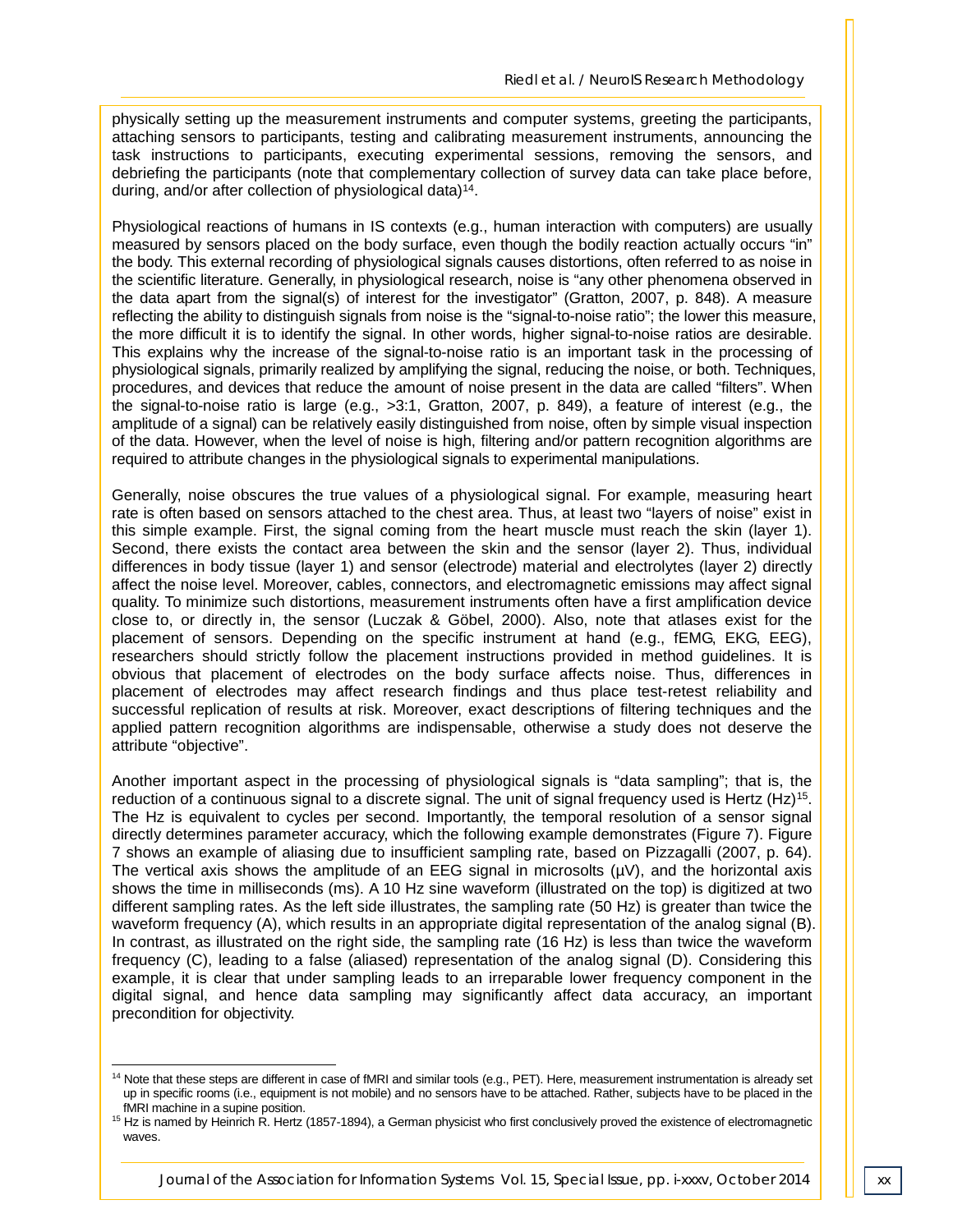

#### **Figure 7. Example of Aliasing due to Insufficient Sampling Rate (Source: Pizzagalli, 2007, p. 64)16**

We indicate above that filters are procedures that reduce the amount of noise present in the physiological data. Low-pass filtering reduces noise in raw signals (i.e., reduces the amplitude of signals with frequencies higher than a specific cutoff frequency). However, this occurs at the cost of temporal resolution. Generally, temporal resolution, which describes the time that a physiological signal needs to respond to the onset of a specific stimulus, is an important aspect in psychophysiological research. For example, electrodermal response to discrete events can be expected within a time interval of 3 seconds (Dawson et al., 2007). Gratton (2007) indicates that measures with a short time constant (usually measured in milliseconds) have a good temporal resolution (e.g., ERPs, MEG, EMG, or eye movements), and therefore the effects of two different (experimentally manipulated) events occurring in rapid succession can be distinguished, whereas

<sup>&</sup>lt;sup>16</sup> Aliasing occurs when a signal is sampled at a rate that is too low. Further graphical representations of aliasing can be found, for example, in Gratton (2007, p. 838) or Luczak and Göbel (2000, p. 84).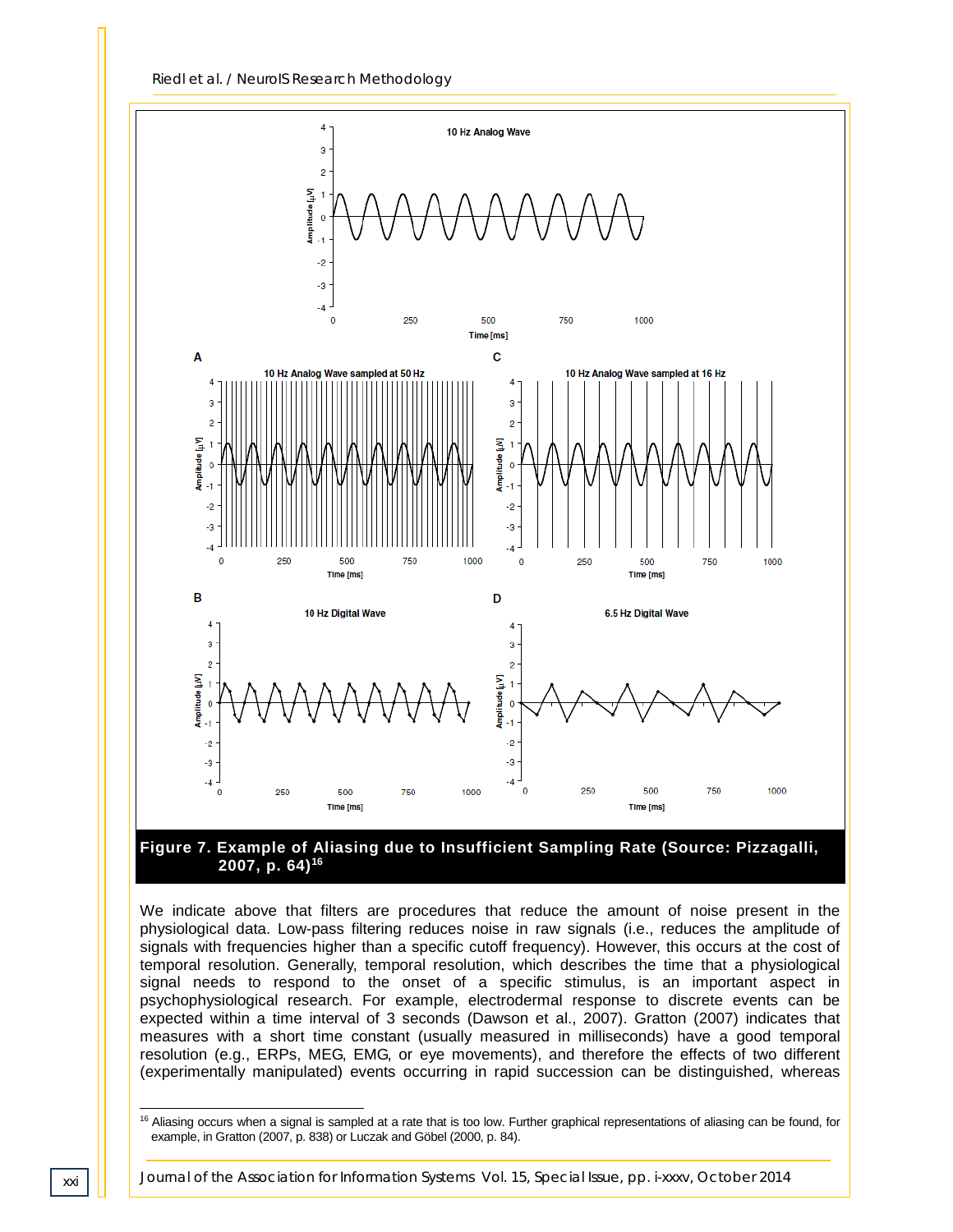measures with a long time constant (e.g., usually measured in seconds or minutes) have a poor temporal resolution (e.g., EDA, fMRI, PET, or specific hormones), and hence events in rapid succession cannot be distinguished easily. It is critical that NeuroIS researchers choose their measurement instrument and the sampling rate and filters deliberately. Specifically, to avoid problems, "fast phenomena" (e.g., attention) should be examined with appropriate tools (e.g. EEG), a high sampling rate, and careful use of low-pass filtering. Examples for problematic sampling rates are when (i) EEG is measured at a rate <20 Hz, (ii) EKG is measured at a rate <2 Hz, or (iii) respiration is measured at a rate <0.5 Hz (Gratton, 2007, p. 838). As a rule of thumb, the sampling rate needed in a NeuroIS study depends on the research question at hand (including the phenomenon or construct, respectively, and the experimental design) and the temporal occurrence of the physiological signal. However, this temporal occurrence is constrained by natural limitations. For example, the heart rate of healthy humans is between 60-100 beats per minute (BPM) at rest, and that of athletes at the elite level can be at 30 BPM (at rest) and at 220 BPM (at all-out effort to the point of exhaustion).

To sum up, collection of physiological data (e.g., where to exactly attach sensors on the subject's body), preparation of this data for subsequent analysis (e.g., filtering), and how both collection and preparation are reported in a manuscript are activities that may significantly affect objectivity, and hence whether a study can be replicated. Next, we discuss selected aspects related to data analysis in the context of research objectivity.

Data analysis is the process of inspecting, cleaning, transforming, converting, aggregating, and modeling data in order to develop useful information. This information, in turn, is the basis for drawing conclusions (e.g., rejecting a hypothesis). Unlike survey data, physiological raw data (i.e., the original signals captured by the instrument) are typically too complex to analyze without data reduction. Thus, the extraction of specific features of the data is important to handle the complexity. These features (e.g., amplitude, temporality, or frequency) are the input for statistical analyses, particularly hypotheses testing. Generally, the variety of data analysis techniques is large, and selecting a specific technique depends on multiple factors ranging from level of measurement (nominal, ordinal, interval, ratio) to the number of investigated variables (univariate, bivariate, multivariate), among others.

Jennings and Gianaros (2007) report on usage frequency of different analysis methods in psychophysiological research (1 = highest frequency and  $6$  = lowest frequency): 1) ANOVA and ANCOVA, 2) t-tests, 3) multiple regression and correlation, 4) multivariate analysis of variance, 5) nonparametric analysis, and 6) factor analysis, principle components analyses, multidimensional scaling, path analysis, and structural equation modeling. A majority of these methods are well-known in the IS field, and the mainstream IS PhD student is trained in the application of most of these methods. Thus, while collecting and preprocessing (e.g., filtering) physiological data often has unique characteristics, if compared to traditional IS methods, most IS researchers are familiar with the analysis methods used in psychophysiological research, and this circumstance might positively affect the development of NeuroIS. Moreover, note that a considerable number of IS scholars are well trained in applying structural equation modeling (SEM). Because this method is not yet well established in psychophysiological and brain research, IS experts in SEM may provide methodological contributions to the Cognitive Neuroscience literature<sup>17</sup>. Thus, IS research should not only be considered as a "passive consumer" of methodological knowledge from physiology, but rather also as an "active producer" of such knowledge. We refer interested scholars to an article by Boucard, Marchand, and Nogues (2007) on the reliability and validity of SEM applied to neuroimaging data to get a first impression about this research domain.

In the following paragraphs, we discuss selected issues related to analyzing physiological data. Most of these issues are relatively independent from the used instrument. Imagine the following research question: does system breakdown in a human-computer interaction task increase users' physiological activation and stress? We indicate in Section 2 that activity of the sympathetic division of the ANS is a consequence of stress perceptions, and is related to a number of indicators, such as an increase in EDA, heart rate, pupil dilation, muscle tension, and elevation of stress hormones. Like in most other psychophysiological research situations, in this example, the chosen measure (let us assume that it is

 $17$  We thank David Gefen for corresponding reflections during a panel discussion at the Gmunden Retreat on NeuroIS 2012. j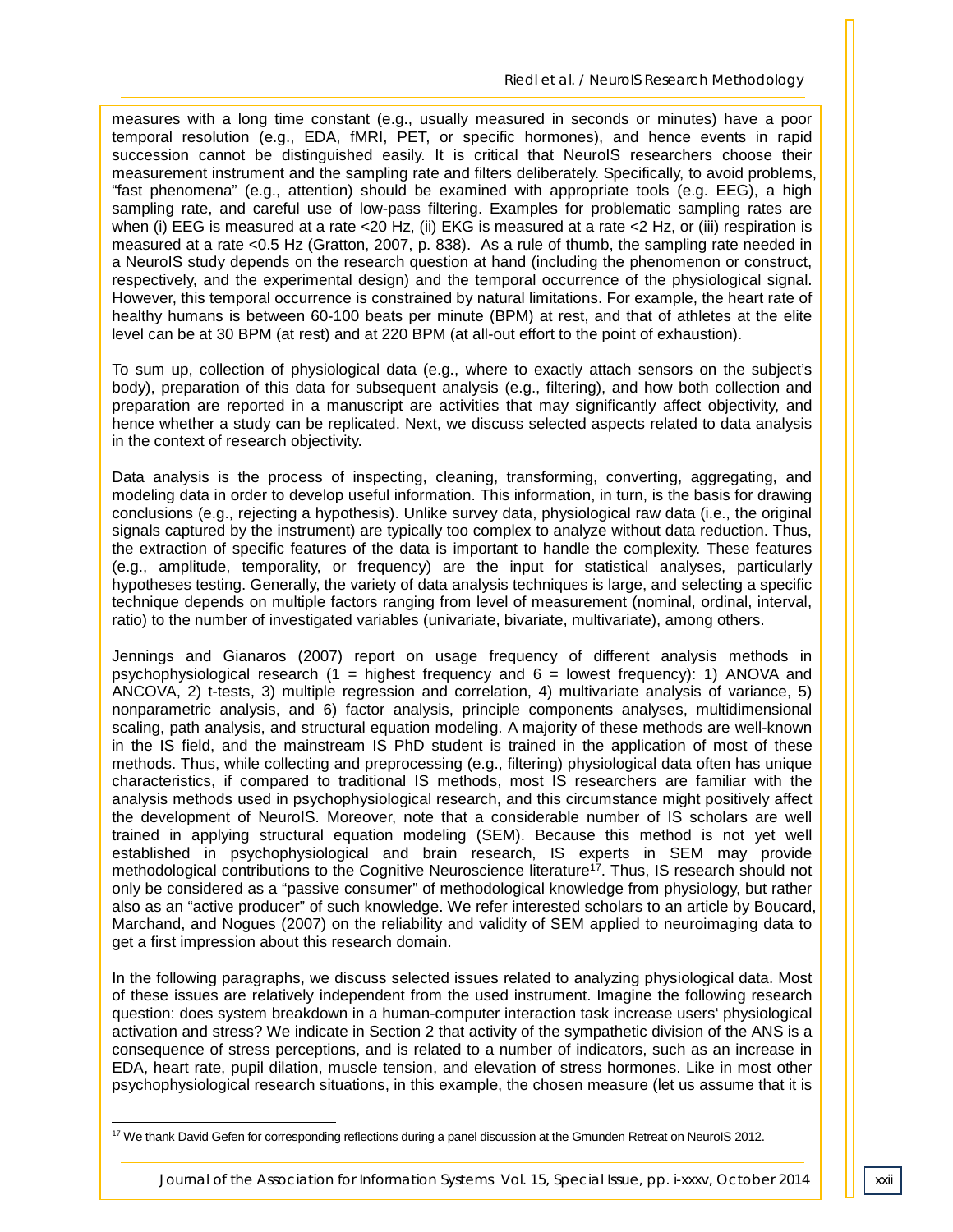EDA; for an empirical contribution in this context, see Riedl et al., 2013) is intended to reflect a change in a biological variable from a level that exists prior to an experimental manipulation (e.g., system breakdown error message in the form of a pop-up on the screen) to a level that exists after the manipulation. The level of the biological variable before the introduction of the manipulation is called baseline, and, after stimulus onset, a researcher expects the physiological response (see Figure 8; note that we refer to the activities before the beginning of a task later in this paper).



**Figure 8. Illustrative Experimental Protocol of a NeuroIS Study**

But why is it important to have baseline measurements in psychophysiological research? Almost all physiological systems are permanently active (e.g., heartbeat, respiration, or brain). Thus, physiological activity exists prior to an experimental manipulation. However, individuals physiological activity may significantly differ during rest (i.e., before the manipulation) if compared to activity during stimulus perception and/or task execution, and hence the "change of a measure" that results from the experimental manipulation is the focus of analysis in most psychophysiological studies. Importantly, not only does resting physiology change as a function of subject (e.g., sex, age, health status, or unspecific differences), but several other factors may also affect baseline activity, including time of measurement or posture. For example, several hormones follow a circadian rhythm, and therefore holding measurement time constant across all subjects, or entering this factor as a control variable into data analysis, is critical. As another example, it is well known that posture (e.g., laying, standing, sitting) affects heart rate via complex ANS and cardiovascular processes. For these and many other reasons (see, for example, standard textbooks in Human Neurobiology and Cognitive Neuroscience, such as Gazzaniga et al., 2009), physiological measures are usually expressed as changes with reference to a baseline level, which results in normalized values. A simple procedure to normalize each measurement point (Measurementi) is based on the following formula (see Figure 8):

(Measurementi − Measurement<sub>min</sub>) / (Measurement<sub>max</sub> − Measurement<sub>min</sub>).

Thus, a major goal of normalization is to balance inter-individual differences in physiology. In this context, it is also important that NeuroIS researchers develop strategies for the handling of outliers; that is, data points that deviate (too) significantly from the rest of the data set and that are likely the result of data collection errors, possibly due to malfunction of sensor equipment or software tools. These strategies should consider general guidelines on the handling of outliers (e.g., Barnett & Lewis, 1994). Figure 8 depicts the basic temporal order of activities in experiments based on physiological measurement; namely, that once a task has been started, baseline measurement is taken (time frame 1), followed by stimulus onset, and measurement of the physiological response (time frame 2). A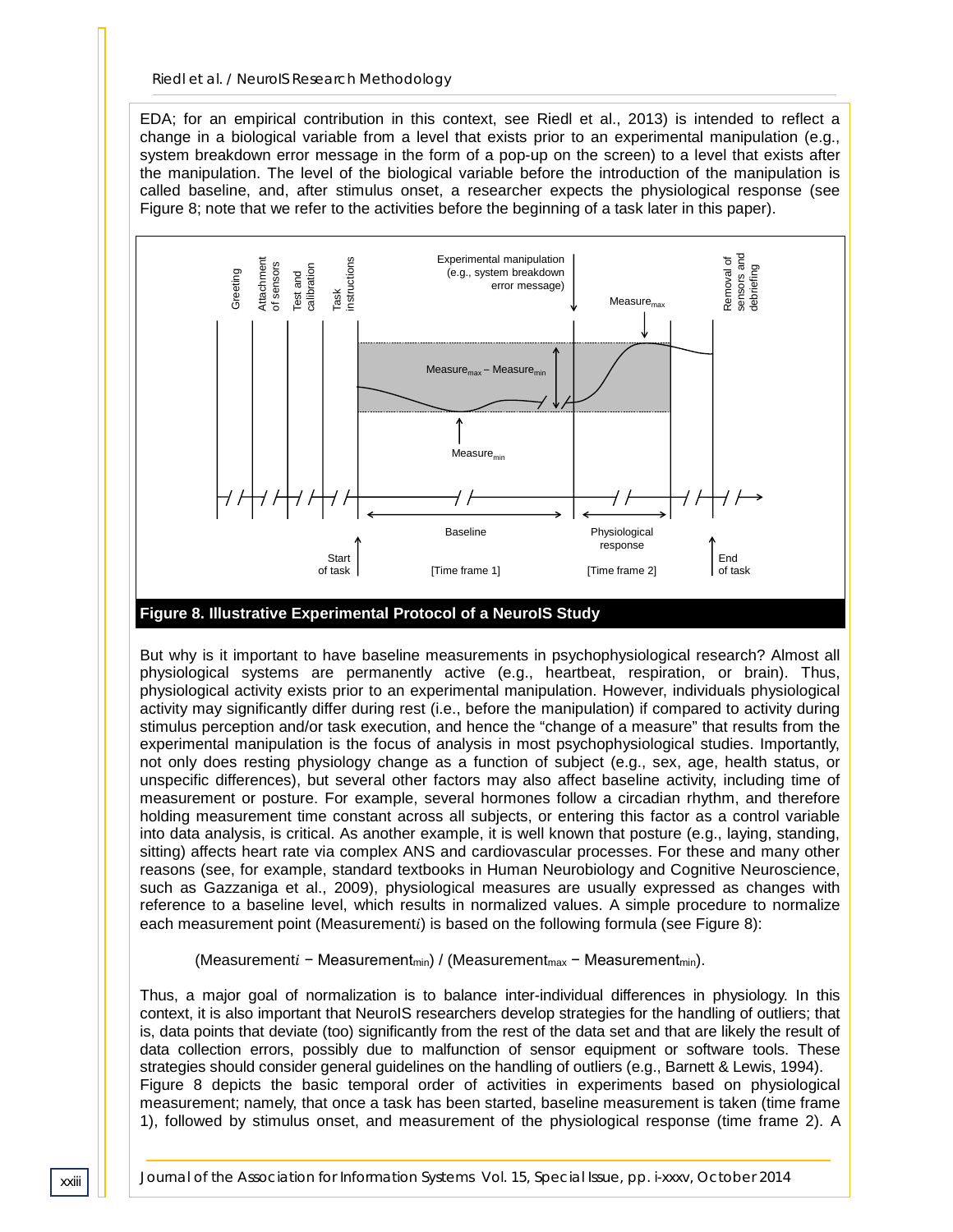fundamental question in data analysis concerns the length of both time frame 1 and time frame 2. Obviously, variation in length may affect research results. While the definition of time frame 1 usually depends on the goal of a research study (and typically ranges from a few minutes to 10-15 minutes in experiments based on measurement of ANS activity), the definition of time frame 2 must consider the physiological properties of the investigated signal. For example, humans' electrodermal response to discrete events (e.g., system breakdown) can be expected within a period of 3 seconds (Dawson et al., 2007). Thus, a reasonable time frame 2 would be 3 seconds (to investigate whether system breakdown significantly affects activation and stress, if compared to a situation in which the execution of a human-computer interaction task is not disturbed by system malfunction).

Generally, it is important for NeuroIS researchers to know as exactly as possible the response function of a specific physiological signal that results from the perception of: (i) a short-term event or (ii) a block of multiple consecutive events. Important information with respect to the physiological signal includes, but is not limited to: onset latency after stimulus perception, time to peak, amplitude, and time to return to baseline. As an example, the BOLD hemodynamic response  $(HDR)^{18}$  which forms the basis of fMRI data analysis takes, in case of perception of a short-term discrete event, the following stereotyped form: initial dip (likely the result of initial oxygen extraction before the later overcompensatory response, see Huettel et al., 2009), a subsequent increase to a peak around 5 seconds after stimulus onset, followed by a return to baseline and subsequent undershoot at around 12-15 seconds; then, after 20-25 seconds after stimulus onset, the signal returns to the original baseline value. Importantly, analysis software in fMRI research uses a default hemodynamic response. However, note that evidence shows that the HDR is not independent from the properties of the stimulus (Huettel et al., 2009). Moreover, research indicates that elderly subjects have a significantly reduced signal-to-noise ratio in the fMRI signal if compared to younger subjects (D'Esposito, Zarahn, Aguirre, & Rypma, 1999). This finding suggests that the coupling between neural activity and the BOLD signal changes with age. While the exact source of this difference is not well understood today, D'Esposito et al. argue that vascular changes rather than neural changes in normal aging might be the source. The implication of this finding is that findings of fMRI studies that compare individuals of different age groups must be interpreted with caution. Generally, normal changes in physiology that result from aging must not be ignored in NeuroIS research, particularly in studies with subjects from different age groups.

With respect to data analysis, another important issue concerns the absolute level of physiological baseline activity. Specifically, the physiological response that occurs due to stimulus perception is not independent from the absolute level of baseline activity. Higher absolute baseline levels of a physiological variable might lead to a limited increase in that variable, and lower absolute baseline levels might lead to a limited decrease. For example, if the resting heart rate of a subject is 140 BPM, its potential to increase as a consequence of stimulus perception (e.g., stress factor such as system breakdown) is not as high as it would be for a subject with a resting heart rate of 80 BPM; conversely, if the resting heart rate of a subject is 40 BPM, its potential to decrease as a consequence of stimulus perception (e.g., relaxing music) is not as high as it would be for a subject with a resting heart rate of 80 BPM (note that healthy adults have heart rate between 60-100 BPM at rest). This principle, known as the "law of initial values", was described comprehensively decades ago (e.g., Wilder, 1967). Researchers have since reconceptualized this law (e.g., Jin, 1992); yet, the basic idea described above is valid, and hence fundamental for Psychophysiology in general and NeuroIS research in particular.

Another aspect related to data analysis and objectivity that we consider as essential concerns the level of measurement; Jennings and Gianaros (2007) write that:

[D]*ata obtained in different conditions can be interpreted either along ordinal scales, which require using less powerful nonparametric statistics, or along interval scales, which may be analyzed using more powerful parametric statistics* [and] *the basic assumption of interval scales is that differences between intervals at any level of the scale are directly comparable* (p. 855).

<sup>&</sup>lt;sup>18</sup> The HDR results from a decrease in the amount of deoxygenated hemoglobin present within a voxel (Huettel et al., 2009). j

*Journal of the Association for Information Systems Vol. 15, Special Issue, pp. i-xxxv, October 2014*  $\bigcup$  xxiv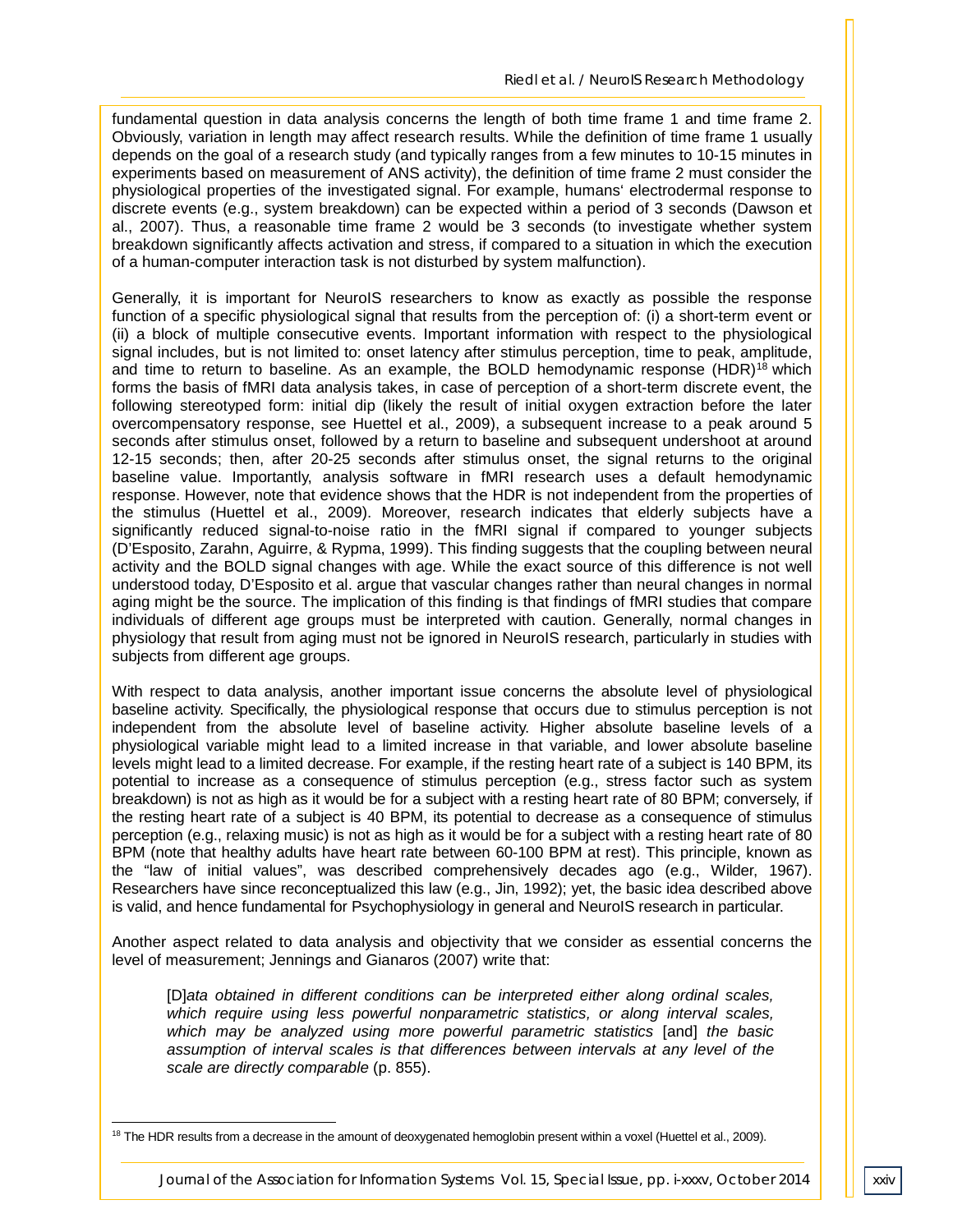However, the NeuroIS researcher should be aware of the fact that this kind of linearity often does not exist in Psychophysiology. Thus, the difference between the values 5 and 10, for example, does not necessarily have the same significance as the difference between the values 55 and 60. One of the reasons why most psychophysiological measures depart from linearity is that measures usually have a limited range due to feedback mechanisms that counteract extremely high or low values in order to maintain homeostasis, a state of the biological system in which the body is in a stable and constant condition. Cortisol, for example, has a number of adaptive functions in stress situations (e.g., related to cognition, memory, and emotion). However, cortisol also serves the function of counteracting the primary stress response of the body by reducing activation in brain structures that release precursor substances of cortisol (CRH and ACTH; more details on the underlying physiology relevant from an IS perspective is reported in Riedl, 2013).<sup>19</sup> In addition to feedback mechanisms, mechanical constraints may also preclude extreme values (e.g., BPM of the heart).<sup>20</sup>

Despite the complexities related to data analysis and non-linearity, Jennings and Gianaros (2007) indicate that, for most psychophysiological measures, an interval of values exists for which linearity is valid. Consequently, we recommend, if possible, that measurements be collected in experimental conditions in which the physiological measures are in the "linearity range". As another solution to the problem, Jennings and Gianaros stress that special transformations (e.g., "logit" or "probit" transformations) could also be used to correct special forms of departures from linearity.

Figure 8 shows an illustrative experimental protocol of a NeuroIS study. So far, our discussion has been focused on the middle part of this figure; namely, the aspects related to baseline and response measurement and corresponding data analysis aspects. However, another important aspect closely related to objectivity of a study concerns the activities before the actual beginning of the experimental task, such as greeting, attaching sensors, or announcing the task instructions. Specifically, the "social context of a study" based on physiological measurement (independent from being conducted in the laboratory or in a field setting) might directly affect objectivity. Fridlund and Cacioppo (1986) write:

*Inattention to subject-experimenter effects may be a remnant of the belief that, unlike verbal and overt behavior, physiological measures are objective and bias-free… The vulnerability of physiological responses to instructional sets…intentional distortion…and social biases…vitiates this notion* (p. 580).

Similarly, Gale and Baker (1981) argue that "[i]n psychophysiological studies, experimenter-subject interactions are particularly important since the procedures may involve bodily contact, partial removal of clothing, skin abrasion, touching, and application and removal of electrodes" (p. 373). We are not aware of systematic examination of the effects of subject-experimenter interaction in NeuroIS research. To close this significant research gap, future research is needed. What we know from informal communication with colleagues working in the NeuroIS field is that studies are often not designed to maximize objectivity. For example, task instructions are often read by the experimenter or by a research assistant (and sometimes even only explained "from memory"). Also, at least in some cases, task instructions are not always read by the same person during all experimental sessions. It is obvious that those practices negatively affect objectivity and may confound research results.

Moreover, evidence shows that observation by, or the presence of others, tends to facilitate performance on simple tasks and impair performance on complex tasks (Fridlund & Cacioppo, 1986). Thus, depending on the facilities where the data are collected (e.g., one-way mirror vs. conspicuously placed camera vs. experimenter is in the room), a study may be more or less objective. Importantly, because those details are often not reported in publications, exact replications are not possible. With respect to the room in which data are collected, it is also important to hold the temperature, humidity, and lighting conditions, among other factors, constant across all experimental sessions. It is obvious that these factors may significantly affect electrodermal activity or pupil dilation, among other measures, rendering data unusable if variance exists across experimental conditions.

*xxv Journal of the Association for Information Systems Vol. 15, Special Issue, pp. i-xxxv, October 2014*

 $19$  CRH = corticotropin-releasing hormone, ACTH: adrenocorticotropic hormone.

<sup>&</sup>lt;sup>20</sup> We thank Walter Struhal, Linz General Hospital, for this note in the context of the Gmunden Retreat on NeuroIS 2014.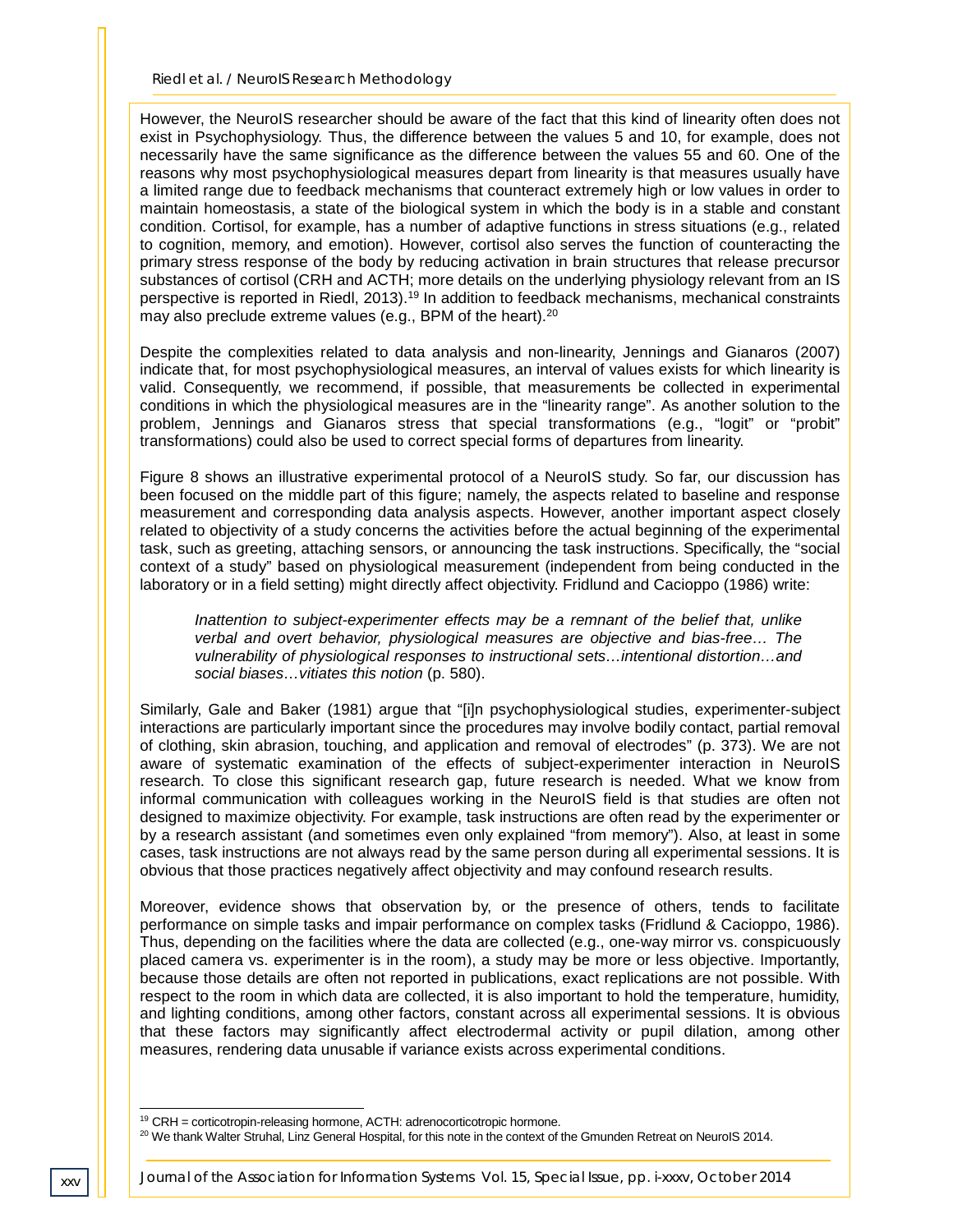Reflecting on the possible negative effects of social interaction among the experimenter and the subject in the context of psychophysiological research, Cacioppo, Petty, and Marshall-Goodell (1985, p. 288) indicate that both evaluation apprehension (i.e., subjects are apprehensive about being evaluated by the experimenter) and demand characteristics (i.e., subjects try to discern the true purpose of the study and shape their behavior accordingly) can be minimized by employing specific techniques: (i) giving the study participant a false hypothesis, (ii) stressing, based on a cover story, that the neurophysiological mechanisms being examined are not subject to voluntary control, (iii) attaching dummy sensors on areas that lend credence to the cover story, (iv) designing the setting and procedure to minimize the participant's feeling of being scrutinized, (v) increasing experimental realism by using treatments that are sufficiently absorbing, and (vi) reducing the difference in status between the experimenter and participant (e.g., through the establishment of rapport). Cacioppo et al. (1985) tellingly argue that "the nature of the interaction between the experimenter and subject is both a fount of potential biases in psychophysiological research and the source of their solutions" (p. 288). This fact should be kept in mind by NeuroIS researchers in order to maximize objectivity.

Altogether, Section 5.5 shows that a NeuroIS researcher has to make a multitude of decisions with respect to research design, data collection, pre-processing, and analysis. These decisions may affect the corroboration and/or rejection of the research hypothesis. Consequently, in order to consider a NeuroIS study as objective, it is important that authors report details related to study design, data collection, pre-processing, and analysis in their papers. However, there are often so many details that it is virtually impossible to report all methodological facets of a study, neither in the paper nor in an appendix (because journal space is scarce). Solutions to this challenge are that journals provide methodological details of empirical NeuroIS papers on their websites (e.g., in the form of online appendices), or authors provide the details at least during the review process, so that editors and reviewers can check possible effects of methodological aspects on research results. However, the second solution impedes replication, and hence objectivity suffers. Also, note that practices vary significantly in different scientific disciplines. Thus, an active discourse on this issue should be instigated in the IS field.

#### **5.6. Intrusiveness**

The word "intrusive" is defined as "annoying someone by interfering with their privacy" ("Merriam-Webster Encyclopedia"). This general meaning is similar to the word's meaning in the context of research methodology. Intrusiveness indicates the extent to which a measurement instrument interferes with an ongoing task, which thereby distorts the investigated construct  $21$ . In psychophysiological research, intrusiveness is considered as a main criterion for selecting a measurement instrument (e.g., Allanson & Fairclough, 2004; O'Donnell & Eggemeier, 1986). Therefore, intrusiveness must not be ignored in NeuroIS research. Rather, it must have a prominent place in an agenda on research methodology.

In the NeuroIS literature, intrusiveness is primarily discussed as a "current challenge". Riedl et al. (2010a) write in this context that:

[D]*uring an fMRI experiment, for example, participants are required to lie still on their back within the scanner while their head is restrained with pads to prevent head motion.…Experimental situations in fMRI studies are artificial, because in real life, computer users usually sit in front of their computer in a familiar, comfortable, and quiet environment. Tools to measure psychophysiological responses are less intrusive, as participants usually sit in front of computers in a quiet environment, but still involve the use of sensors attached to the body* (p. 255).

Importantly, this statement indicates two important facets related to intrusiveness. First, intrusiveness has multiple dimensions. Second, the relative significance of these dimensions may vary. Figure 9 shows a graphical conceptualization of intrusiveness of a physiological measurement instrument.

<sup>&</sup>lt;sup>21</sup> Note that obtrusiveness ("noticeable in an unpleasant or annoying way," Merriam-Webster Encyclopedia) and sometimes also reactivity ("readily responsive to a stimulus," Merriam-Webster Encyclopedia) are used as synonyms in the scientific literature on research methodology. In the latter case, the word "stimulus" does not refer to the stimulus in an experiment; rather, the measurement instrument is meant in the present context. -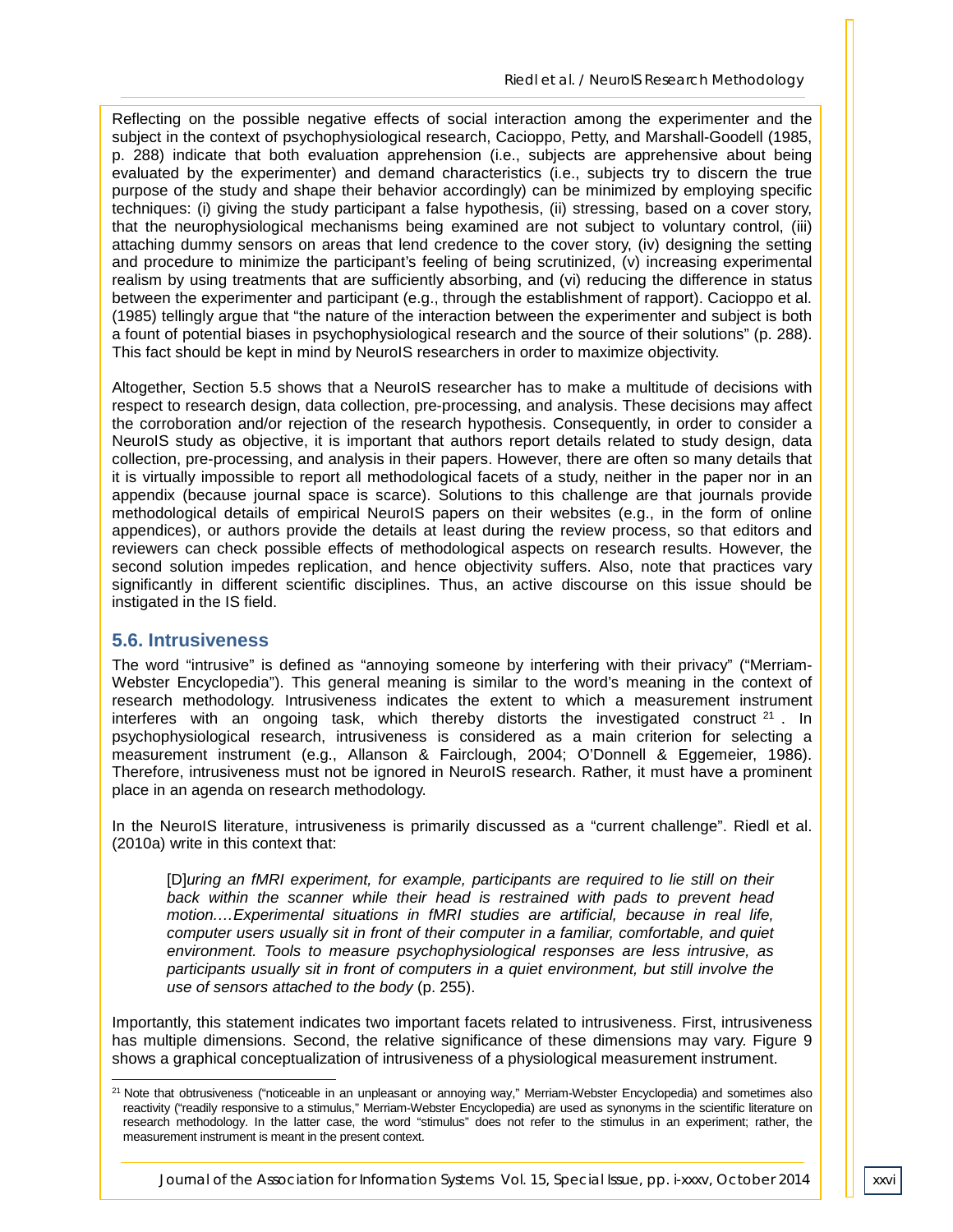*Riedl et al. / NeuroIS Research Methodology*



**Figure 9. Conceptualization of Intrusiveness of a Physiological Measurement Instrument**

In essence, Figure 9 shows that intrusiveness of a measurement instrument can be conceptualized with three dimensions:

- 1) **Degree of movement freedom:** this factor indicates whether a person is able to move during task execution. As an example, freedom of movement is very low, or even non-existent, in case of fMRI or PET, while it is high in case of mobile and hence wireless devices, such as mobile EDA measurement or mobile eye-tracking.
- 2) **Degree of natural position:** this factor indicates whether a person is able to carry out a task in a natural position. As an example, if the physiological effects of humancomputer interaction are to be studied, then the natural position of interaction is either a sitting position (e.g., PC use) or standing position (e.g., smartphone use). A laying position, however, would be unnatural in most cases in this research context. Accordingly, if the research context was, for example, human-computer interaction, the degree of natural position would be rated as low in case of fMRI or PET because subjects have to lie still on their back in a scanner. However, many other tools, both those related to CNS activity measurement (e.g., NIRS) and ANS activity measurement (e.g., EDA), would score highly on the degree of natural position in the present research context.
- 3) **Degree of invasiveness:** invasiveness is the extent to which the recording device of a measurement instrument has to be inserted into or attached to the body. For example, if a hormone cannot be assessed reliably in saliva, blood samples must be taken. However, collection of blood samples implies insertion of a venous catheter. Thus, this method is fairly invasive. PET, to state another example, is also a method with a relatively high degree of invasiveness because substances have to be injected intravenously to measure metabolic activity of the brain. Moreover, invasiveness is also determined by the number of sensors to be attached on the body surface. Such sensors, typically electrodes, are used to record physiological activity. Methods such as fMRI, PET, MEG, TMS, or eye-tracking do not use sensors at all, while other methods such as EEG (scalp), NIRS (scalp), EKG (chest or finger), fEMG (face), EDA (hands or feet), or tDCS (scalp) use sensors that are attached at different body locations (as indicated in parentheses). The number of used sensors may vary significantly across methods and within methods. For example, while EDA uses two electrodes, EEG may use, for example, 64 or 128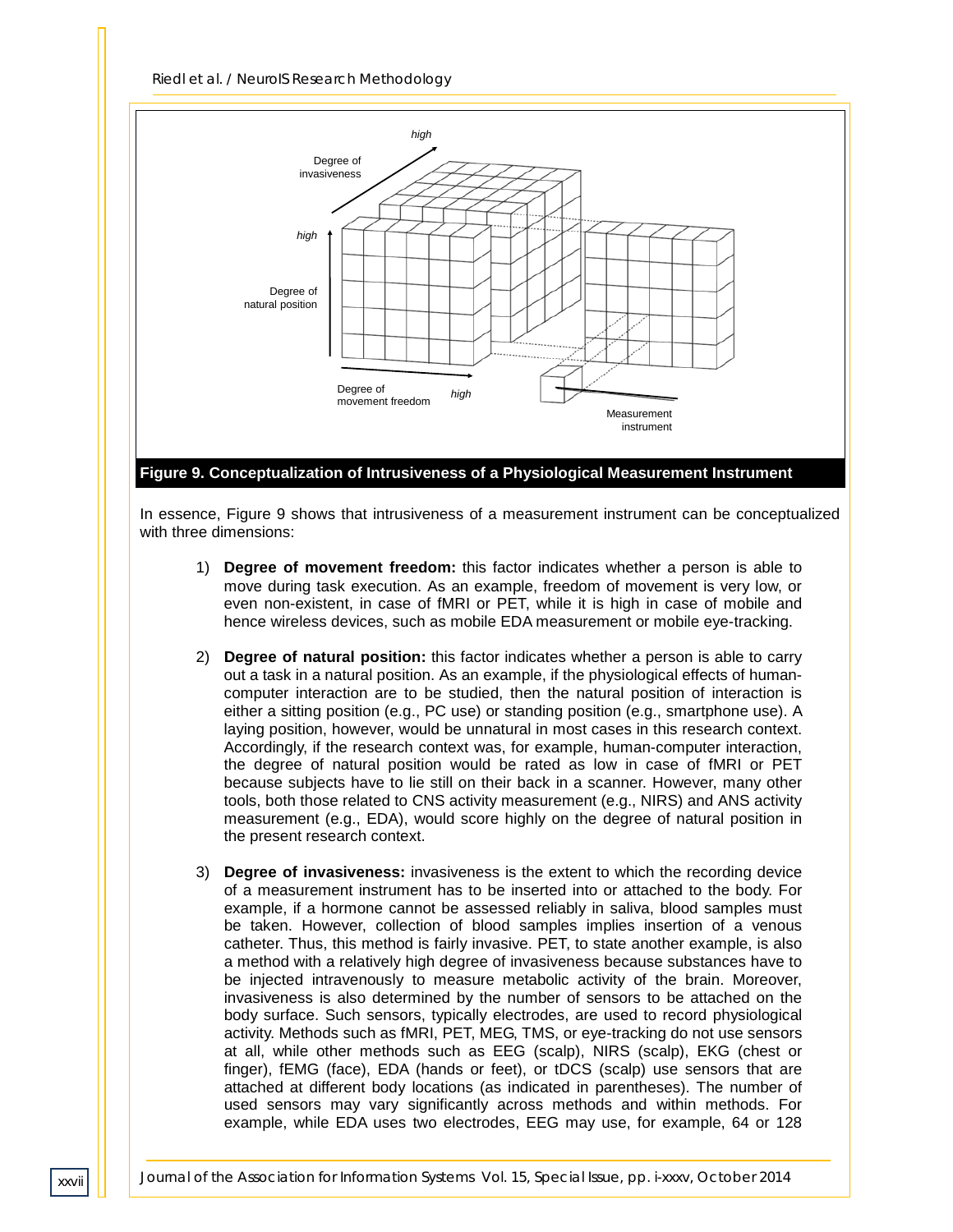electrodes (channels). The placement location itself may also affect perceived invasiveness. For example, using fEMG typically requires attaching multiple sensors in the face, while mainstream EDA measurement requires attaching sensors only at the hands or feet (e.g., the non-dominant hand). Consequently it is likely that perceived intrusiveness is higher in case of fEMG than EDA. Empirical validation of this and similar questions is important for the development of NeuroIS research, particularly from a methodology perspective.

Generally, a low degree of intrusiveness exists when 1) the degree of movement freedom is high, 2) the degree of natural position is high, and 3) the degree of invasiveness is low.

Thus, the most desirable position in the cube illustrated in Figure 9 is the right upper corner. However, today, only a very limited number of tools are available that reach this position. For example, bracelets monitoring physiological signals such as heart rate or skin conductance are commercially available, and such devices can be used in human-computer interaction studies, both in laboratory environments and field settings. Generally, technological developments, such as the trend towards increasing miniaturization or the availability of more and more wireless devices, will likely result in less intrusive measurement instruments in the future.

Note that intrusiveness is not the only relevant criterion for tool selection. Rather, selection is based on many other criteria, including spatial and temporal resultion of the physiological signal (see, e.g., Parasuraman & Rizzo, 2008, p. 7) and more pragmatic considerations, such as cost, accessibility, or the knowledge necessary to apply a specific tool. However, NeuroIS researchers evaluating the intrusiveness of their tools in a specific research context may use our conceptualization to classify their measurement instrument. In Figure 9, we hypothetically classify an instrument that has the following characteristics: degree of movement freedom (x-axis: medium), degree of natural position (y-axis: low), and degree of invasiveness (z-axis: low). We leave it to future NeuroIS research to classify all relevant methods and note that positioning of instruments should be based on a clearly defined research context, otherwise evaluating the classification usefulness is difficult, or even impossible.

#### **5.7. Summary**

The NeuroIS field contends that physiological measurement is an important complement to the more traditional measurement techniques in IS research. However, application of instruments measuring psychophysiological states and processes comes along with multiple methodological challenges. It is our primary goal to intensify the scientific discourse on six factors closely related to a NeuroIS methodology; namely, reliability, validity, sensitivity, diagnosticity, objectivity, and intrusiveness. We summarize these six factors in Table 4, along with important concepts discussed in the present paper, and emphasize that NeuroIS researchers should carefully give thought to these factors<sup>22</sup>. Obviously, these factors and the ways how the challenges in each domain are addressed significantly determine the methodological quality of a research study, and considering that "conduct of research" (Straub et al., 1994) has been identified as the major criterion for high-quality research, it is clear that disregarding methodological aspects such as those discussed in this paper would be a disservice to the prosperous future development of NeuroIS.

 $22$  Note that relationships exist among the six factors. Moreover, the six factors are not disjoint categories. j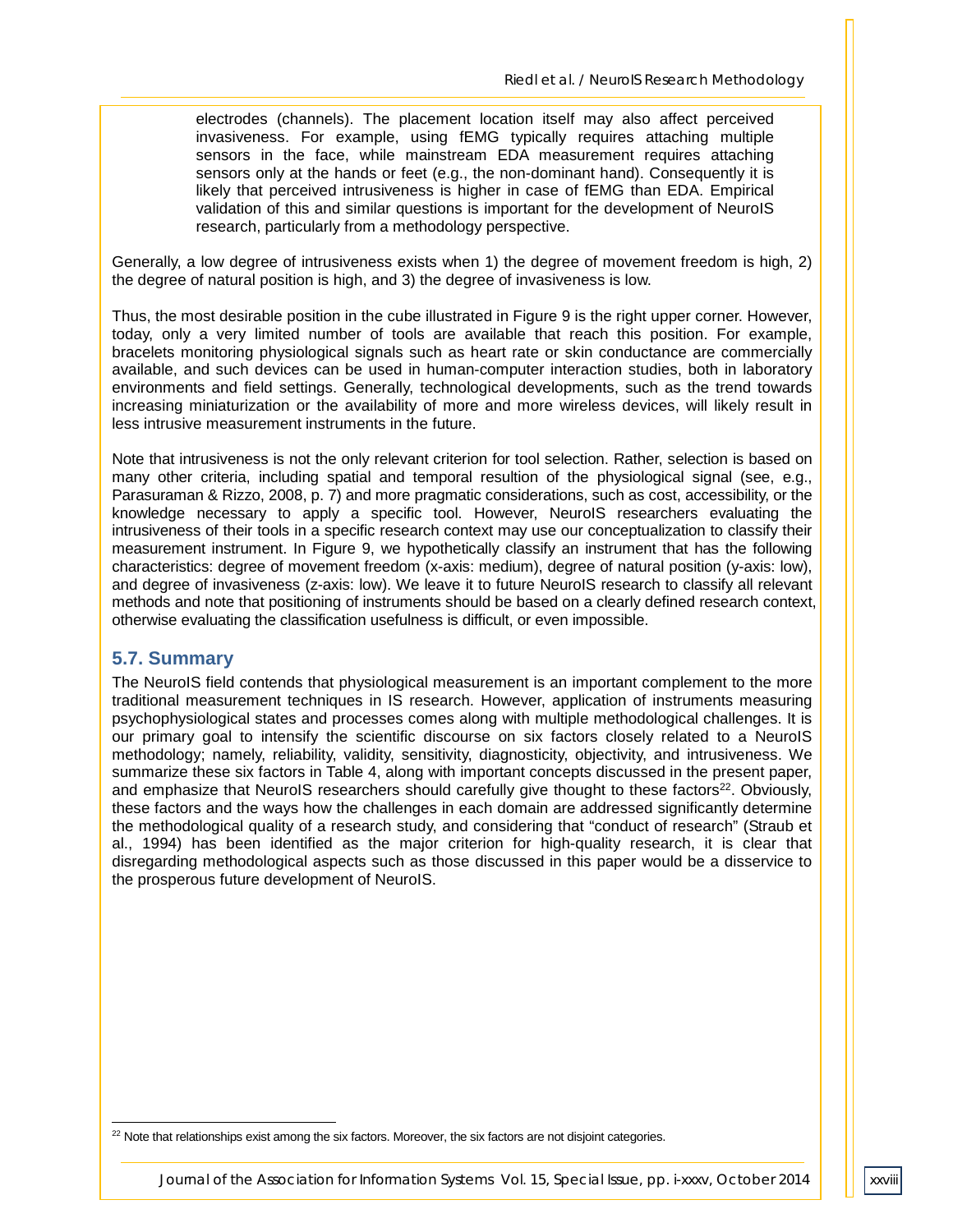| Table 4. Six Major Factors of a NeurolS Research Methodology and Corresponding Challenges |                                                                                                                                                                                         |                                                                                                                                                                                                                                                                                                                                                                                                                                                                                                                                                                                                                                                                                                                                                                                                                      |
|-------------------------------------------------------------------------------------------|-----------------------------------------------------------------------------------------------------------------------------------------------------------------------------------------|----------------------------------------------------------------------------------------------------------------------------------------------------------------------------------------------------------------------------------------------------------------------------------------------------------------------------------------------------------------------------------------------------------------------------------------------------------------------------------------------------------------------------------------------------------------------------------------------------------------------------------------------------------------------------------------------------------------------------------------------------------------------------------------------------------------------|
| <b>Factor</b>                                                                             | <b>Definition</b>                                                                                                                                                                       | Summary of discussion in this paper                                                                                                                                                                                                                                                                                                                                                                                                                                                                                                                                                                                                                                                                                                                                                                                  |
| Reliability                                                                               | The extent to which a<br>measurement<br>instrument is free of<br>measurement error,<br>and therefore yields<br>the same results on<br>repeated<br>measurement of the<br>same construct. | Major sources of measurement error are measurement instrumentation, the<br>experimenter, situational factors, and subject-related factors. Test-retest<br>reliability is the dominant metric to establish reliability in psychophysiological<br>studies. Previous research indicates that test-retest reliability of physiological<br>measures is usually good; yet, it is by far not perfect. Aggregation of findings<br>across multiple measurements may positively affect reliability.                                                                                                                                                                                                                                                                                                                            |
| Validity                                                                                  | The extent to which a<br>measurement<br>instrument measures<br>the construct that it<br>purports to measure.                                                                            | Content validity can be established through literature reviews and expert or<br>panel judgments in NeurolS research. Construct validity is threatened by two<br>phenomena: (i) a measure may only capture part of the construct, or (ii) a<br>measure may represent two or more constructs. Many IS constructs are<br>complex and should hence be measured on different analytical levels.                                                                                                                                                                                                                                                                                                                                                                                                                           |
| Sensitivity                                                                               | A property of a<br>measure that<br>describes how well it<br>differentiates values<br>along the continuum<br>inherent in a<br>construct.                                                 | Physiological measures, including its specific features (e.g., response<br>amplitude), should distinguish at least two states (high, low) of an IS<br>construct. However, many NeurolS research questions require a distinction<br>on a higher level of granularity.                                                                                                                                                                                                                                                                                                                                                                                                                                                                                                                                                 |
|                                                                                           | A property of a<br>measure that<br>describes how<br>Diagnosticity precisely it captures a<br>target construct as<br>opposed to other<br>constructs.                                     | One physiological measure is often related to multiple IS constructs, and<br>hence maximal diagnosticity can hardly be established in NeurolS research.<br>Diagnosticity may also refer to the capability of an instrument to discriminate<br>different subcomponents of a construct. Thus, decomposition of a construct<br>into its subcomponents, with the goal to distinguish measures which are<br>diagnostic of a specific subcomponent, is critical.                                                                                                                                                                                                                                                                                                                                                           |
| Objectivity                                                                               | The extent to which<br>research results are<br>independent from the<br>investigator and<br>reported in a way so<br>that replication is<br>possible.                                     | Unlike survey data, physiological raw data are typically too complex to<br>analyze without data reduction. Thus, the extraction of specific features of<br>the data (e.g., amplitude) is important to handle the complexity. However,<br>procedures related to data collection, pre-processing, and analysis, and how<br>they are reported in a publication, significantly affect objectivity. Thus, both<br>physiological data and NeuroIS research are not objective per se. Moreover,<br>baseline measurement and consideration of the "law of initial values" is<br>important in NeurolS research. Also, the NeurolS researcher must be aware<br>of the "non-linearity" of psychophysiological data. The social context of a<br>NeuroIS study (e.g., subject-experimenter interaction) also affects objectivity. |
|                                                                                           | The extent to which a<br>measurement<br>instrument interferes<br>Intrusiveness with an ongoing task,<br>thereby distorting the<br>investigated<br>construct.                            | Three major dimensions of intrusiveness are degree of movement freedom,<br>degree of natural position, and the invasiveness of an instrument (e.g., body<br>locations and number of electrodes that have to be attached). In most<br>research situations, a "dominant tool" does not exist, and hence the NeurolS<br>researcher has to make trade-offs. Thus, in addition to intrusiveness, other<br>selection criteria (e.g., spatial or temporal resolution) have to be considered.<br>Technological developments (e.g., miniaturization, more and more wireless<br>devices) will likely result in less intrusive measurement instruments.                                                                                                                                                                         |

# **6. Concluding Comments**

The genesis of NeuroIS took place in 2007. Since then, a considerable number of IS scholars, and also academics from related fields (e.g., information science), have started to use methods and tools from Neuroscience and Psychophysiology to better understand human cognition, emotion, and behavior in IS contexts. Moreover, using Neuroscience methods and tools may also contribute to the design and development of innovative applications, which neuro-adaptive information systems demonstrate. However, because the NeuroIS field is still in a nascent stage, it is critical that IS scholars become familiar with the methods, tools, and measurements that are used in Cognitive Neuroscience, Neurobiology, and Psychophysiology. Based on a higher degree of familiarity and sound methodological knowledge, IS scholars can better evaluate whether or not a specific method,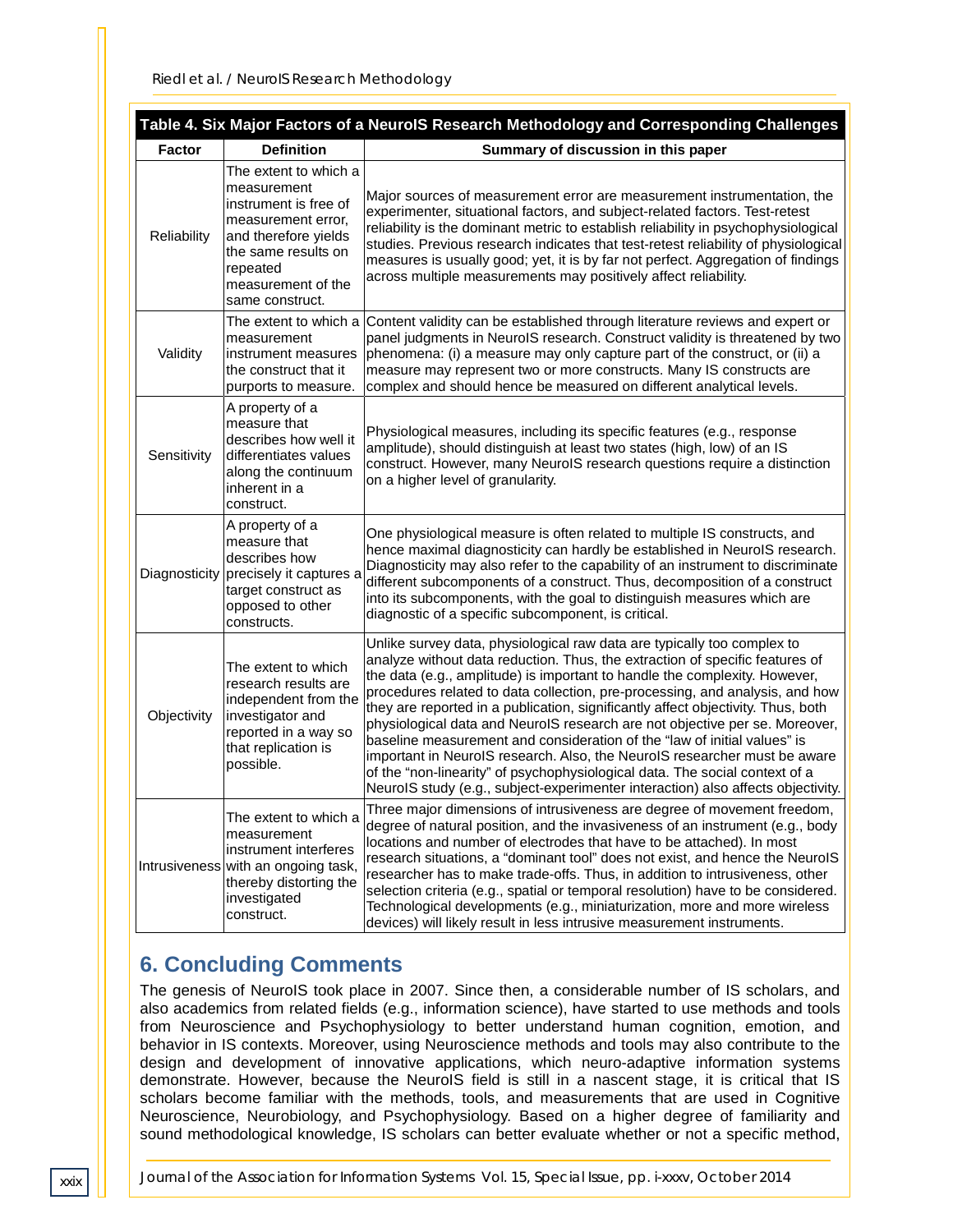tool, or measurement is suitable to study a specific IS research question, or may form the basis for the development of a neuro-adaptive information system.

Against the background of the increased importance of methodological discussions in the NeuroIS field, we published a special issue call for papers entitled "Methods, tools, and measurement in NeuroIS research" in 2012. Three papers (Léger et al., 2014; Tams et al., 2014; Vance et al., 2014) were accepted after a stringent review process, in which interdisciplinary review teams evaluated the quality of twenty submissions. These three papers are important steps toward a NeuroIS research methodology. In addition to these three papers, it was our goal to further foster discourse on a NeuroIS research methodology, and to this end, we present this paper. Importantly, our observations during the review process (particularly with respect to the methodological issues raised by the reviewers and associate editors), our own reading of the literature relevant to methodology, and the statements and comments provided by participants of the Gmunden Retreat on NeuroIS during the past years served as input for this contribution. We hope that our discussion instigates future research on a NeuroIS research methodology.

#### **Acknowledgments**

We would like to thank all members of the special issue advisory and editorial board and the reviewers for their excellent work.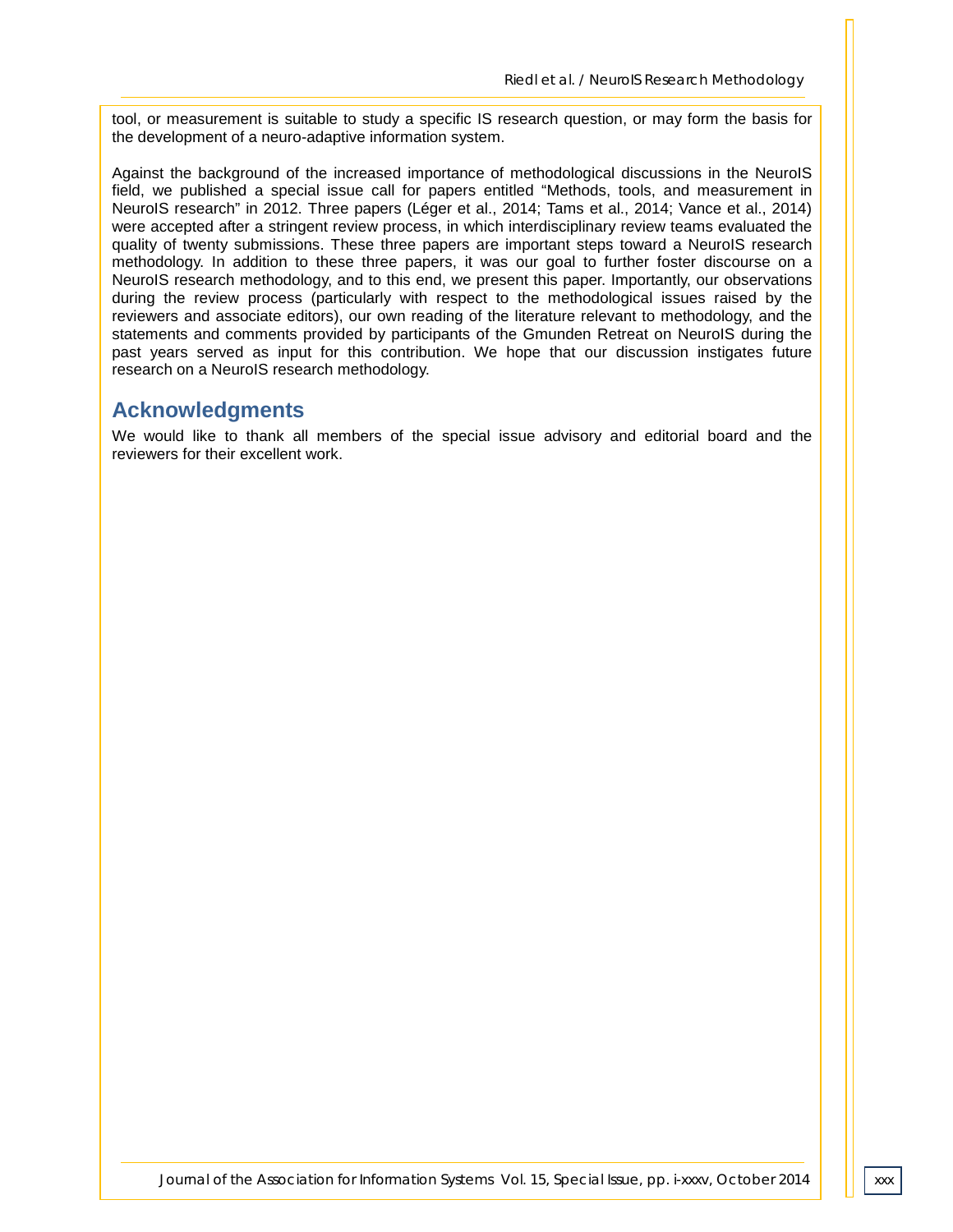#### **References**

- Allanson, J., & Fairclough, S. H. (2004). A research agenda for physiological computing. *Interacting With Computers*, *16*(5), 857-878.
- Astor, P. J., Adam, M. T. P., Jerčić, P., Schaaff, K., & Weinhardt, C. (2014). Integrating biosignals into information systems: A NeuroIS tool for improving emotion regulation*. Journal of Management Information Systems*, *30*(3), 247-278.
- Bacharach, S. S. (1989). Organizational theories: Some criteria for evaluation. *The Academy of Management Review*, *14*(4), 496-515.
- Bagozzi, R. P. (2011). Measurement and meaning in information systems and organizational research: Methodological and philosophical foundations, *MIS Quarterly*, *35*(2), 261-292.
- Barnett, V., & Lewis, T. (1994). *Outliers in statistical data*. Chichester: John Wiley & Sons.
- Boucard, A., Marchand, A., & Nogues X. (2007). Reliability and validity of structural equation modeling applied to neuroimaging data: A simulation study. *Journal of Neuroscience Methods*, *166*(2), 278-292.
- Boucsein, W., & Backs, R. W. (2000). Engineering psychophysiology as a discipline: Historical and theoretical aspects. In R. W. Backs & W. Boucsein (Eds.), *Engineering psychophysiology: Issues and Applications* (pp. 3-30). New Jersey: Lawrence Erlbaum.
- Brod, C. (1984). *Technostress: The human cost of the computer revolution*. Reading: Addison-Wesley.
- Brown, G. G., Mathalon, D .H., Stern, H., Ford, J., Mueller, B., Greve, D. N., McCarthy, G., Voyvodic, J., Glover,G., Diaz, M., Yetter, E., Ozyurt, I. B., Jorgensen, K. W., Wible, C. G., Turner, J. A., Thompson, W. K., & Potkin, S. G. (2011). Function biomedical informatics research network. Multisite reliability of cognitive BOLD data. *Neuroimage*, *54*(3), 2163-75.
- Cacioppo, J. T., & Tassinary, L. G. (1990). Inferring psychological significance from physiological signals. *American Psychologist*, *45*(1), 16-28.
- Cacioppo, J. T., Petty, R. E., & Marshall-Goodell, B. (1985). Physical, social, and inferential elements of psychophysiological measurement. In P. Karoly (Ed.), *Measurement strategies in health psychology* (pp. 263-300). New York: John Wiley & Sons.
- Campbell, D. T., & Fiske, D. W. (1959). Convergent and discriminant validation by the multitraitmultimethod matrix. *Psychological Bulletin*, *56*(2), 81-105.
- Carter, C. S., Pournajafi-Nazarloo, H., Kramer, K. M., Ziegler, T. E., White-Traut, R., & Bello, D. (2007). Oxytocin: Behavioral associations and potential as a salivary biomarker. *Annals of the New York Academy of Sciences*, *1098*, 312-322.
- Clark, L. A., & Watson, D. (1995). Constructing validity: Basic issues in objective scale development. *Psychological Assessment*, *7*(3), 309-319.
- Cook, T. D., & Campbell, D. T. (1979). *Quasi experimentation: Design and analytical issues for field settings*. Chicago: Rand McNally.
- Cronbach, L. J. (1971). Test validation. In Thorndike, R. L. (Ed.), *Educational measurement* (2nd edn.) (pp. 443-507). Washington DC: American Council on Education.
- D'Esposito, M., Zarahn, E., Aguirre, G. K., & Rypma, B. (1999). The effect of normal aging on the coupling of neural activity to the BOLD hemodynamic response. *NeuroImage*, *10*(1), 6-14.
- Dawson, M. E., Schell, A. M., & Filion, D. L. (2007). The electrodermal system. In J. T. Cacioppo, L. G. Tassinary, & G. G. Berntson (Eds.), *Handbook of psychophysiology* (3rd edn.) (pp. 159- 181). Cambridge: Cambridge University Press.
- Dimoka, A. (2010). What does the brain tell us about trust and distrust? Evidence from a functional neuroimaging study. *MIS Quarterly*, *34*(2), 373-396.
- Dimoka, A. (2012). How to conduct a functional magnetic resonance (fMRI) study in social science research. *MIS Quarterly*, *36*(3), 811-840.
- Dimoka, A., Banker, R. D., Benbasat, I., Davis, F. D., Dennis, A. R., Gefen, D., Gupta, A., Ischebeck, A., Kenning, P., Müller-Putz, G., Pavlou, P. A., Riedl, R., vom Brocke, J., & Weber, B. (2012). On the use of neurophysiological tools in IS research: Developing a research agenda for NeuroIS. *MIS Quarterly*, *36*(3), 679-702.
- Dimoka, A., Pavlou, P. A., & Davis, F. D. (2007). *NEURO-IS: The potential of cognitive neuroscience for information systems research*. Proceedings of the 28th International Conference on Information Systems, 1-20.
- Dimoka, A., Pavlou, P. A., & Davis, F. D. (2011). NeuroIS: The potential of cognitive neuroscience for information systems research. *Information Systems Research*, *22*(4), 687-702.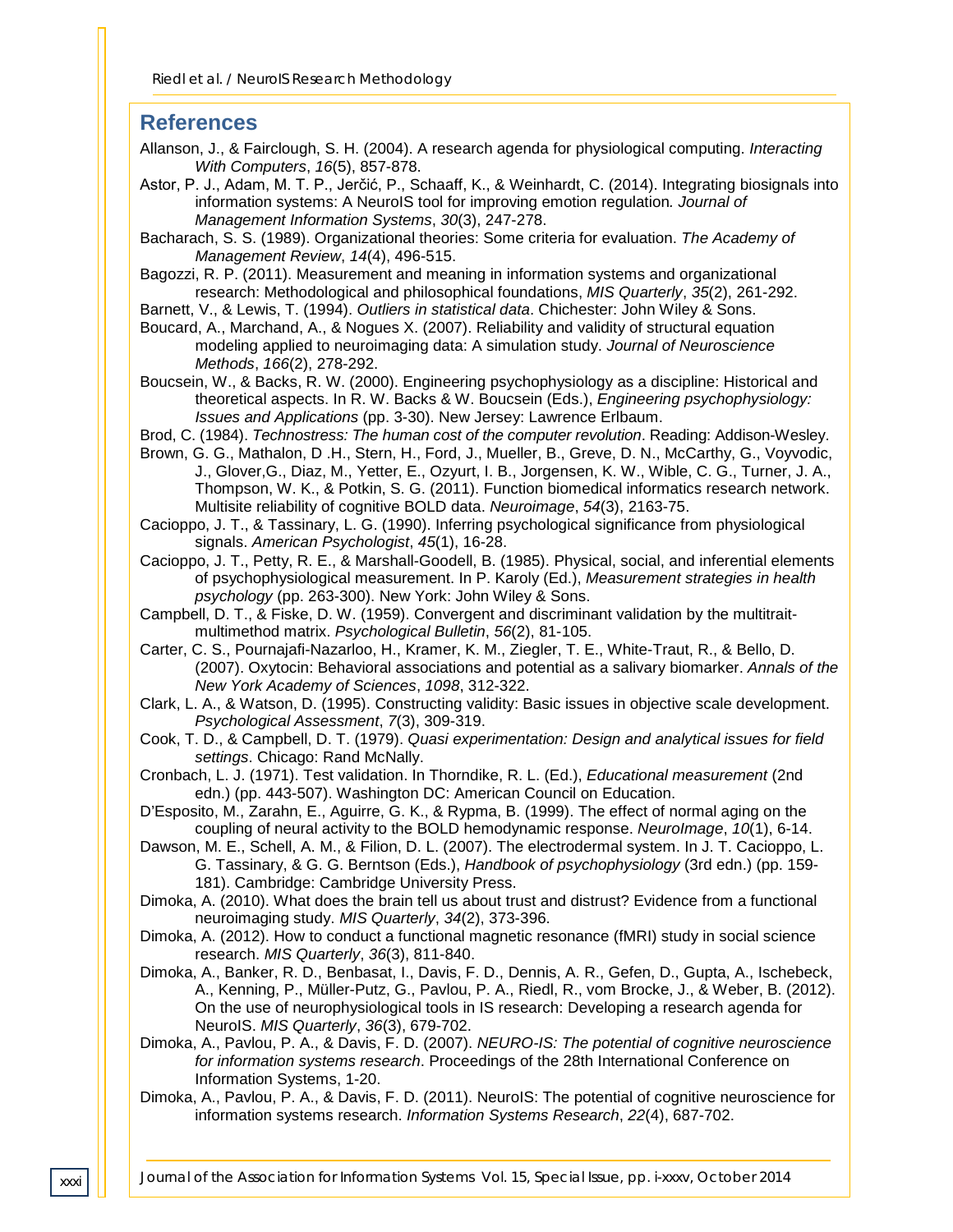Edwards, J. R., & Bagozzi, R. P. (2000). On the nature and direction of relationships between constructs and measures. *Psychological Methods*, *5*(2), 155-174.

- Fabiani, M., Gratton, G., Karis, D., & Donchin, E. (1987). The definition, identification, and reliability of measurement of the P300 component of the event-related brain potential. In P. K. Ackles, J. R. Jennings, & M. G. H. Coles (Eds.), *Advances in psychophysiology* (pp.1-78). Greenwich, CT: JAI Press.
- Fliessbach, K., Rohe, T., Linder, N. S., Trautner, P., Elger, C. E., & Weber, B. (2010). Retest reliability of reward-related BOLD signals. *Neuroimage*, *50*(3), 1168-76.
- Foley, P., & Kirschbaum, C. (2010). Human hypothalamus-pituitary-adrenal axis responses to acute psychosocial stress in laboratory settings. *Neuroscience and Biobehavioral Reviews*, *35*(1), 91-96.
- Fridlund, A. J., & Cacioppo, J. T. (1986). Guidelines for human electromyographic research. *Psychophysiology*, *23*(5), 567-89.
- Gale, A., & Baker, S. (1981). In vivo or in vitro? Some effects of laboratory experiments, with particular reference to the psychophysiology experiment. In M. J. Christie, & P. G. Mellett (Eds.), *Foundations of psychosomatics*. Chichester: Wiley.
- Gazzaniga, M. S., Russell, T., & Senior, C. (2009). *Methods in mind*. Cambridge: MIT Press.
- Gratton, G. (2007). Biosignal processing. In J. T. Cacioppo, L. G. Tassinary, & G. G. Berntson (Eds.), *Handbook of psychophysiology* (3rd edn.) (pp. 834-858). Cambridge: Cambridge University Press.
- Guijt, A. M., Sluiter, J. K., & Frings-Dresen, M. H. W. (2007). Test-retest reliability of heart rate variability and respiration rate at rest and during light physical activity in normal subjects. *Archives of Medical Research*, *38*(1), 113-120.
- Habermas, J. (1990). *Moral consciousness and communicative action*. Cambridge: Polity Press.
- Hevner, A., Davis, C., Collins, R. W. & Gill, T. G. (2014). A NeuroDesign model for IS research. *Informing Science: The International Journal of an Emerging Transdiscipline*, *17*, 103-132.
- Horvat-Gordon, M., Granger, D. A., Schwartz, E. B., Nelson, V. J., & Kivlighan, K. T. (2005). Oxytocin is not a valid biomarker when measured in saliva by immunoassay. *Physiology and Behavior*, 84(3), 445-448.
- Huettel, S. A., Song, A. W. & McCarthy, G. (2009). *Functional magnetic resonance imaging* (2nd ed.). Massachusetts: Sinauer.
- Jennings, J. R., & Gianaros, P. J. (2007). Methodology. In J. T. Cacioppo, L. G. Tassinary, & G. G. Berntson (Eds.), *Handbook of psychophysiology* (3rd edn.) (pp. 812-833). Cambridge: Cambridge University Press.
- Jin, P. (1992). Toward a reconceptualization of the law of initial value. *Psychological Bulletin*, *111*(1), 176-84.
- Kantz, H., Kurths, J., & Mayer-Kress, G. (1998). *Nonlinear analysis of physiological data*. Berlin: Springer.
- Kerlinger, F. N., & Lee, H. B. (2000). *Foundations of behavioral research* (4<sup>th</sup> edn.). Wadsworth: Thomson.
- Koch, G. G. (1982). Intraclass correlation coefficient. In S. Kotz & N. L. Johnson (Eds.), *Encyclopedia of statistical sciences 4* (pp. 213-217). New York: John Wiley & Sons.
- Lawshe, C. H. (1975). A quantitative approach to content validity. *Personnel Psychology*, *28*, 563–575.
- Léger, P.-M., Riedl, R., & vom Brocke, J. (2014). Emotions and ERP information sourcing: The moderating role of expertise. *Industrial Management & Data Systems*, *114*(3), 456-471.
- Léger, P.-M., Sénecal, S., Courtemanche, F., Ortiz de Guinea, A., Titah, R., Fredette, M., Labonte-Lemoine, È. (2014). Precision is in the eye of the beholder: Application of eye fixation-related potentials to information systems research. *Journal of the Association for Information Systems*, *15*(10), 651-678.
- Loos, P., Riedl, R., Müller-Putz, G. R., vom Brocke, J., Davis, F. D., Banker, R. D., & Léger, P.-M. (2010). NeuroIS: Neuroscientific approaches in the investigation and development of information systems. *Business & Information Systems Engineering*, *2*(6), 395-401.
- Luczak, H., & Göbel, M. (2000). Signal processing and analysis in application. In R. W. Backs (Eds.), *Engineering psychophysiology: Issues and applications* (pp. 79-110). New Jersey: Lawrence Erlabaum Associates.
- MacKenzie, S. B., Podsakoff, P. M., & Podsakoff, N. P. (2011). Construct measurement and validation procedures in MIS and behavioral research: Integrating new and existing techniques. *MIS Quarterly*, *35*(2), 293-334.
- McCullough, M. E., Churchland, P. S., & Mendez, A. J. (2013). Problems with measuring peripheral oxytocin: Can the data on oxytocin and human behavior be trusted. *Neuroscience & Biobehavioral Reviews*, *37*(8), 1485-1492.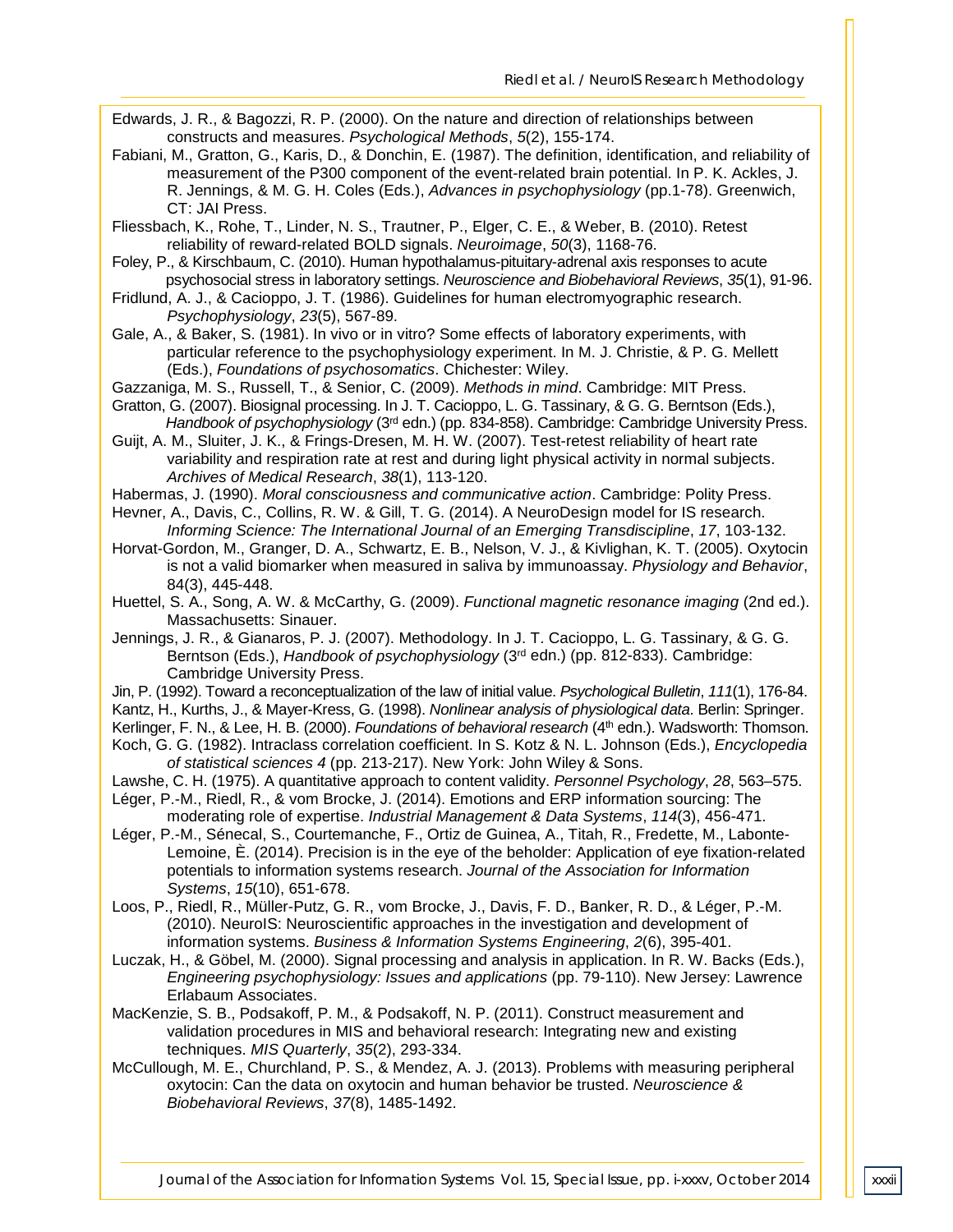- McEvoy, L. K., Smith, M. E., & Gevins, A. (2000). Test-retest reliability of cognitive EEG. *Clinical Neurophysiology*, *111*(3), 457-463.
- Mingers, J. (2001). Combining IS research methods: Towards a pluralist methodology. *Information Systems Research*, *12*(3), 240-259.
- Mukherjee, S., Yadav, R., Yung, I., Zajdel, D. P., & Oken, B. S. (2011). Sensitivity to mental effort and test-retest reliability of heart rate variability measures in healthy seniors. *Clinical Neurophysiology*, *122*(10), 2059-2066.
- Müller, R., & Büttner, P. (1994). A critical discussion of intraclass correlation coefficients. *Statistic in Medicine*, *13*(23-24), 2465-2476.
- Näpflin, M., Wildi, M., & Sarnthein, J. (2007). Test-retest reliability of resting EEG spectra validates a statistical signature of persons. *Clinical Neurophysiology*, *118*(11), 2519-2524.
- Näpflin, M., Wildi, M., & Sarnthein, J. (2008).Test-retest reliability of EEG spectra during a working memory task. *Neuroimage*, *43*(4), 687-693.
- O'Donnel, R. D., & Eggemeier, F. T. (1986). Workload assessment methodology. In Boff, K. R., Kaufman, L., & Thomas, J. P. (Eds.), *Handbook of perception and human performance cognitive processes and performance* (pp. 42.1-42.49). New York: Wiley.
- Ortiz de Guinea, A., & Webster, J. (2013). An investigation of information systems use patterns: Technological events as triggers, the effects of time, and consequences for performance. *MIS Quarterly*, *37*(4), 1165-1188.
- Ortiz de Guinea, A., Titah, R., & Léger, P.-M. (2013). Measure for measure: A two-study multi-trait multi-method investigation of construct validity in information systems research. *Computers in Human Behavior*, *29*(3), 833-844.
- Ortiz de Guinea, A., Titah, R., & Léger, P.-M. (2014). Explicit and implicit antecedents of users' behavioral beliefs in information systems: A neuropsychological investigation. *Journal of Management Information Systems*, *30*(4), 179-210.
- Parasuraman, R., & Rizzo, M. (2008). Introduction to neuroergonomics. In R. Parasuraman & M. Rizzo (Eds.), *Neuroergonomics: The brain at work* (pp. 3-12). Oxford: Oxford University Press.
- Pizzagalli, D. A. (2007). Electroencephalography and high-density electrophysiological source localization. In J. T. Cacioppo, L. G. Tassinary, & G. G. Berntson (Eds.), *Handbook of psychophysiology* (3rd edn.) (pp. 56-84). Cambridge: Cambridge University Press.
- Plichta, M. M., Schwarz, A. J., Grimm, O., Morgen, K., Mier, D., Haddad, L., Gerdes, A. B., Sauer, C., Tost, H., Esslinger, C., Colman, P., Wilson, F., Kirsch, P., & Meyer-Lindenberg, A. (2012). Test-retest reliability of evoked BOLD signals from a cognitive-emotive fMRI test battery. *Neuroimage*, *60*(3), 1746-1758.
- Riedl, R. (2009). Zum Erkenntnispotenzial der kognitiven Neurowissenschaften für die Wirtschaftsinformatik: Überlegungen anhand exemplarischer Anwendungen. *NeuroPsychoEconomics*, *4*(1), 32-44.
- Riedl, R. (2013). On the biology of technostress: Literature review and research agenda. *DATA BASE for Advances in Information Systems*, *44*(1), 18-55.
- Riedl, R., & Javor, A. (2012). The biology of trust: Integrating evidence from genetics, endocrinology and functional brain imaging. *Journal of Neuroscience, Psychology, and Economics*, *5*(2), 63-91.
- Riedl, R., Banker, R. D., Benbasat, I., Davis, F. D., Dennis, A. R., Dimoka, A., Gefen, D., Gupta, A., Ischebeck, A., Kenning, P., Müller-Putz, G., Pavlou, P. A., Straub, D. W., vom Brocke, J., & Weber, B. (2010a). On the foundations of NeuroIS: Reflections on the Gmunden Retreat 2009. *Communications of the Association for Information Systems*, *27*, 243-264.
- Riedl, R., Hubert, M., & Kenning, P. (2010b). Are there neural gender differences in online trust? An fMRI study on the perceived trustworthiness of eBay offers. *MIS Quarterly*, *34*(2), 397-428.
- Riedl, R., Kindermann, H., Auinger, A., & Javor, A. (2012). Technostress from a neurobiological perspective: System breakdown increases the stress hormone cortisol in computer users. *Business & Information Systems Engineering*, *4*(2), 61-69.
- Riedl, R., Kindermann, H., Auinger, A., & Javor, A. (2013). Computer breakdown as a stress factor during task completion under time pressure: Identifying gender differences based on skin conductance. *Advances in Human-Computer Interaction*, *2013*(7).
- Riedl, R., Mohr, P., Kenning, P., Davis, F., & Heekeren, H. (2014). Trusting humans and avatars: A brain imaging study based on evolution theory. *Journal of Management Information Systems*, *30*(4), 83-113.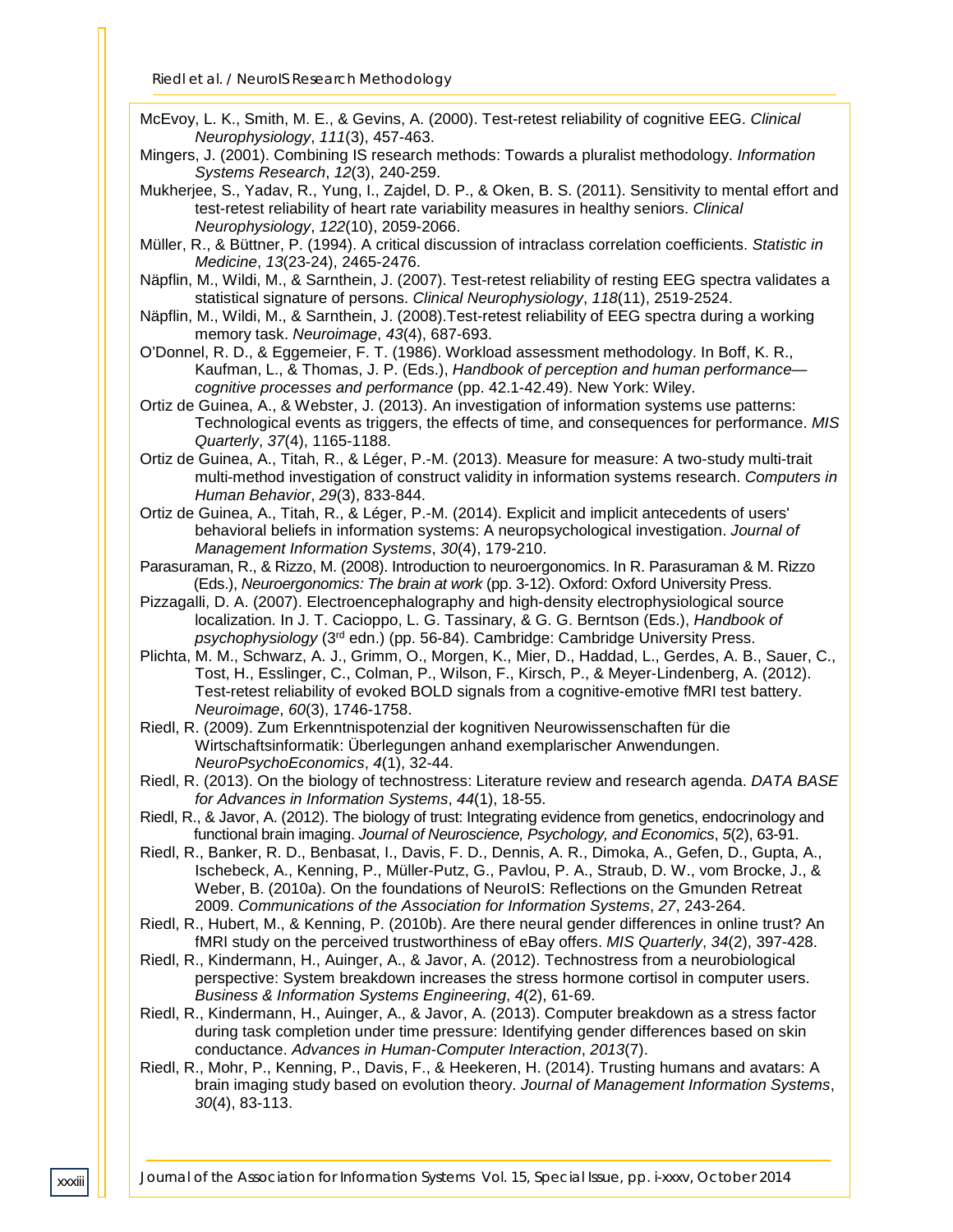- Salinsky, M. C., Oken, B. S., & Morehead, L. (1991). Test-retest reliability In EEG frequency-analysis electroencephalography. *Clinical Neurophyisiology*, *79*(5), 382-392.
- Schell, A. M., Dawson, M. E., Nuechterlein, K. H., Subotnik, K. L., & Ventura, J. (2002). The temporal stability of electrodermal variables over a one-year period in patients with recent-onset schizophrenia and normal subjects. *Psychophysiology*, *39*(2), 124-132.
- Schultheiss, O. C., & Stanton, S. J. (2009). Assessment of salivary hormones. In E. Harmon-Jones & J. S. Beer (Eds.), *Methods in social neuroscience* (pp. 17-44). Guilford: New York.
- Simon, H. A. (1980). The behavioral and social sciences. *Science*, *209*(4452), 72-78.
- Straub, D. W. (1989). Validating instruments in MIS research. *MIS Quarterly*, *13*(2), 147-169.
- Straub, D. W., Ang, S., & Evaristo, R. (1994). Normative standards for MIS research. *DATA BASE for Advances in Information Systems*, *25*(1), 21-34.
- Straub, D. W., Gefen, D., & Boudreau, M.-C. (2004). Validation guidelines for IS positivist research. *Communications of the Association for Information Systems*, *13*(24), 380-427.
- Stroobant, N., & Vingerhoets, G. (2001). Test-retest reliability of functional transcranial Doppler ultrasonography. *Ultrasound in Medicine & Biolology*, *27*(4), 509-14.
- Strube, M. J., & Newman L. C. (2007). Psychometrics. In J. T. Cacioppo, L. G. Tassinary, & G. G. Berntson (Eds.), *Handbook of psychophysiology* (3rd edn.) (pp. 789-811). Cambridge: Cambridge University Press.
- Tams, S., Hill, K., Ortiz de Guinea, A., Thatcher, J., & Grover, V. (2014). NeuroIS—alternative or complement to existing methods? Illustrating the holistic effects of neuroscience and selfreported data in the context of technostress research. *Journal of the Association for Information Systems*, *15*(10), 723-752.
- Tervaniemi, M., Lehtokoski, A., Sinkkonen, J., Virtanen, J., Ilmoniemi, R. J., & Näätänen R. (1999). Test-retest reliability of mismatch negativity for duration, frequency and intensity changes. *Clinical Neurophysiology*, *110*(8), 1388-1393.
- Thesen, T., & Murphy, C. (2002). Reliability analysis of event-related brain potentials to olfactory stimuli. *Psychophysiology*, *39*(6), 733-738.
- Vance, A., Anderson, B., Kirwan, C. B., & Eargle, D. W. (2014). Using measures of risk perception to predict information security behavior: Insights from electroencephalography (EEG). *Journal of the Association for Information Systems*, *15*(10), 679-722.
- Venkatesh, V., Brown, S. A., & Bala, H. (2013). Bridging the qualitative-quantitative divide: Guidelines for conducting mixed methods research in information systems. *MIS Quarterly*, *37*(1), 21-54.
- Vogel, D. R., & Wetherbe, J. C. (1984). MIS research: A profile of leading journals and universities. *DATA BASE for Advances in Information Systems*, *16*(1), 3-14.
- vom Brocke, J., & Liang, T.-P. (2014). Guidelines for neuroscience studies in information systems research. *Journal of Management Information Systems*, *30*(4), 211-234.
- vom Brocke, J., Riedl, R., & Léger, P.-M. (2013). Application strategies for neuroscience in information systems design science research. *Journal of Computer Information Systems*, *53*(3), 1-13.
- Weil, M. M., & Rosen, L. D. (1997). *Technostress: Coping with technology work home play*. New York: Wiley.
- Wilder, J. (1967). *Stimulus and response: The law of initial value*. Bristol, UK: John Wright & Sons.